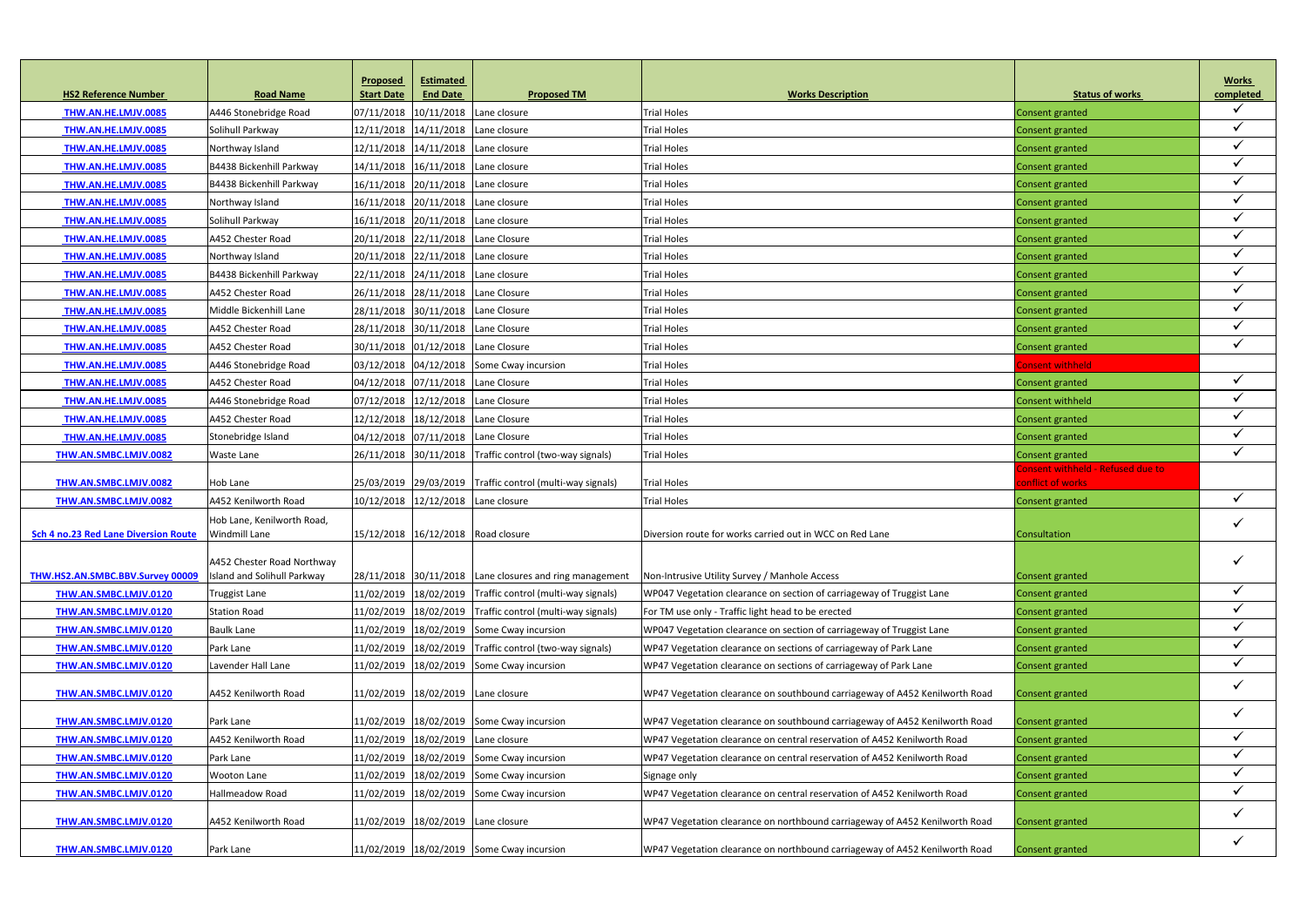| $\checkmark$<br>THW.AN.SMBC.LMJV.0120<br>11/02/2019 18/02/2019 Some Cway incursion<br>Hallmeadow Road<br>WP47 Vegetation clearance on northbound carriageway of A452 Kenilworth Road<br><b>Consent granted</b><br>THW.AN.HE.LMJV.0085<br>$\checkmark$<br>27/11/2018 29/11/2018 Traffic Lights<br><b>Trial holes</b><br>A452 Chester Road<br><b>Consent granted</b><br>THW.AN.HE.LMJV.0085<br>29/11/2018 04/12/2018 Lane closure<br>A446 Stonebridge Road<br><b>Trial Holes</b><br>Consent granted<br>$\checkmark$<br>THW.AN.HE.LMJV.0085<br>04/12/2018 06/12/2018 Lane closure<br>Solihull Parkway<br><b>Trial Holes</b><br><b>Consent granted</b><br>THW.AN.HE.LMJV.0085<br>$\checkmark$<br>04/12/2018 12/12/2018 Lane closure<br>Northway Island<br><b>Trial Holes</b><br>Consent granted<br>THW.AN.HE.LMJV.0085<br>$\checkmark$<br>B4438 Bickenhill Parkway<br><b>Trial Holes</b><br>06/12/2018<br>08/12/2018 Lane closure<br>Consent granted<br>THW.AN.HE.LMJV.0085<br>$\checkmark$<br>Northway Island<br>06/12/2018 08/12/2018 Lane closure<br><b>Trial Holes</b><br>Consent granted<br>$\checkmark$<br>THW.AN.HE.LMJV.0085<br>B4438 Bickenhill Parkway<br>10/12/2018<br>12/12/2018 Lane closure<br><b>Trial Holes</b><br>Consent granted<br>$\checkmark$<br>THW.AN.HE.LMJV.0085<br>10/12/2018<br>12/12/2018 Lane closure<br>Northway Island<br><b>Trial Holes</b><br>Consent granted<br>THW.AN.HE.LMJV.0085<br>$\checkmark$<br>Solihull Parkway<br>10/12/2018 12/12/2018 Lane closure<br><b>Trial Holes</b><br>Consent granted<br>$\checkmark$<br>THW.AN.HE.LMJV.0085<br>A452 Chester Road<br>12/12/2018 14/12/2018 Lane Closure<br><b>Trial holes</b><br>Consent granted<br>$\checkmark$<br>THW.AN.HE.LMJV.0085<br>14/12/2018 Lane closure<br>Northway Island<br>12/12/2018<br><b>Trial Holes</b><br>Consent granted<br>THW.AN.HE.LMJV.0085<br>$\checkmark$<br>B4438 Bickenhill Parkway<br>14/12/2018<br>18/12/2018 Lane closure<br><b>Trial Holes</b><br>Consent granted<br>THW.AN.HE.LMJV.0085<br>$\checkmark$<br>A452 Chester Road<br>20/12/2018 Lane Closure<br><b>Trial Holes</b><br>18/12/2018<br>Consent granted<br>09/01/2019 11/01/2019 Lane Closure | THW.AN.SMBC.LMJV.0120 | Wooton Lane            | 11/02/2019 | 18/02/2019 Some Cway incursion | Signage only       | Consent granted        | $\checkmark$ |
|----------------------------------------------------------------------------------------------------------------------------------------------------------------------------------------------------------------------------------------------------------------------------------------------------------------------------------------------------------------------------------------------------------------------------------------------------------------------------------------------------------------------------------------------------------------------------------------------------------------------------------------------------------------------------------------------------------------------------------------------------------------------------------------------------------------------------------------------------------------------------------------------------------------------------------------------------------------------------------------------------------------------------------------------------------------------------------------------------------------------------------------------------------------------------------------------------------------------------------------------------------------------------------------------------------------------------------------------------------------------------------------------------------------------------------------------------------------------------------------------------------------------------------------------------------------------------------------------------------------------------------------------------------------------------------------------------------------------------------------------------------------------------------------------------------------------------------------------------------------------------------------------------------------------------------------------------------------------------------------------------------------------------------------------------------------------------------------------------------------------------------------------------------------------|-----------------------|------------------------|------------|--------------------------------|--------------------|------------------------|--------------|
|                                                                                                                                                                                                                                                                                                                                                                                                                                                                                                                                                                                                                                                                                                                                                                                                                                                                                                                                                                                                                                                                                                                                                                                                                                                                                                                                                                                                                                                                                                                                                                                                                                                                                                                                                                                                                                                                                                                                                                                                                                                                                                                                                                      |                       |                        |            |                                |                    |                        |              |
|                                                                                                                                                                                                                                                                                                                                                                                                                                                                                                                                                                                                                                                                                                                                                                                                                                                                                                                                                                                                                                                                                                                                                                                                                                                                                                                                                                                                                                                                                                                                                                                                                                                                                                                                                                                                                                                                                                                                                                                                                                                                                                                                                                      |                       |                        |            |                                |                    |                        |              |
|                                                                                                                                                                                                                                                                                                                                                                                                                                                                                                                                                                                                                                                                                                                                                                                                                                                                                                                                                                                                                                                                                                                                                                                                                                                                                                                                                                                                                                                                                                                                                                                                                                                                                                                                                                                                                                                                                                                                                                                                                                                                                                                                                                      |                       |                        |            |                                |                    |                        |              |
|                                                                                                                                                                                                                                                                                                                                                                                                                                                                                                                                                                                                                                                                                                                                                                                                                                                                                                                                                                                                                                                                                                                                                                                                                                                                                                                                                                                                                                                                                                                                                                                                                                                                                                                                                                                                                                                                                                                                                                                                                                                                                                                                                                      |                       |                        |            |                                |                    |                        |              |
|                                                                                                                                                                                                                                                                                                                                                                                                                                                                                                                                                                                                                                                                                                                                                                                                                                                                                                                                                                                                                                                                                                                                                                                                                                                                                                                                                                                                                                                                                                                                                                                                                                                                                                                                                                                                                                                                                                                                                                                                                                                                                                                                                                      |                       |                        |            |                                |                    |                        |              |
|                                                                                                                                                                                                                                                                                                                                                                                                                                                                                                                                                                                                                                                                                                                                                                                                                                                                                                                                                                                                                                                                                                                                                                                                                                                                                                                                                                                                                                                                                                                                                                                                                                                                                                                                                                                                                                                                                                                                                                                                                                                                                                                                                                      |                       |                        |            |                                |                    |                        |              |
|                                                                                                                                                                                                                                                                                                                                                                                                                                                                                                                                                                                                                                                                                                                                                                                                                                                                                                                                                                                                                                                                                                                                                                                                                                                                                                                                                                                                                                                                                                                                                                                                                                                                                                                                                                                                                                                                                                                                                                                                                                                                                                                                                                      |                       |                        |            |                                |                    |                        |              |
|                                                                                                                                                                                                                                                                                                                                                                                                                                                                                                                                                                                                                                                                                                                                                                                                                                                                                                                                                                                                                                                                                                                                                                                                                                                                                                                                                                                                                                                                                                                                                                                                                                                                                                                                                                                                                                                                                                                                                                                                                                                                                                                                                                      |                       |                        |            |                                |                    |                        |              |
|                                                                                                                                                                                                                                                                                                                                                                                                                                                                                                                                                                                                                                                                                                                                                                                                                                                                                                                                                                                                                                                                                                                                                                                                                                                                                                                                                                                                                                                                                                                                                                                                                                                                                                                                                                                                                                                                                                                                                                                                                                                                                                                                                                      |                       |                        |            |                                |                    |                        |              |
|                                                                                                                                                                                                                                                                                                                                                                                                                                                                                                                                                                                                                                                                                                                                                                                                                                                                                                                                                                                                                                                                                                                                                                                                                                                                                                                                                                                                                                                                                                                                                                                                                                                                                                                                                                                                                                                                                                                                                                                                                                                                                                                                                                      |                       |                        |            |                                |                    |                        |              |
|                                                                                                                                                                                                                                                                                                                                                                                                                                                                                                                                                                                                                                                                                                                                                                                                                                                                                                                                                                                                                                                                                                                                                                                                                                                                                                                                                                                                                                                                                                                                                                                                                                                                                                                                                                                                                                                                                                                                                                                                                                                                                                                                                                      |                       |                        |            |                                |                    |                        |              |
|                                                                                                                                                                                                                                                                                                                                                                                                                                                                                                                                                                                                                                                                                                                                                                                                                                                                                                                                                                                                                                                                                                                                                                                                                                                                                                                                                                                                                                                                                                                                                                                                                                                                                                                                                                                                                                                                                                                                                                                                                                                                                                                                                                      |                       |                        |            |                                |                    |                        |              |
|                                                                                                                                                                                                                                                                                                                                                                                                                                                                                                                                                                                                                                                                                                                                                                                                                                                                                                                                                                                                                                                                                                                                                                                                                                                                                                                                                                                                                                                                                                                                                                                                                                                                                                                                                                                                                                                                                                                                                                                                                                                                                                                                                                      |                       |                        |            |                                |                    |                        |              |
|                                                                                                                                                                                                                                                                                                                                                                                                                                                                                                                                                                                                                                                                                                                                                                                                                                                                                                                                                                                                                                                                                                                                                                                                                                                                                                                                                                                                                                                                                                                                                                                                                                                                                                                                                                                                                                                                                                                                                                                                                                                                                                                                                                      |                       |                        |            |                                |                    |                        |              |
|                                                                                                                                                                                                                                                                                                                                                                                                                                                                                                                                                                                                                                                                                                                                                                                                                                                                                                                                                                                                                                                                                                                                                                                                                                                                                                                                                                                                                                                                                                                                                                                                                                                                                                                                                                                                                                                                                                                                                                                                                                                                                                                                                                      | THW.AN.HE.LMJV.0085   | Middle Bickenhill Lane |            |                                | <b>Trial Holes</b> | <b>Consent granted</b> | $\checkmark$ |
| THW.AN.HE.LMJV.0085<br>$\checkmark$<br>09/01/2019 11/01/2019 Lane Closure<br>A452 Chester Road<br><b>Trial Holes</b><br>Consent granted                                                                                                                                                                                                                                                                                                                                                                                                                                                                                                                                                                                                                                                                                                                                                                                                                                                                                                                                                                                                                                                                                                                                                                                                                                                                                                                                                                                                                                                                                                                                                                                                                                                                                                                                                                                                                                                                                                                                                                                                                              |                       |                        |            |                                |                    |                        |              |
| THW.AN.HE.LMJV.0085<br>$\checkmark$<br>12/01/2019 Lane Closure<br>A452 Chester Road<br>11/01/2019<br><b>Trial Holes</b><br>Consent granted                                                                                                                                                                                                                                                                                                                                                                                                                                                                                                                                                                                                                                                                                                                                                                                                                                                                                                                                                                                                                                                                                                                                                                                                                                                                                                                                                                                                                                                                                                                                                                                                                                                                                                                                                                                                                                                                                                                                                                                                                           |                       |                        |            |                                |                    |                        |              |
| THW.AN.HE.LMJV.0085<br>$\checkmark$<br>15/01/2019 16/01/2019 Signs<br>A446 Stonebridge Road<br><b>Trial Holes</b><br>Consent granted                                                                                                                                                                                                                                                                                                                                                                                                                                                                                                                                                                                                                                                                                                                                                                                                                                                                                                                                                                                                                                                                                                                                                                                                                                                                                                                                                                                                                                                                                                                                                                                                                                                                                                                                                                                                                                                                                                                                                                                                                                 |                       |                        |            |                                |                    |                        |              |
| $\checkmark$<br>THW.AN.HE.LMJV.0085<br>A452 Chester Road<br>16/01/2019<br>19/01/2019 Lane Closure<br><b>Trial Holes</b><br>Consent granted                                                                                                                                                                                                                                                                                                                                                                                                                                                                                                                                                                                                                                                                                                                                                                                                                                                                                                                                                                                                                                                                                                                                                                                                                                                                                                                                                                                                                                                                                                                                                                                                                                                                                                                                                                                                                                                                                                                                                                                                                           |                       |                        |            |                                |                    |                        |              |
| $\checkmark$<br>THW.AN.HE.LMJV.0085<br>21/01/2019 24/01/2019 Lane Closure<br>A446 Stonebridge Road<br><b>Trial Holes</b><br>Consent granted                                                                                                                                                                                                                                                                                                                                                                                                                                                                                                                                                                                                                                                                                                                                                                                                                                                                                                                                                                                                                                                                                                                                                                                                                                                                                                                                                                                                                                                                                                                                                                                                                                                                                                                                                                                                                                                                                                                                                                                                                          |                       |                        |            |                                |                    |                        |              |
| THW.AN.HE.LMJV.0085<br>$\checkmark$<br>A452 Chester Road<br>30/01/2019 Lane Closure<br><b>Trial Holes</b><br>24/01/2019<br>Consent granted                                                                                                                                                                                                                                                                                                                                                                                                                                                                                                                                                                                                                                                                                                                                                                                                                                                                                                                                                                                                                                                                                                                                                                                                                                                                                                                                                                                                                                                                                                                                                                                                                                                                                                                                                                                                                                                                                                                                                                                                                           |                       |                        |            |                                |                    |                        |              |
| THW.AN.HE.LMJV.0085<br>$\checkmark$<br>30/01/2019 02/02/2019 Lane Closure<br><b>Trial Holes</b><br>Stonebridge Island<br>Consent granted                                                                                                                                                                                                                                                                                                                                                                                                                                                                                                                                                                                                                                                                                                                                                                                                                                                                                                                                                                                                                                                                                                                                                                                                                                                                                                                                                                                                                                                                                                                                                                                                                                                                                                                                                                                                                                                                                                                                                                                                                             |                       |                        |            |                                |                    |                        |              |
| GI Works within the fields the works consist of a drilling Rig, taking samples and<br>$\checkmark$<br>THW.AN.SMBC.BBV.0003                                                                                                                                                                                                                                                                                                                                                                                                                                                                                                                                                                                                                                                                                                                                                                                                                                                                                                                                                                                                                                                                                                                                                                                                                                                                                                                                                                                                                                                                                                                                                                                                                                                                                                                                                                                                                                                                                                                                                                                                                                           |                       |                        |            |                                |                    |                        |              |
| Coleshill Heath Road<br>03/01/2019 28/02/2019 Signage Only<br>testing the ground.<br>Consent granted                                                                                                                                                                                                                                                                                                                                                                                                                                                                                                                                                                                                                                                                                                                                                                                                                                                                                                                                                                                                                                                                                                                                                                                                                                                                                                                                                                                                                                                                                                                                                                                                                                                                                                                                                                                                                                                                                                                                                                                                                                                                 |                       |                        |            |                                |                    |                        |              |
| $\checkmark$<br>THW.AN.SOL.BPA.013<br>11/02/2019 15/06/2019 Lane Closure<br>Construction of new temporary bellmouth to allow site entrance for pipe diversion<br><b>Truggist Lane</b><br>Consent granted                                                                                                                                                                                                                                                                                                                                                                                                                                                                                                                                                                                                                                                                                                                                                                                                                                                                                                                                                                                                                                                                                                                                                                                                                                                                                                                                                                                                                                                                                                                                                                                                                                                                                                                                                                                                                                                                                                                                                             |                       |                        |            |                                |                    |                        |              |
| $\checkmark$<br>THW.AN.SOL.BPA.013                                                                                                                                                                                                                                                                                                                                                                                                                                                                                                                                                                                                                                                                                                                                                                                                                                                                                                                                                                                                                                                                                                                                                                                                                                                                                                                                                                                                                                                                                                                                                                                                                                                                                                                                                                                                                                                                                                                                                                                                                                                                                                                                   |                       |                        |            |                                |                    |                        |              |
| Waste Lane (B4101)<br>04/02/2019 08/06/2019 Lane Closure<br>Construction of new temporary bellmouth to allow site entrance for pipe diversion<br><b>Consent granted</b>                                                                                                                                                                                                                                                                                                                                                                                                                                                                                                                                                                                                                                                                                                                                                                                                                                                                                                                                                                                                                                                                                                                                                                                                                                                                                                                                                                                                                                                                                                                                                                                                                                                                                                                                                                                                                                                                                                                                                                                              |                       |                        |            |                                |                    |                        |              |
| Old Waste Lane/Kenilworth<br>$\checkmark$<br>THW.AN.SOL.BPA.013<br>04/02/2019 23/08/2019 PROW Closure<br>Construction of new temporary bellmouth to allow site entrance for pipe diversion<br>Consent granted<br>Greenway                                                                                                                                                                                                                                                                                                                                                                                                                                                                                                                                                                                                                                                                                                                                                                                                                                                                                                                                                                                                                                                                                                                                                                                                                                                                                                                                                                                                                                                                                                                                                                                                                                                                                                                                                                                                                                                                                                                                            |                       |                        |            |                                |                    |                        |              |
| $\checkmark$                                                                                                                                                                                                                                                                                                                                                                                                                                                                                                                                                                                                                                                                                                                                                                                                                                                                                                                                                                                                                                                                                                                                                                                                                                                                                                                                                                                                                                                                                                                                                                                                                                                                                                                                                                                                                                                                                                                                                                                                                                                                                                                                                         |                       |                        |            |                                |                    |                        |              |
| 13/05/2019 24/05/2019 Multi-phase portable traffic signals<br><b>Traffic Surveys</b><br>Hob Lane, Cromwell Lane<br>THW.AN.SMBC.LMJV.0122<br><b>Consent granted</b>                                                                                                                                                                                                                                                                                                                                                                                                                                                                                                                                                                                                                                                                                                                                                                                                                                                                                                                                                                                                                                                                                                                                                                                                                                                                                                                                                                                                                                                                                                                                                                                                                                                                                                                                                                                                                                                                                                                                                                                                   |                       |                        |            |                                |                    |                        |              |
| Modifications of an existing field gateway to create a construction access for the<br>$\checkmark$<br>11/02/2019 01/05/2020 Lane Closure<br>diversion of the Austry to Barston Gas Pipeline<br>A452 Kenilworth Road<br>THW.AN.SOL.CADENT.0003                                                                                                                                                                                                                                                                                                                                                                                                                                                                                                                                                                                                                                                                                                                                                                                                                                                                                                                                                                                                                                                                                                                                                                                                                                                                                                                                                                                                                                                                                                                                                                                                                                                                                                                                                                                                                                                                                                                        |                       |                        |            |                                |                    |                        |              |
| <b>Consultation agreed</b><br>Use of a recently constructed access for the diversion of the Gas Austry to Barston                                                                                                                                                                                                                                                                                                                                                                                                                                                                                                                                                                                                                                                                                                                                                                                                                                                                                                                                                                                                                                                                                                                                                                                                                                                                                                                                                                                                                                                                                                                                                                                                                                                                                                                                                                                                                                                                                                                                                                                                                                                    |                       |                        |            |                                |                    |                        |              |
| $\checkmark$<br>THW.AN.SOL.CADENT.0003<br>A452 Kenilworth Road<br>11/02/2019 01/05/2020 Warning Signage<br>Pipeline<br><b>Consultation agreed</b>                                                                                                                                                                                                                                                                                                                                                                                                                                                                                                                                                                                                                                                                                                                                                                                                                                                                                                                                                                                                                                                                                                                                                                                                                                                                                                                                                                                                                                                                                                                                                                                                                                                                                                                                                                                                                                                                                                                                                                                                                    |                       |                        |            |                                |                    |                        |              |
| Reinstatement of a temporary construction access created for the diversion of the<br>$\checkmark$                                                                                                                                                                                                                                                                                                                                                                                                                                                                                                                                                                                                                                                                                                                                                                                                                                                                                                                                                                                                                                                                                                                                                                                                                                                                                                                                                                                                                                                                                                                                                                                                                                                                                                                                                                                                                                                                                                                                                                                                                                                                    |                       |                        |            |                                |                    |                        |              |
| 11/02/2019 01/05/2020 Lane Closure<br>THW.AN.SOL.CADENT.0003<br>A452 Kenilworth Road<br>Austry to Barston Gas Pipeline<br><b>Consultation agreed</b>                                                                                                                                                                                                                                                                                                                                                                                                                                                                                                                                                                                                                                                                                                                                                                                                                                                                                                                                                                                                                                                                                                                                                                                                                                                                                                                                                                                                                                                                                                                                                                                                                                                                                                                                                                                                                                                                                                                                                                                                                 |                       |                        |            |                                |                    |                        |              |
| $\checkmark$<br><b>Traffic Surveys</b><br>18/03/2019 22/03/2019 Multi-phase portable traffic signals<br><b>Consultation agreed</b><br>THW.AN.SMBC.LMJV.0122<br>Waste Lane                                                                                                                                                                                                                                                                                                                                                                                                                                                                                                                                                                                                                                                                                                                                                                                                                                                                                                                                                                                                                                                                                                                                                                                                                                                                                                                                                                                                                                                                                                                                                                                                                                                                                                                                                                                                                                                                                                                                                                                            |                       |                        |            |                                |                    |                        |              |
| THW.AN.SMBC.NG.ZF113.ID33.P2 v0.0<br>Middle Bickenhill Lane<br>21/01/2019 31/12/2019 Signage Only<br>Signage on Packington Lane on temporary A-frames<br><b>Consultation agreed</b>                                                                                                                                                                                                                                                                                                                                                                                                                                                                                                                                                                                                                                                                                                                                                                                                                                                                                                                                                                                                                                                                                                                                                                                                                                                                                                                                                                                                                                                                                                                                                                                                                                                                                                                                                                                                                                                                                                                                                                                  |                       |                        |            |                                |                    |                        |              |
| Lane 1 closure on the A452 Chester<br>$\checkmark$<br>Road from the A452/ A446 Split to                                                                                                                                                                                                                                                                                                                                                                                                                                                                                                                                                                                                                                                                                                                                                                                                                                                                                                                                                                                                                                                                                                                                                                                                                                                                                                                                                                                                                                                                                                                                                                                                                                                                                                                                                                                                                                                                                                                                                                                                                                                                              |                       |                        |            |                                |                    |                        |              |
| 18/02/2019 21/02/2019 Northway Island<br>Monitoring of a bore hole in the verge<br>THW.AN.SMBC.LMJV.0132<br>A452 (N) Chester Rd<br>Consent granted                                                                                                                                                                                                                                                                                                                                                                                                                                                                                                                                                                                                                                                                                                                                                                                                                                                                                                                                                                                                                                                                                                                                                                                                                                                                                                                                                                                                                                                                                                                                                                                                                                                                                                                                                                                                                                                                                                                                                                                                                   |                       |                        |            |                                |                    |                        |              |
| Lane 2 closure on approach to<br>$\checkmark$                                                                                                                                                                                                                                                                                                                                                                                                                                                                                                                                                                                                                                                                                                                                                                                                                                                                                                                                                                                                                                                                                                                                                                                                                                                                                                                                                                                                                                                                                                                                                                                                                                                                                                                                                                                                                                                                                                                                                                                                                                                                                                                        |                       |                        |            |                                |                    |                        |              |
| 18/02/2019 21/02/2019<br>A452 (S) Chester Road<br>Northway Island<br>Monitoring of a bore hole in the verge<br>THW.AN.SMBC.LMJV.0132<br>Consent granted                                                                                                                                                                                                                                                                                                                                                                                                                                                                                                                                                                                                                                                                                                                                                                                                                                                                                                                                                                                                                                                                                                                                                                                                                                                                                                                                                                                                                                                                                                                                                                                                                                                                                                                                                                                                                                                                                                                                                                                                              |                       |                        |            |                                |                    |                        |              |
| Inner partial ring closure of Northway<br>$\checkmark$<br>18/02/2019 21/02/2019 Island<br>Monitoring of a bore hole in the verge<br>THW.AN.SMBC.LMJV.0132<br>A452 Northway Island<br><b>Consent granted</b>                                                                                                                                                                                                                                                                                                                                                                                                                                                                                                                                                                                                                                                                                                                                                                                                                                                                                                                                                                                                                                                                                                                                                                                                                                                                                                                                                                                                                                                                                                                                                                                                                                                                                                                                                                                                                                                                                                                                                          |                       |                        |            |                                |                    |                        |              |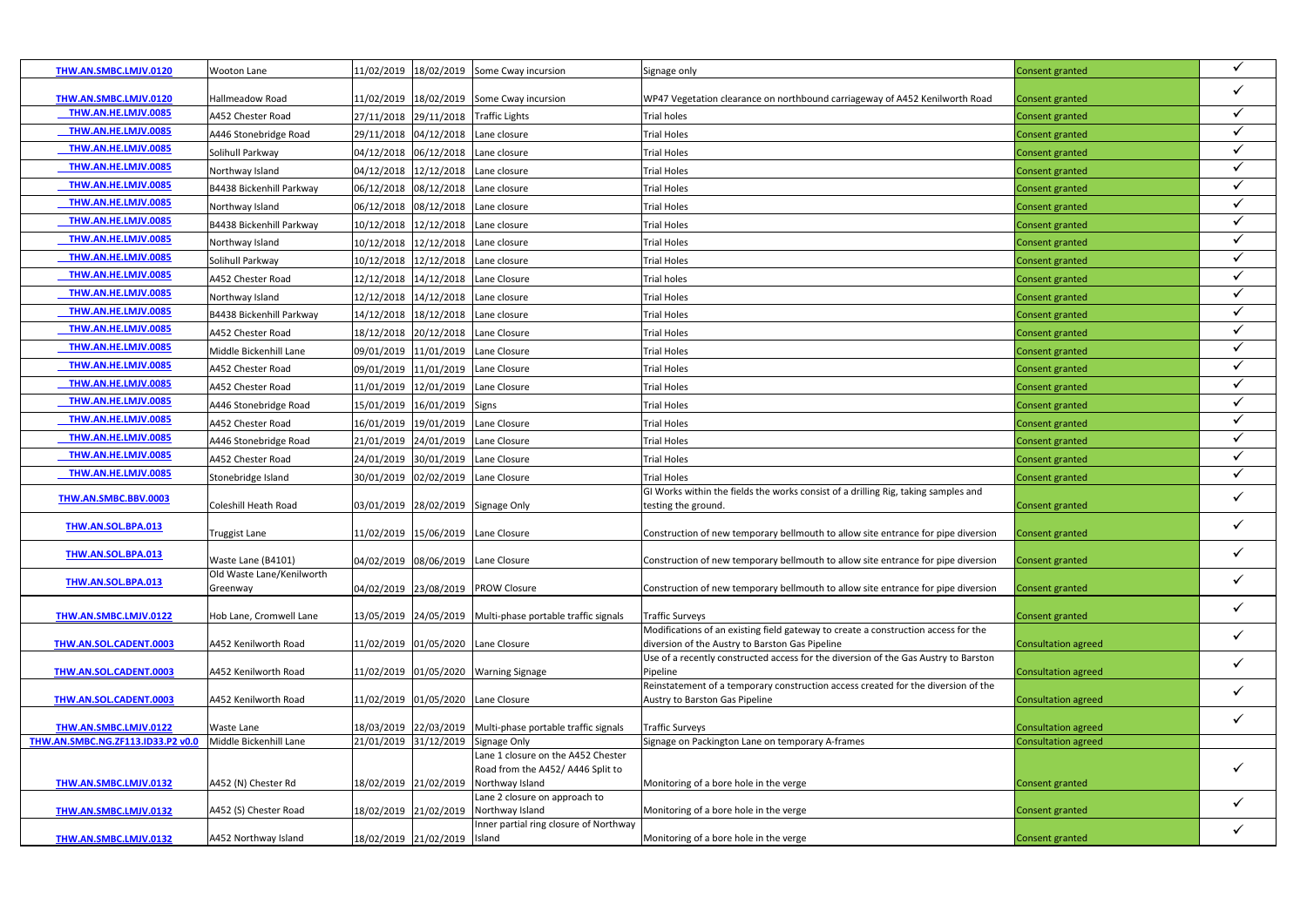|                                                                |                                              |                       |                                    | Lane 1 closure on the A452 Chester                                          |                                                                        |                                                                        |                              |
|----------------------------------------------------------------|----------------------------------------------|-----------------------|------------------------------------|-----------------------------------------------------------------------------|------------------------------------------------------------------------|------------------------------------------------------------------------|------------------------------|
|                                                                |                                              |                       |                                    | Road from the A452/ A446 Split to                                           |                                                                        |                                                                        |                              |
| THW.AN.SMBC.LMJV.0133                                          | A452 (N) Chester Rd                          |                       | 18/03/2019 21/03/2019              | Northway Island                                                             | Monitoring of a bore hole in the verge                                 | Consent granted                                                        |                              |
|                                                                |                                              |                       |                                    | Lane 2 closure on approach to                                               |                                                                        |                                                                        | $\checkmark$                 |
| THW.AN.SMBC.LMJV.0133                                          | A452 (S) Chester Rd                          |                       | 18/03/2019 21/03/2019              | Northway Island                                                             | Monitoring of a bore hole in the verge                                 | Consent granted                                                        |                              |
| THW.AN.SMBC.LMJV.0133                                          | A452 Northway Island                         |                       | 18/03/2019 21/03/2019 Island       | Inner partial ring closure of Northway                                      | Monitoring of a bore hole in the verge                                 | Consent granted                                                        | $\checkmark$                 |
|                                                                |                                              |                       |                                    | Lane 1 closure on the A452 Chester                                          |                                                                        |                                                                        |                              |
|                                                                |                                              |                       |                                    | Road from the A452/ A446 Split to                                           |                                                                        |                                                                        |                              |
| THW.AN.SMBC.LMJV.0134                                          | A452 (N) Chester Rd                          | 15/04/2019 18/04/2019 |                                    | Northway Island                                                             | Monitoring of a bore hole in the verge                                 | Consent granted                                                        |                              |
|                                                                |                                              |                       |                                    | Lane 2 closure on approach to                                               |                                                                        |                                                                        | $\checkmark$                 |
| THW.AN.SMBC.LMJV.0134                                          | A452 (S) Chester Road                        |                       |                                    | 15/04/2019 18/04/2019 Northway Island                                       | Monitoring of a bore hole in the verge                                 | Consent granted                                                        |                              |
|                                                                |                                              |                       |                                    | Inner partial ring closure of Northway                                      |                                                                        |                                                                        | $\checkmark$                 |
| THW.AN.SMBC.LMJV.0134                                          |                                              |                       | 15/04/2019 18/04/2019              | Island<br>Lane 1 closure on the A452 Chester                                | Monitoring of a bore hole in the verge                                 | Consent granted                                                        |                              |
|                                                                |                                              |                       |                                    | Road from the A452/ A446 Split to                                           |                                                                        |                                                                        |                              |
| THW.AN.SMBC.LMJV.0135                                          | A452 (N) Chester Rd                          | 13/05/2019 16/05/2019 |                                    | Northway Island                                                             | Monitoring of a bore hole in the verge                                 | Consent granted                                                        |                              |
|                                                                |                                              |                       |                                    | Lane 2 closure on approach to                                               |                                                                        |                                                                        |                              |
| THW.AN.SMBC.LMJV.0135                                          | A452 (S) Chester Road                        |                       | 13/05/2019 16/05/2019              | Northway Island                                                             | Monitoring of a bore hole in the verge                                 | Consent granted                                                        | $\checkmark$                 |
|                                                                |                                              |                       |                                    | Inner partial ring closure of Northway                                      |                                                                        |                                                                        | $\checkmark$                 |
| THW.AN.SMBC.LMJV.0135                                          | A452 Northway Island                         |                       | 13/05/2019 16/05/2019 Island       |                                                                             | Monitoring of a bore hole in the verge                                 | Consent granted                                                        |                              |
| THW.AN.SMBC.LMJV.0120                                          | Northway Island                              |                       |                                    | 08/04/2019 10/05/2019 Lane Closure                                          | <b>Vegetation Clearance</b>                                            | <b>Consultation agreed</b>                                             | $\checkmark$                 |
|                                                                | Northway Island to Coleshill                 |                       |                                    |                                                                             |                                                                        |                                                                        | $\checkmark$                 |
| THW.AN.SMBC.LMJV.0120                                          | <b>Heath Road</b>                            |                       | 08/04/2019 11/04/2019 Lane Closure |                                                                             | <b>Vegetation Clearance</b>                                            | Consultation agreed                                                    |                              |
| THW.AN.SMBC.LMJV.0120                                          | Coleshill Heath Road to<br>Moorend Avenue    |                       | 08/04/2019 11/04/2019 Lane Closure |                                                                             | <b>Vegetation Clearance</b>                                            | <b>Consultation agreed</b>                                             | $\checkmark$                 |
| THW.AN.SMBC.LMJV.0120                                          | Solihull Parkway                             |                       | 08/04/2019 10/05/2019 Lane Closure |                                                                             | <b>Vegetation Clearance</b>                                            | Consultation agreed                                                    |                              |
|                                                                |                                              |                       |                                    | 25/02/2019 02/03/2019 Temporary Signage                                     | <b>Vegetation Clearance</b>                                            | <b>Consultation agreed</b>                                             | $\checkmark$                 |
| THW.AN.SMBC.LMJV.0120                                          | Middle Bickenhill Lane                       |                       |                                    |                                                                             |                                                                        |                                                                        |                              |
|                                                                |                                              |                       |                                    |                                                                             |                                                                        |                                                                        |                              |
| THW.AN.SMBC.LMJV.0120                                          | B4438 Bickenhill Parkway                     |                       |                                    |                                                                             | <b>Vegetation Clearance</b>                                            |                                                                        | $\checkmark$                 |
| THW.AN.SMBC.LMJV.0163                                          | A452 Chester Road                            | <b>TBC</b>            | <b>TBC</b>                         | $25/02/2019$ 02/03/2019 Lane closures and ring management<br>Lane 1 closure | Installation of TVCBs to prevent unauthorised access to HS2 work areas | Consultation agreed<br><b>Norks cancelled by LMJV</b>                  |                              |
|                                                                |                                              |                       |                                    | 2 phase part time portable traffic                                          |                                                                        |                                                                        |                              |
| THW.AN.SMBC.LMJV.0164                                          | Waste Lane                                   | 05/02/2019 17/03/2019 |                                    | signals                                                                     | Access/Egress to ecological mitigation site                            | <b>Consultation agreed</b>                                             | $\checkmark$                 |
|                                                                |                                              |                       |                                    | 2 phase part time portable traffic                                          |                                                                        |                                                                        |                              |
| THW.AN.SMBC.LMJV.0164                                          | Waste Lane                                   |                       | 05/02/2019 08/02/2019 signals      |                                                                             | Access/Egress to ecological mitigation site                            | <b>Consultation agreed</b>                                             |                              |
| THW.AN.SMBC.LMJV.0120                                          | Park Lane                                    |                       |                                    | 01/04/2019 05/04/2019 Road closure                                          | WP47 Vegetation clearance on sections of carriageway of Park Lane      | <b>Consultation agreed</b>                                             | $\checkmark$                 |
| THW.AN.SMBC.LMJV.0120                                          | A452 Kenilworth Road                         |                       |                                    | 04/03/2019 08/03/2019 Lane Closure                                          | WP47 Vegetation clearance                                              | Consultation agreed                                                    |                              |
| THW.AN.SMBC.LMJV.0160                                          | A452 Chester Road                            |                       |                                    | 05/03/2019 09/03/2019 Lane Closure                                          | Trial Holes 5,6,28,29                                                  | Consultation agreed                                                    | $\checkmark$                 |
| THW.AN.SMBC.LMJV.0160                                          | Northway Island                              |                       | 08/04/2019 10/05/2019 Lane Closure |                                                                             | Trial Holes 5,6,28,29                                                  | Consultation agreed                                                    | $\checkmark$                 |
| THW.AN.SMBC.LMJV.0160                                          | A452 Chester Road                            |                       | 11/03/2019 13/03/2019 Lane Closure |                                                                             | Trial Holes 4,30                                                       | <b>Consultation agreed</b>                                             | $\checkmark$                 |
| THW.AN.SMBC.LMJV.0160                                          | Northway Island                              |                       |                                    | 11/03/2019 13/03/2019 Lane Closure                                          | Trial Holes 4,30                                                       | Consultation agreed                                                    | $\checkmark$                 |
| THW.AN.SMBC.LMJV.0181                                          | B4438 Bickenhill Parkway                     |                       | 15/04/2019 24/05/2019 Lane closure |                                                                             | Construction of works access                                           | Consultation agreed with comments                                      | $\checkmark$                 |
|                                                                | B4438 Bickenhill Parkway                     |                       |                                    |                                                                             |                                                                        |                                                                        | $\checkmark$                 |
| THW.AN.SMBC.LMJV.0181                                          | A452 Chester road                            |                       |                                    | 15/04/2019 31/12/2020 Works access signage                                  | Works access signage<br>Construction of works access                   | Consultation agreed with comments                                      | $\checkmark$                 |
| THW.AN.SMBC.LMJV.0181                                          |                                              |                       | 08/04/2019 31/05/2019 Lane Closure |                                                                             |                                                                        | Consultation agreed with comments                                      | $\checkmark$                 |
| THW.AN.SMBC.LMJV.0181                                          | A452 Chester road                            |                       | 08/04/2019 29/06/2019 Lane Closure |                                                                             | Construction of works access                                           | Consultation agreed with comments                                      | $\checkmark$                 |
| THW.AN.SMBC.LMJV.0181                                          | A452 Chester road                            |                       |                                    | 08/04/2019 31/12/2020 Works access signage                                  | Construction of works access                                           | Consultation agreed with comments                                      | $\checkmark$                 |
| THW.AN.SMBC.LMJV.0120                                          | Lavender Hall Lane                           |                       |                                    | 04/03/2019 08/03/2019 2-way portable traffic signals                        | Vegetation clearance                                                   | Consultation agreed with comments                                      | $\checkmark$                 |
| THW.AN.SMBC.LMJV.0120                                          | Park Lane                                    |                       |                                    | 04/03/2019 08/03/2019 2-way portable traffic signals                        | Vegetation clearance                                                   | Consultation agreed with comments                                      | $\checkmark$                 |
| THW.AN.SMBC.NG.CHR.RC.P2 v0.0                                  | Coleshill Heath Road                         |                       |                                    | 13/05/2019 17/05/2019 Road closure                                          | Construction of scaffold overbridge                                    | Consultation agreed with comments                                      | $\checkmark$                 |
| THW.AN.SMBC.NG.CHR.RC.P2 v0.0                                  | Coleshill Heath Road                         |                       |                                    | 14/06/2019 15/06/2019 Road closure                                          | Installation of scaffold netting                                       | Consultation agreed with comments                                      |                              |
| THW.AN.SMBC.NG.CHR.RC.P2 v0.0<br>THW.AN.SMBC.NG.CHR.RC.P2 v0.0 | Coleshill Heath Road<br>Coleshill Heath Road |                       |                                    | 20/08/2019 21/08/2019 Road closure<br>02/09/2019 06/09/2019 Road closure    | Removal of scaffold netting<br>Dismantle of scaffold overbridge        | Consultation agreed with comments<br>Consultation agreed with comments | $\checkmark$<br>$\checkmark$ |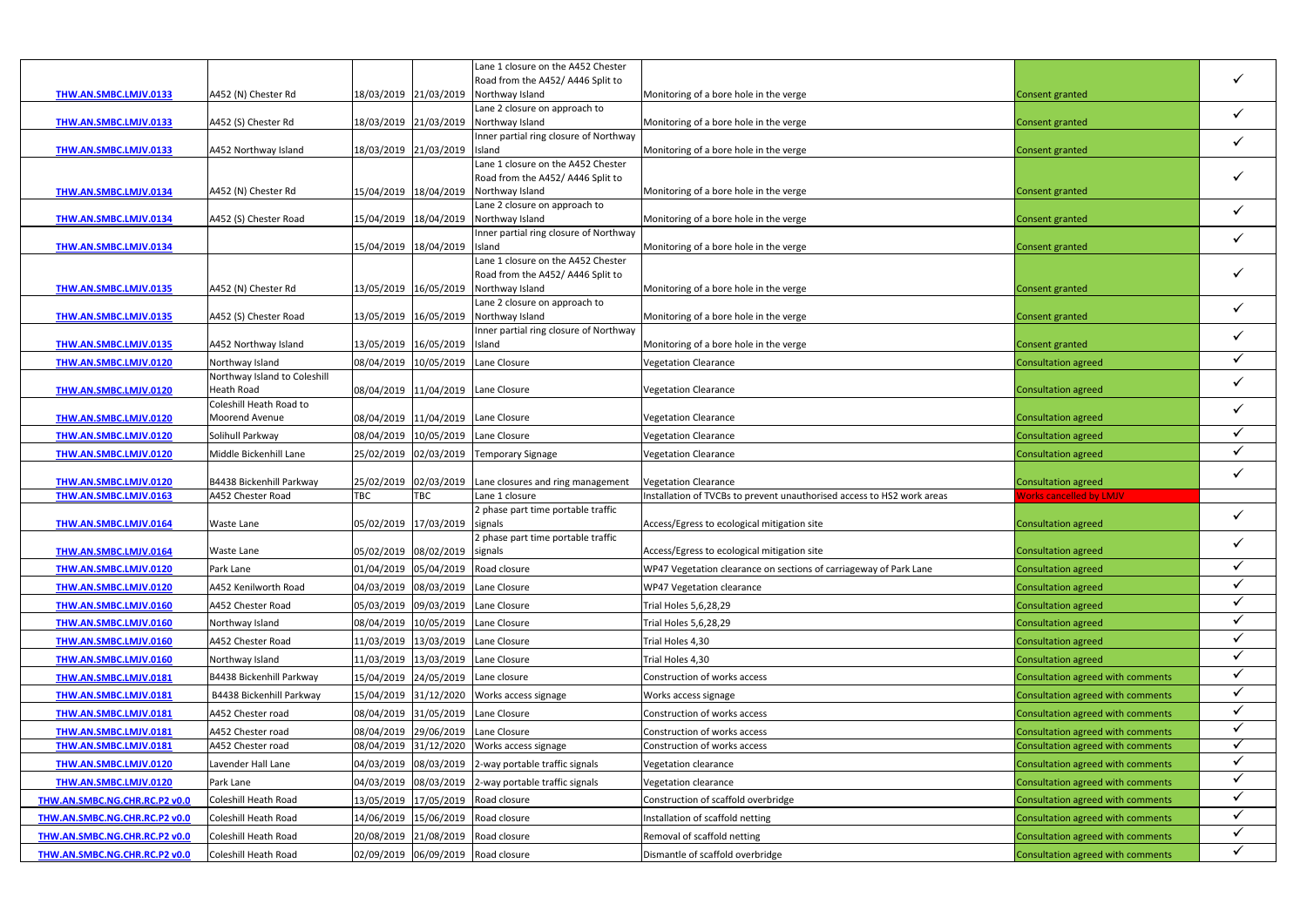| THW.AN.NG.SMBC.ZF106.ID28.P1 v0.0                                                                               | Coleshill Heath Road         |                       | 08/04/2019 30/04/2019 Lane Closure |                                                                                 | Creation of new access                                                                    | Consultation agreed with comments | $\checkmark$ |
|-----------------------------------------------------------------------------------------------------------------|------------------------------|-----------------------|------------------------------------|---------------------------------------------------------------------------------|-------------------------------------------------------------------------------------------|-----------------------------------|--------------|
| THW.AN.NG.SMBC.ZF106.ID28.P2 v0.0                                                                               | Yorkminster Drive            |                       | 08/04/2019 12/04/2019 2 way TL     |                                                                                 | Creation of new access                                                                    | Consultation agreed with comments | $\checkmark$ |
| THW.AN.NG.SMBC.ZF106.ID28.P2 v0.0                                                                               | Yorkminster Drive            |                       | 08/04/2019 31/12/2019 Signage Only |                                                                                 | Creation of new access                                                                    | Consultation agreed with comments | $\checkmark$ |
|                                                                                                                 | A452 Chester Road to A446 to |                       |                                    |                                                                                 |                                                                                           |                                   | $\checkmark$ |
| THW.AN.SMBC.LMJV.0185                                                                                           | Northway Island              |                       | 08/04/2019 31/12/2020 Gap Closure  |                                                                                 | Safety reasons when installing and removing TM                                            | Consultation agreed with comments |              |
| THW.AN.SMBC.LMJV.0120                                                                                           | Lavender Hall Lane           |                       |                                    | 20/03/2019 22/03/2019 2-way portable traffic signals                            | Vegetation clearance                                                                      | Consultation agreed               | $\checkmark$ |
| THW.AN.SMBC.LMJV.0120                                                                                           | Park Lane                    |                       |                                    | 20/03/2019 22/03/2019 2-way portable traffic signals                            | Vegetation clearance                                                                      | Consultation agreed               | $\checkmark$ |
| THW.AN.SMBC.A452.SCAFF.P2 V0.0                                                                                  | A452 Chester Road            |                       |                                    | Nearside Lane Closures Northbound<br>03/06/2019 08/06/2019 and Southbound       | Vegetation clearance for the installation of scaffold                                     | <b>Consultation agreed</b>        | $\checkmark$ |
|                                                                                                                 |                              |                       |                                    | Road Closure of A452 between A446                                               |                                                                                           |                                   |              |
| THW.AN.SMBC.A452.SCAFF.P2 V0.0                                                                                  | A452 Chester Road            | 01/08/2019 03/08/2019 |                                    | and Northway Island                                                             | Road Closure for installation of scaffold netting                                         | Consultation agreed               | $\checkmark$ |
|                                                                                                                 |                              |                       |                                    | Road Closure of A452 between A446                                               |                                                                                           |                                   | $\checkmark$ |
| THW.AN.SMBC.A452.SCAFF.P2 V0.0                                                                                  | A452 Chester Road            |                       |                                    | 02/09/2019 04/09/2019 and Northway Island                                       | Road Closure for removal of scaffold netting                                              | Consultation agreed               | $\checkmark$ |
| THW.AN.SMBC.LMJV.0203                                                                                           | A452                         |                       |                                    | 24/04/2019 30/04/2019 NB Lane closure                                           | Utility Trial holes                                                                       | Consultation agreed with comments | $\checkmark$ |
| THW.AN.SMBC.LMJV.0203                                                                                           | A452                         |                       |                                    | 30/04/2019 03/05/2019 NB Lane closure                                           | <b>Utility Trial holes</b>                                                                | Consultation agreed with comments |              |
| THW.AN.SMBC.LMJV.0203                                                                                           | A446 & A452                  |                       |                                    | 03/05/2019 04/05/2019 SB Lane closure                                           | Utility Trial holes                                                                       | Consultation agreed with comments | $\checkmark$ |
| THW.AN.SMBC.LMJV.0203                                                                                           | A446 & A452                  |                       |                                    | 23/05/2019 24/05/2019 NB & SB Lane closure                                      | Utility Trial holes                                                                       | Consultation agreed with comments | $\checkmark$ |
| THW.AN.SMBC.LMJV.0203                                                                                           | A45 & A452                   |                       |                                    | 09/05/2019 18/05/2019 EB & SB Lane closure                                      | <b>Utility Trial holes</b>                                                                | Consultation agreed with comments | $\checkmark$ |
| THW.AN.SMBC.LMJV.0203                                                                                           | A45 & A452                   |                       |                                    | 20/05/2019 23/05/2019 EB & NB Lane closure                                      | Utility Trial holes                                                                       | Consultation agreed with comments | $\checkmark$ |
|                                                                                                                 |                              |                       |                                    |                                                                                 | GI Works within the field the works consist of a drilling Rig, taking samples and testing |                                   | $\checkmark$ |
| THW.AN.SMBC.BBV.GI.0025                                                                                         | <b>Hodgetts Lane</b>         |                       |                                    | 01/04/2019 31/05/2019 Signage Only<br>Signage Only as part of a Diversion       | the ground.                                                                               | <b>Consultation agreed</b>        |              |
| THW.AN.SMBC.LMJV.0209                                                                                           | A452 Collector Road          |                       | 18/05/2019 20/05/2019              | route                                                                           | <b>Utility Trial holes</b>                                                                | Consent granted                   | $\checkmark$ |
|                                                                                                                 |                              |                       |                                    | Nearside Lane Closure Northbound on                                             |                                                                                           |                                   | $\checkmark$ |
| THW.AN.SMBC.NG.ZF110.ID31.P2 V0.0 A446/A452/B4438 Biddles Loop 07/05/2019 10/05/2019 A446                       |                              |                       |                                    |                                                                                 | <b>Access Improvements</b>                                                                | Consultation agreed with comments |              |
|                                                                                                                 |                              |                       |                                    |                                                                                 |                                                                                           |                                   | $\checkmark$ |
| THW.AN.SMBC.NG.ZF110.ID31.P2 V0.0 A446/A452/B4438 Biddles Loop 07/05/2019 31/12/2019 Signage on Northway Island |                              |                       |                                    | Heavy Vehicle diversion route via                                               | Access to tower ZF110 in adjacent field                                                   | Consultation agreed with comments |              |
| HW.AN.SMBC.NG.A446SN(95R-96R).P2 VO. A446 Lichfield Road                                                        |                              |                       | 19/06/2019 20/06/2019              | A4097, A38, A452 and B4114                                                      | Skysafe works across A446                                                                 | Consultation agreed with comments | $\checkmark$ |
|                                                                                                                 |                              |                       |                                    | Heavy Vehicle diversion route via                                               |                                                                                           |                                   | $\checkmark$ |
| HW.AN.SMBC.NG.A446SN(95R-96R).P2 VO. A446 Lichfield Road                                                        |                              |                       |                                    | 09/07/2019 10/07/2019 A4097,A38,A452 and B4114                                  | Skysafe works across A446                                                                 | Consultation agreed with comments |              |
| THW.AN.SMBC.LMJV.0207                                                                                           | Diddington Lane              |                       |                                    | 22/04/2019 31/05/2019 2 way portable traffic signals                            | Archaeology trenches                                                                      | <b>Consultation agreed</b>        | $\checkmark$ |
| THW.AN.SMBC.LMJV.0214                                                                                           | Bickenhill Parkway Footway   |                       | 18/04/2019 23/05/2019              | Footway closure and diversion                                                   | <b>Vegetation Clearance</b>                                                               | Consultation agreed               | $\checkmark$ |
|                                                                                                                 |                              |                       |                                    | Lane 1 closure on the A452 Chester                                              |                                                                                           |                                   |              |
|                                                                                                                 |                              |                       |                                    | Road from the A452/ A446 Split to<br>Northway Island                            | Monitoring of a bore hole in the verge                                                    |                                   | $\checkmark$ |
| THW.AN.SMBC.LMJV.0146                                                                                           | A452 (N) Chester Rd          | 05/08/2019 08/08/2019 |                                    | Lane 2 closure on approach to                                                   |                                                                                           | Consent granted                   |              |
| THW.AN.SMBC.LMJV.0146                                                                                           | A452 (S) Chester Road        |                       |                                    | 05/08/2019 08/08/2019 Northway Island                                           | Monitoring of a bore hole in the verge                                                    | Consent granted                   | $\checkmark$ |
|                                                                                                                 |                              |                       |                                    | Inner partial ring closure of Northway                                          |                                                                                           |                                   | $\checkmark$ |
| THW.AN.SMBC.LMJV.0146                                                                                           | A452 Northway Island         | 05/08/2019 08/08/2019 |                                    | Island                                                                          | Monitoring of a bore hole in the verge                                                    | Consent granted                   |              |
|                                                                                                                 |                              |                       |                                    | Lane 1 closure on the A452 Chester<br>Road from the A452/A446 Split to          |                                                                                           |                                   | $\checkmark$ |
| THW.AN.SMBC.LMJV.0137                                                                                           | A452 (N) Chester Rd          | 08/07/2019 11/07/2019 |                                    | Northway Island                                                                 | Monitoring of a bore hole in the verge                                                    | Consent granted                   |              |
|                                                                                                                 |                              |                       |                                    | Lane 2 closure on approach to                                                   |                                                                                           |                                   | $\checkmark$ |
| THW.AN.SMBC.LMJV.0137                                                                                           | A452 (S) Chester Road        | 08/07/2019 11/07/2019 |                                    | Northway Island                                                                 | Monitoring of a bore hole in the verge                                                    | Consent granted                   |              |
|                                                                                                                 |                              |                       |                                    | Inner partial ring closure of Northway                                          |                                                                                           |                                   | $\checkmark$ |
| THW.AN.SMBC.LMJV.0137                                                                                           | A452 Northway Island         | 08/07/2019 11/07/2019 |                                    | Island<br>Lane 1 closure on the A452 Chester                                    | Monitoring of a bore hole in the verge                                                    | Consent granted                   |              |
|                                                                                                                 |                              |                       |                                    | Road from the A452/A446 Split to                                                |                                                                                           |                                   | $\checkmark$ |
| THW.AN.SMBC.LMJV.0136                                                                                           | A452 (N) Chester Rd          |                       | 10/06/2019 13/06/2019              | Northway Island                                                                 | Monitoring of a bore hole in the verge                                                    | Consent granted                   |              |
|                                                                                                                 |                              |                       |                                    | Lane 2 closure on approach to                                                   |                                                                                           |                                   | $\checkmark$ |
| THW.AN.SMBC.LMJV.0136                                                                                           | A452 (S) Chester Road        |                       |                                    | 10/06/2019 13/06/2019 Northway Island<br>Inner partial ring closure of Northway | Monitoring of a bore hole in the verge                                                    | Consent granted                   |              |
| THW.AN.SMBC.LMJV.0136                                                                                           | A452 Northway Island         |                       | 10/06/2019 13/06/2019 Island       |                                                                                 | Monitoring of a bore hole in the verge                                                    | Consent granted                   | $\checkmark$ |
|                                                                                                                 |                              |                       |                                    |                                                                                 |                                                                                           |                                   |              |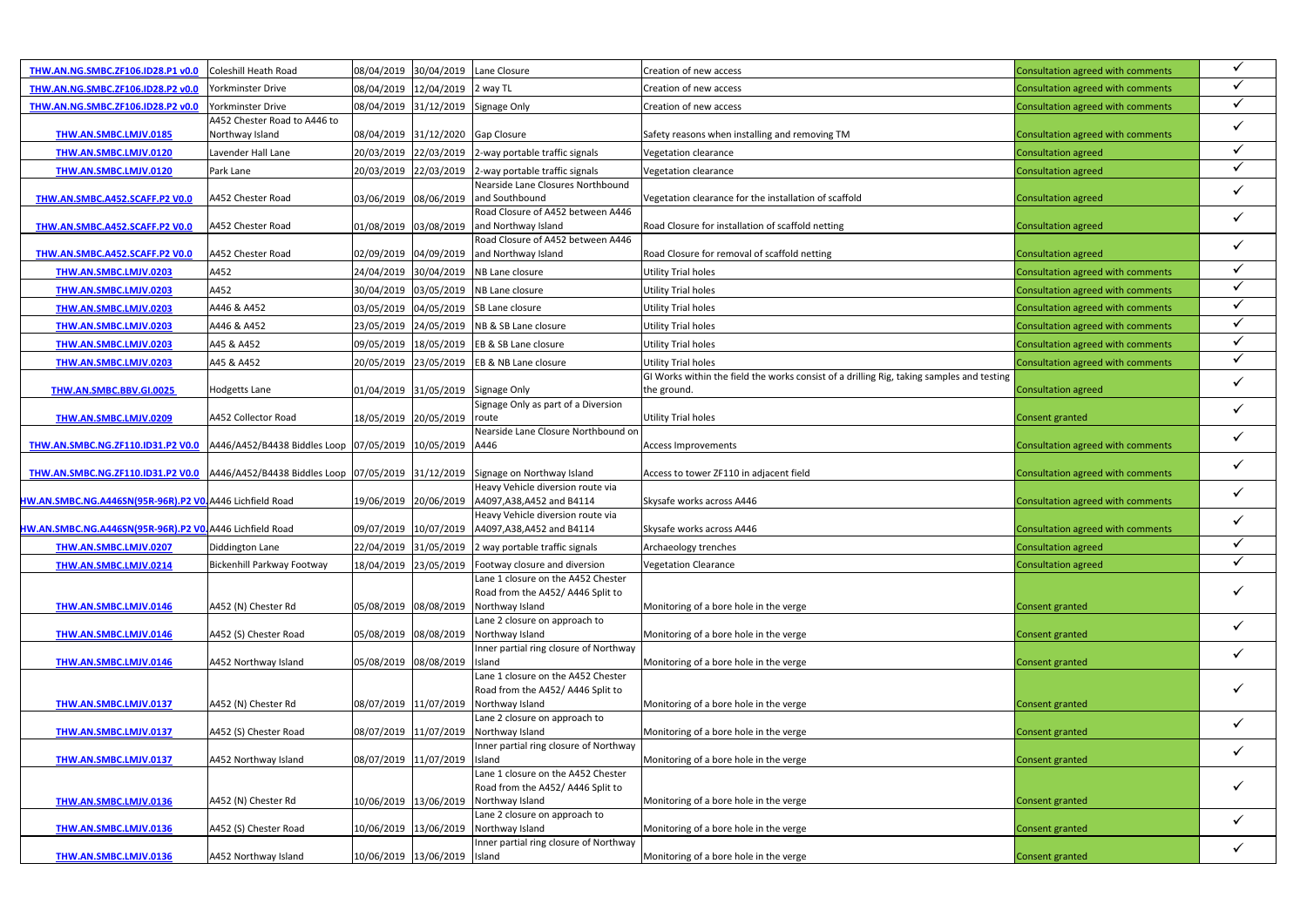|                                                     |                                           |            |                              | Lane 1 closure on the A452 Chester                                              |                                                                                |                                                        |              |
|-----------------------------------------------------|-------------------------------------------|------------|------------------------------|---------------------------------------------------------------------------------|--------------------------------------------------------------------------------|--------------------------------------------------------|--------------|
|                                                     |                                           |            |                              | Road from the A452/ A446 Split to                                               |                                                                                |                                                        |              |
| THW.AN.SMBC.LMJV.0148                               | A452 (N) Chester Rd                       |            |                              | 30/09/2019 03/10/2019 Northway Island                                           | Monitoring of a bore hole in the verge                                         | Consent granted                                        |              |
|                                                     | A452 (S) Chester Road                     |            |                              | Lane 2 closure on approach to                                                   | Monitoring of a bore hole in the verge                                         | Consent granted                                        | $\checkmark$ |
| THW.AN.SMBC.LMJV.0148                               |                                           |            |                              | 30/09/2019 03/10/2019 Northway Island<br>Inner partial ring closure of Northway |                                                                                |                                                        |              |
| THW.AN.SMBC.LMJV.0148                               | A452 Northway Island                      |            | 30/09/2019 03/10/2019 Island |                                                                                 | Monitoring of a bore hole in the verge                                         | <b>Consent granted</b>                                 | $\checkmark$ |
|                                                     |                                           |            |                              | Lane 1 closure on the A452 Chester                                              |                                                                                |                                                        |              |
|                                                     |                                           |            |                              | Road from the A452/ A446 Split to                                               |                                                                                |                                                        |              |
| THW.AN.SMBC.LMJV.0147                               | A452 (N) Chester Rd                       |            |                              | 02/09/2019 05/09/2019 Northway Island                                           | Monitoring of a bore hole in the verge                                         | Consent granted                                        |              |
| THW.AN.SMBC.LMJV.0147                               | A452 (S) Chester Road                     |            |                              | Lane 2 closure on approach to<br>02/09/2019 05/09/2019 Northway Island          | Monitoring of a bore hole in the verge                                         | Consent granted                                        | $\checkmark$ |
|                                                     |                                           |            |                              | Inner partial ring closure of Northway                                          |                                                                                |                                                        |              |
| THW.AN.SMBC.LMJV.0147                               | A452 Northway Island                      |            | 02/09/2019 05/09/2019 Island |                                                                                 | Monitoring of a bore hole in the verge                                         | Consent granted                                        | $\checkmark$ |
|                                                     |                                           |            |                              |                                                                                 |                                                                                |                                                        | $\checkmark$ |
| THW.AN.SMBC.LMJV.0217                               | A452 Kenilworth Road                      |            |                              | 27/05/2019 31/05/2019 North & Southbound Lane closures                          | WP47 Vegetation clearance                                                      | Consultation agreed with comments                      |              |
|                                                     |                                           |            |                              | Park Lane Road Closure and                                                      |                                                                                |                                                        | $\checkmark$ |
| THW.AN.SMBC.LMJV.0217                               | Park Lane                                 |            | 03/06/2019 07/06/2019        | associated diversion route<br>Park Lane Road Closure and                        | WP47 Vegetation clearance on sections of carriageway of Park Lane              | Consultation agreed with comments                      |              |
| THW.AN.SMBC.LMJV.0217                               | Park Lane                                 |            |                              | 10/06/2019 14/06/2019 associated diversion route                                | WP47 Vegetation clearance on sections of carriageway of Park Lane              | Consultation agreed with comments                      | $\checkmark$ |
| THW.AN.SMBC.LMJV.0217                               | A452 Kenilworth Road                      | 03/06/2019 |                              | 08/06/2019 Southbound Lane closures                                             | WP47 Vegetation clearance                                                      | Consultation agreed with comments                      | $\checkmark$ |
| THW.AN.SMBC.LMJV.0217                               | A452 Kenilworth Road                      | 10/06/2019 |                              | 15/06/2019 Southbound Lane closures                                             | WP47 Vegetation clearance                                                      |                                                        | $\checkmark$ |
|                                                     |                                           |            |                              |                                                                                 |                                                                                | Consultation agreed with comments                      | $\checkmark$ |
| THW.AN.SMBC.LMJV.0217                               | A452 Kenilworth Road                      | 04/06/2019 |                              | 06/06/2019 Northbound Lane closures                                             | WP47 Vegetation clearance                                                      | Consultation agreed with comments                      |              |
| THW.AN.SMBC.LMJV.0217                               | A452 Kenilworth Road                      |            |                              | 11/06/2019   13/06/2019   Northbound Lane closures                              | WP47 Vegetation clearance                                                      | Consultation agreed with comments                      | $\checkmark$ |
| THW.AN.SMBC.LMJV.0217                               |                                           |            |                              | Northbound Full closure and<br>03/06/2019 08/06/2019 associated diversion route |                                                                                |                                                        | $\checkmark$ |
|                                                     | A452 Kenilworth Road                      |            |                              | Northbound Full closure and                                                     | WP47 Vegetation clearance                                                      | Consultation agreed with comments                      |              |
| THW.AN.SMBC.LMJV.0217                               | A452 Kenilworth Road                      |            |                              | 10/06/2019 15/06/2019 associated diversion route                                | WP47 Vegetation clearance                                                      | Consultation agreed with comments                      | $\checkmark$ |
|                                                     |                                           |            |                              |                                                                                 | Archaeology trenches. Including track matting on verge between carriageway and |                                                        |              |
| THW.AN.SMBC.LMJV.0207 C02                           | B4102 Meriden Road                        |            |                              | 20/05/2019 14/06/2019 2-way portable traffic signals                            | highway boundary.                                                              | <b>Awaiting new dates from LMJV</b>                    |              |
| THW.AN.SMBC.LMJV.0181 C03                           | B4438 Bickenhill Parkway                  | 10/06/2019 |                              | 17/07/2019 Lane closure                                                         | Construction of works access                                                   | Consultation agreed with comments                      | $\checkmark$ |
| THW.AN.SMBC.LMJV.0181 C03                           | B4438 Bickenhill Parkway                  |            |                              | 10/06/2019 31/12/2020 Works access signage                                      | Works access signage                                                           | Consultation agreed with comments                      | $\checkmark$ |
| THW.AN.SMBC.LMJV.0181 C03                           | A452 Chester road                         |            |                              | 28/05/2019 22/07/2019 Lane Closure                                              | Construction of works access                                                   | Consultation agreed with comments                      | $\checkmark$ |
| THW.AN.SMBC.LMJV.0181 C03                           | A452 Chester road                         |            |                              | 28/05/2019 12/08/2019 Lane Closure                                              | Construction of works access                                                   | Consultation agreed with comments                      | $\checkmark$ |
| THW.AN.SMBC.LMJV.0181 C03                           | A452 Chester road                         | 03/06/2019 |                              | 31/12/2020 Works access signage                                                 | Construction of works access                                                   | Consultation agreed with comments                      | $\checkmark$ |
| THW.AN.SOL.BPA.017                                  | <b>Red Lane</b>                           | 17/06/2019 |                              | 21/06/2019 Signage only                                                         | Diversion route for the temporary road closure of a section of Red lane        | onflict of works with STW                              |              |
| THW.AN.SOL.BPA.017                                  | <b>Windmill Lane</b>                      | 17/06/2019 |                              | 21/06/2019 Signage only                                                         | Diversion route for the temporary road closure of a section of Red lane        | onsent withheld                                        |              |
| THW.AN.SOL.BPA.017                                  | Kenilworth Road                           | 17/06/2019 |                              | 21/06/2019 Signage only                                                         | Diversion route for the temporary road closure of a section of Red lane        | Consent withheld                                       |              |
| THW.AN.SOL.BPA.017                                  | Birmingham Road                           |            |                              | 17/06/2019 21/06/2019 Signage only                                              | Diversion route for the temporary road closure of a section of Red lane        | Consent withheld                                       |              |
| THW.AN.SOL.BPA.017                                  | <b>Hodgetts Lane</b>                      | 17/06/2019 |                              | 21/06/2019 Signage only                                                         | Diversion route for the temporary road closure of a section of Red lane        | Consent withheld                                       |              |
| THW.AN.SOL.BPA.017<br>THW.AN.SMBC.NG.CHR.LC.P2 v2.0 | Waste Lane<br><b>Coleshill Heath Road</b> | 17/06/2019 |                              | 21/06/2019 Signage only                                                         | Diversion route for the temporary road closure of a section of Red lane        | onsent withheld<br>waiting further info from applicant |              |
|                                                     |                                           |            |                              |                                                                                 |                                                                                |                                                        |              |
| THW.AN.SMBC.LMJV.0217 C03                           | A452 Kenilworth Road                      |            |                              | 27/05/2019 31/05/2019 North & Southbound Lane closures                          | WP47 Vegetation clearance                                                      | Consultation agreed with comments                      | $\checkmark$ |
|                                                     |                                           |            |                              | Park Lane Road Closure and                                                      |                                                                                |                                                        | $\checkmark$ |
| THW.AN.SMBC.LMJV.0217 C03                           | Park Lane                                 |            |                              | 03/06/2019 07/06/2019 associated diversion route                                | WP47 Vegetation clearance on sections of carriageway of Park Lane              | Consultation agreed with comments                      |              |
|                                                     |                                           |            |                              | Park Lane Road Closure and                                                      |                                                                                |                                                        | $\checkmark$ |
|                                                     |                                           |            |                              | 10/06/2019 14/06/2019 associated diversion route                                | WP47 Vegetation clearance on sections of carriageway of Park Lane              | Consultation agreed with comments                      |              |
| THW.AN.SMBC.LMJV.0217 C03                           | Park Lane                                 |            |                              |                                                                                 |                                                                                |                                                        |              |
|                                                     |                                           |            |                              | Park Lane Road Closure and                                                      |                                                                                |                                                        | $\checkmark$ |
| THW.AN.SMBC.LMJV.0217 C03                           | Park Lane                                 |            |                              | 17/06/2019 21/06/2019 associated diversion route<br>Park Lane Road Closure and  | WP47 Vegetation clearance on sections of carriageway of Park Lane              | Consultation agreed with comments                      |              |
| THW.AN.SMBC.LMJV.0217 C03                           | Park Lane                                 |            |                              | 24/06/2019 28/06/2019 associated diversion route                                | WP47 Vegetation clearance on sections of carriageway of Park Lane              | Consultation agreed with comments                      | $\checkmark$ |
| THW.AN.SMBC.LMJV.0217 C03                           | A452 Kenilworth Road                      | 03/06/2019 |                              | 08/06/2019 Southbound Lane closures                                             | WP47 Vegetation clearance                                                      | Consultation agreed with comments                      | $\checkmark$ |
| THW.AN.SMBC.LMJV.0217 C03                           | A452 Kenilworth Road                      |            |                              | 10/06/2019 15/06/2019 Southbound Lane closures                                  | WP47 Vegetation clearance                                                      | Consultation agreed with comments                      | $\checkmark$ |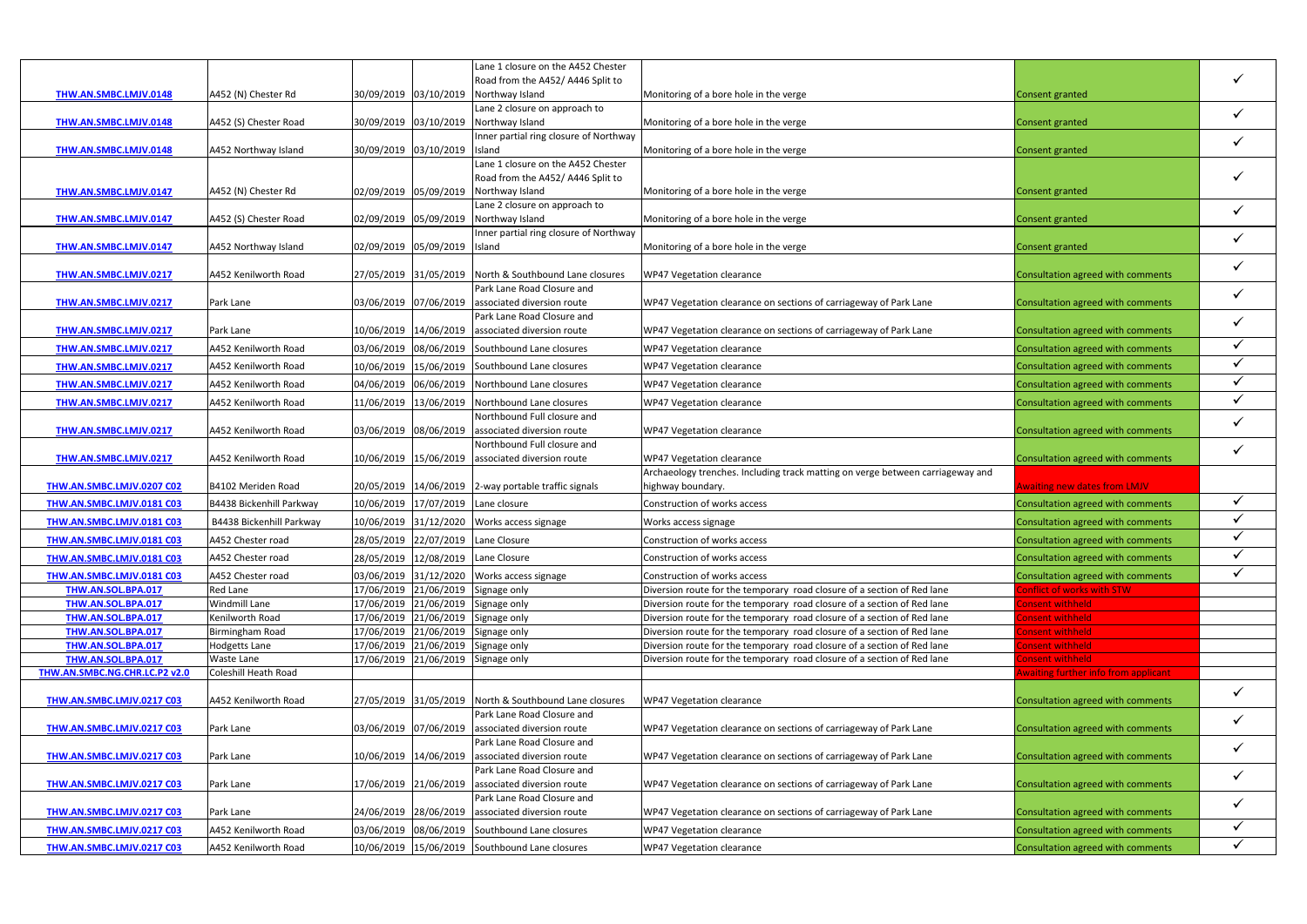| THW.AN.SMBC.LMJV.0217 C03                      | A452 Kenilworth Road      |                       |                             | 17/06/2019 22/06/2019 Southbound Lane closures                                                     | WP47 Vegetation clearance                                                                                    | Consultation agreed with comments                                  | $\checkmark$                 |
|------------------------------------------------|---------------------------|-----------------------|-----------------------------|----------------------------------------------------------------------------------------------------|--------------------------------------------------------------------------------------------------------------|--------------------------------------------------------------------|------------------------------|
| THW.AN.SMBC.LMJV.0217 C03                      | A452 Kenilworth Road      |                       |                             | 24/06/2019 29/06/2019 Southbound Lane closures                                                     | WP47 Vegetation clearance                                                                                    | Consultation agreed with comments                                  | $\checkmark$                 |
| THW.AN.SMBC.LMJV.0217 C03                      | A452 Kenilworth Road      |                       |                             | 04/06/2019 06/06/2019 Northbound Lane closures                                                     | WP47 Vegetation clearance                                                                                    | Consultation agreed with comments                                  | $\checkmark$                 |
| THW.AN.SMBC.LMJV.0217 C03                      | A452 Kenilworth Road      |                       |                             | 11/06/2019 13/06/2019 Northbound Lane closures                                                     | WP47 Vegetation clearance                                                                                    | Consultation agreed with comments                                  | $\checkmark$                 |
| THW.AN.SMBC.LMJV.0217 C03                      | A452 Kenilworth Road      |                       |                             | 18/06/2019 20/06/2019 Northbound Lane closures                                                     | WP47 Vegetation clearance                                                                                    | Consultation agreed with comments                                  | $\checkmark$                 |
| THW.AN.SMBC.LMJV.0217 C03                      | A452 Kenilworth Road      |                       |                             | 25/06/2019 27/06/2019 Northbound Lane closures                                                     | WP47 Vegetation clearance                                                                                    | Consultation agreed with comments                                  | $\checkmark$                 |
|                                                |                           |                       |                             | Northbound Full closure and                                                                        |                                                                                                              |                                                                    |                              |
| THW.AN.SMBC.LMJV.0217 C03                      | A452 Kenilworth Road      | 03/06/2019 08/06/2019 |                             | associated diversion route                                                                         | WP47 Vegetation clearance                                                                                    | Consultation agreed with comments                                  | $\checkmark$                 |
|                                                |                           |                       |                             | Northbound Full closure and                                                                        |                                                                                                              |                                                                    | $\checkmark$                 |
| THW.AN.SMBC.LMJV.0217 C03                      | A452 Kenilworth Road      |                       |                             | 10/06/2019 15/06/2019 associated diversion route                                                   | WP47 Vegetation clearance                                                                                    | Consultation agreed with comments                                  |                              |
| THW.AN.SMBC.LMJV.0082                          | Waste Lane                |                       |                             | 26/11/2018 30/11/2018 Portable Traffic Signals                                                     | Utility Trial Holes 07/08/09/10                                                                              | Consultation agreed with comments                                  | $\checkmark$                 |
|                                                |                           |                       |                             |                                                                                                    |                                                                                                              |                                                                    |                              |
|                                                |                           |                       |                             | Multi-phase Portable Traffic Signals,                                                              |                                                                                                              |                                                                    |                              |
| THW.AN.SMBC.LMJV.0082                          | Hob Lane                  |                       |                             | 25/03/2019 29/03/2019 not including the weekend                                                    | Utility Trial Holes 14/16                                                                                    | Consultation agreed with comments                                  |                              |
| THW.AN.SMBC.LMJV.0082                          | A452 Kenilworth Road NB   | 20/05/2019 23/05/2019 |                             | A452 NB Lane Closure                                                                               | <b>Utility Trial Holes</b>                                                                                   | Consultation agreed with comments                                  | $\checkmark$                 |
| THW.AN.SMBC.LMJV.0082                          | A452 Kenilworth Road SB   |                       |                             | 20/05/2019 23/05/2019 A452 SB Lane Closure                                                         | <b>Utility Trial Holes</b>                                                                                   | Consultation agreed with comments                                  | $\checkmark$                 |
| THW.AN.SMBC.LM-JV.0198                         | Waste Lane                |                       |                             | Schedule 4 Part 1                                                                                  | New access                                                                                                   | <b>Consent granted</b>                                             | $\checkmark$                 |
|                                                |                           |                       |                             |                                                                                                    |                                                                                                              |                                                                    |                              |
|                                                |                           |                       |                             | Park Lane Road closure and associated                                                              |                                                                                                              |                                                                    |                              |
|                                                |                           |                       |                             | diversion route (Lavender Hall Lane to                                                             |                                                                                                              |                                                                    |                              |
|                                                |                           |                       |                             | compound closed, access to property                                                                |                                                                                                              |                                                                    |                              |
| THW.AN.SMBC.LMJV.0242                          | Park Lane                 | 31/07/2019 16/08/2019 |                             | vis A452)                                                                                          | WP04c Compound access construction                                                                           | On hold as per Paul Tovey                                          |                              |
|                                                |                           |                       |                             |                                                                                                    |                                                                                                              |                                                                    |                              |
|                                                |                           |                       |                             | Park Lane Road closure and associated                                                              |                                                                                                              |                                                                    |                              |
|                                                |                           |                       |                             | diversion route (Lavender Hall Lane to                                                             |                                                                                                              |                                                                    |                              |
|                                                |                           |                       |                             | compound closed, access to property                                                                |                                                                                                              |                                                                    |                              |
| THW.AN.SMBC.LMJV.0242                          | Park Lane                 | 27/02/2020 28/04/2020 |                             | vis A452)                                                                                          | WP04c Compound access construction                                                                           | On hold as per Paul Tovey                                          |                              |
|                                                |                           |                       |                             | Park Lane Road closure and associated                                                              |                                                                                                              |                                                                    |                              |
|                                                |                           |                       |                             | diversion route (A452 to compound                                                                  |                                                                                                              |                                                                    |                              |
|                                                |                           |                       |                             | closed, access to property via                                                                     |                                                                                                              |                                                                    |                              |
| <b>THW.AN.SMBC.LMJV.0242</b>                   | Park Lane                 | 21/08/2019 20/01/2020 |                             | Lavender Hall lane)                                                                                | WP04c Compound access construction                                                                           | On hold as per Paul Tovey                                          |                              |
|                                                |                           |                       |                             |                                                                                                    |                                                                                                              |                                                                    | $\checkmark$                 |
|                                                |                           |                       |                             |                                                                                                    |                                                                                                              | 9.30-3.30 working only, double heads, no                           |                              |
| <b>THW.AN.SMBC.LMJV.0238</b>                   | Waste Lane                |                       |                             | 12/08/2019 16/09/2019 2-way portable traffic signals                                               | Creation of site access<br>Creation of safe access and egress for construction vehicles. Site access for non | more than 100m between heads                                       |                              |
| TWH.AN.SMBC.LMJV.0236                          | Hob Lane                  |                       |                             | Schedule 4 Part 1                                                                                  | construction of Hob Lane Non-Motorised users crossing point                                                  | <b>Consent granted</b>                                             | $\checkmark$                 |
|                                                |                           |                       |                             |                                                                                                    |                                                                                                              |                                                                    | $\checkmark$                 |
| THW.AN.SMBC.LMJV.0245                          | <b>Bickenhill Parkway</b> |                       |                             | 01/07/2019 05/07/2019 Lane Closures                                                                | Vegetation clearance                                                                                         | Consultation agreed with comments                                  | $\checkmark$                 |
| THW.AN.SMBC.LMJV.0245                          | A452 Chester road         |                       |                             | 16/07/2019 26/07/2019 2 Way Portable traffic signals                                               | Vegetation clearance                                                                                         | Consultation agreed with comments                                  |                              |
| THW.AN.SMBC.LMJV.0227                          | A452 Kenilworth Road      |                       |                             | 25/06/2019 25/06/2022 Schedule 4 Part 1                                                            | Works access                                                                                                 | onsent withheld                                                    |                              |
| THW.AN.SMBC.LMJV.0226                          | Park Lane                 |                       |                             | 25/06/2019 25/06/2022 Schedule 4 Part 1                                                            | Works access                                                                                                 | Consent withheld                                                   | $\checkmark$                 |
| THW.AN.SMBC.LMJV.0248                          |                           |                       |                             |                                                                                                    |                                                                                                              |                                                                    |                              |
|                                                | A452                      |                       |                             | 17/09/2019 18/09/2019 Northbound Lane closure                                                      | Gas main diversion                                                                                           | C02 received - no response required                                |                              |
|                                                |                           |                       |                             | Northbound A452/A446 diversion                                                                     |                                                                                                              |                                                                    | $\checkmark$                 |
| THW.AN.SMBC.LMJV.0248                          | Coventry Road             |                       | 17/09/2019 18/09/2019 route |                                                                                                    | Gas main diversion                                                                                           | C02 received - no response required                                |                              |
|                                                |                           |                       |                             | Northbound A452/A446 diversion                                                                     |                                                                                                              |                                                                    | $\checkmark$                 |
| THW.AN.SMBC.LMJV.0248                          | Airport Way               | 17/09/2019 18/09/2019 |                             | route                                                                                              | Gas main diversion                                                                                           | C02 received - no response required                                |                              |
|                                                |                           |                       |                             | Northbound A452/A446 diversion                                                                     |                                                                                                              |                                                                    | $\checkmark$                 |
| <b>THW.AN.SMBC.LMJV.0248</b>                   | <b>Bickenhill Lane</b>    |                       | 17/09/2019 18/09/2019 route |                                                                                                    | Gas main diversion                                                                                           | C02 received - no response required                                |                              |
|                                                |                           |                       |                             | Northbound A452/A446 diversion                                                                     |                                                                                                              |                                                                    | $\checkmark$                 |
| THW.AN.SMBC.LMJV.0248                          | <b>Bickenhill Parkway</b> |                       | 17/09/2019 18/09/2019 route |                                                                                                    | Gas main diversion                                                                                           | C02 received - no response required                                |                              |
|                                                |                           |                       |                             | Northbound A452/A446 diversion                                                                     |                                                                                                              |                                                                    | $\checkmark$                 |
| THW.AN.SMBC.LMJV.0248                          | Packington Lane           |                       | 17/09/2019 18/09/2019 route |                                                                                                    | Gas main diversion                                                                                           | C02 received - no response required                                |                              |
| THW.AN.SMBC.LMJV.0254<br>THW.AN.SMBC.LMJV.0248 | Northway Island<br>A452   |                       |                             | 17/09/2019   18/09/2019   Partial Ring management<br>26/10/2019 27/10/2019 Northbound Lane closure | Utility trial holes<br>Gas main diversion                                                                    | Consultation agreed with comments<br>Consent granted with comments | $\checkmark$<br>$\checkmark$ |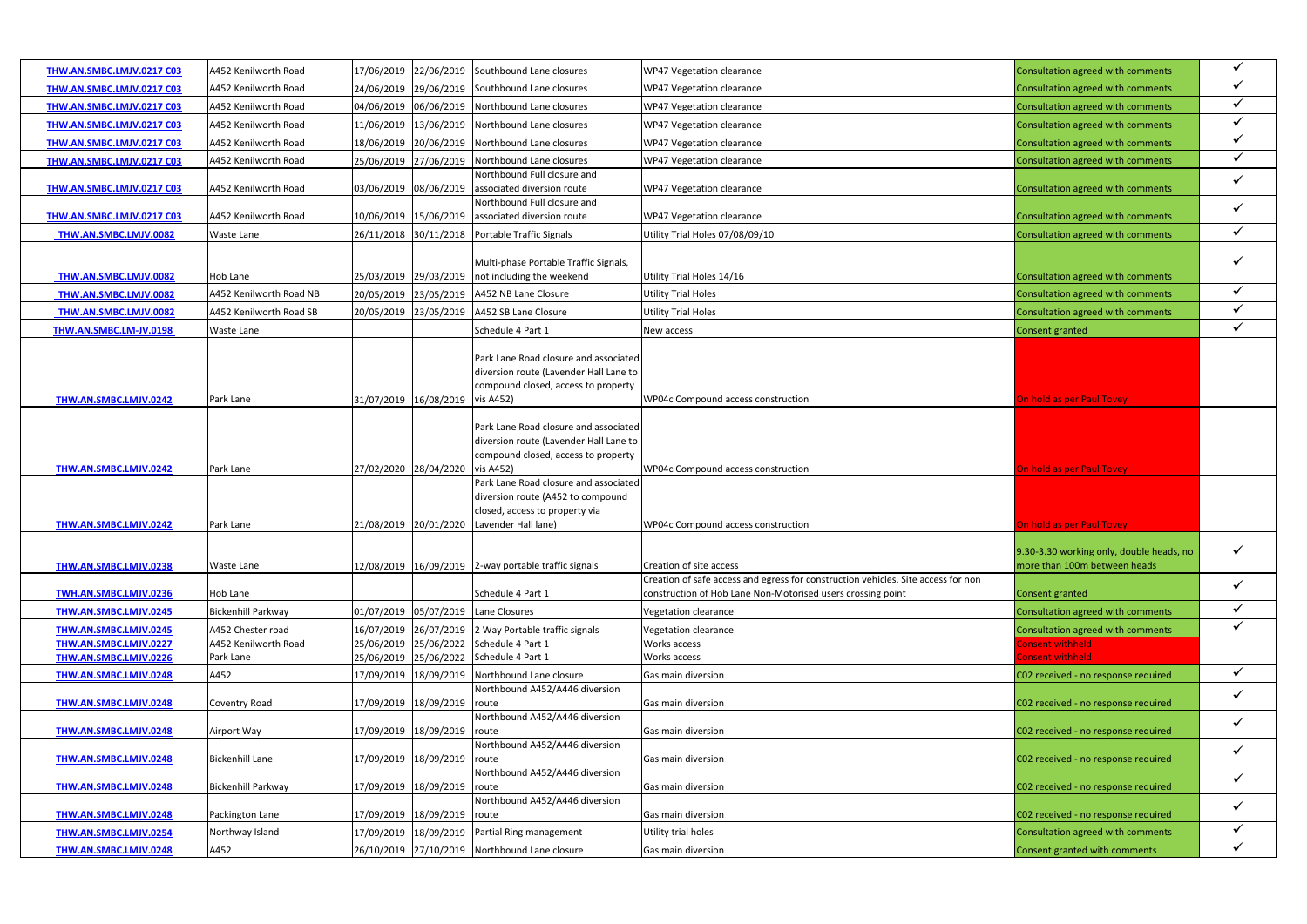|                              |                           |                       |                                | Northbound A452/A446 diversion                       |                                                                             |                                     |              |
|------------------------------|---------------------------|-----------------------|--------------------------------|------------------------------------------------------|-----------------------------------------------------------------------------|-------------------------------------|--------------|
| <b>THW.AN.SMBC.LMJV.0248</b> | <b>Coventry Road</b>      | 26/10/2019 31/12/2020 |                                | route                                                | Gas main diversion                                                          | Consent granted with comments       | $\checkmark$ |
|                              |                           |                       |                                | Northbound A452/A446 diversion                       |                                                                             |                                     |              |
| THW.AN.SMBC.LMJV.0248        | Airport Way               |                       | 26/10/2019 27/10/2019          | route                                                | Gas main diversion                                                          | Consent granted with comments       | $\checkmark$ |
|                              |                           |                       |                                | Northbound A452/A446 diversion                       |                                                                             |                                     |              |
| THW.AN.SMBC.LMJV.0248        | <b>Bickenhill Lane</b>    |                       | 26/10/2019 27/10/2019          | route                                                | Gas main diversion                                                          | Consent granted with comments       | $\checkmark$ |
|                              |                           |                       |                                | Northbound A452/A446 diversion                       |                                                                             |                                     |              |
| THW.AN.SMBC.LMJV.0248        | <b>Bickenhill Parkway</b> |                       | 26/10/2019 27/10/2019          | route                                                | Gas main diversion                                                          | Consent granted with comments       | $\checkmark$ |
|                              |                           |                       |                                | Northbound A452/A446 diversion                       |                                                                             |                                     |              |
| <b>THW.AN.SMBC.LMJV.0248</b> | Packington Lane           |                       | 26/10/2019 27/10/2019 route    |                                                      | Gas main diversion                                                          | Consent granted with comments       | $\checkmark$ |
|                              | A452                      |                       | 11/09/2019 27/10/2019          | Northbound Lane closure                              | Gas main diversion & Barrier installation                                   | Consent granted with comments       | $\checkmark$ |
| THW.AN.SMBC.LMJV.0248        |                           |                       |                                |                                                      |                                                                             |                                     |              |
| <b>THW.AN.SMBC.LMJV.0252</b> | A452                      |                       |                                | 29/07/2019 02/08/2019 Southbound Lane closure        | Ground preparation for temporary barrier installation                       | Consultation agreed with comments   | $\checkmark$ |
| THW.AN.SMBC.LMJV.0252        | A452                      |                       |                                | 19/08/2019 24/08/2019 Southbound Road closure        | Temporary barrier installation                                              | Consultation agreed with comments   | $\checkmark$ |
|                              | A452 Interchange Station  |                       |                                |                                                      |                                                                             |                                     | $\checkmark$ |
| <b>Schedule 4 Part 3</b>     | Highways - SMBC           |                       |                                | Contrustion or realignment of roads                  | Contrustion or realignment of roads                                         | Approval granted                    |              |
| THW.AN.SMBC.LMJV.0272        | Park Lane                 |                       |                                | 02/09/2019 03/09/2019 WP47 vegetation clearance      | Park Lane Road closure and associated diversion route                       | comments sent 15.7.19               |              |
| THW.AN.SMBC.LMJV.0272        | Park Lane                 |                       |                                | 02/09/2019 03/09/2019 WP47 Vegetation clearance      | Southbound Lane 1 closure                                                   | Comments sent 15.7. <mark>19</mark> |              |
| THW.AN.SMBC.LMJV.0272        | Park Lane                 |                       | 04/09/2019 05/09/2019          |                                                      | Northbound Lane closures                                                    | Comments sent 15.7.19               |              |
| THW.HS2.AN.SMBC.WPD.0001     | A452                      |                       |                                | 09/09/2019 11/10/2019 2 x Trial holes in grass verge | 2 way TL and associated signage                                             | Consent granted with comments       |              |
| THW.AN.SMBC.LMJV.0082        | <b>Waste Lane</b>         |                       |                                | 26/11/2018 30/11/2018 Portable Traffic Signals       | Utility Trial Holes 07/08/09/10                                             | Consultation agreed with comments   |              |
|                              |                           |                       |                                |                                                      |                                                                             |                                     |              |
|                              |                           |                       |                                | Multi-phase Portable Traffic Signals,                |                                                                             |                                     |              |
| THW.AN.SMBC.LMJV.0082        | Hob Lane                  |                       | 25/03/2019 29/03/2019          | not including the weekend                            | Utility Trial Holes 14/16                                                   | Consultation agreed with comments   |              |
| THW.AN.SMBC.LMJV.0082        | A452 Kenilworth Road NB   |                       |                                | 20/05/2019 23/05/2019 A452 NB Lane Closure           | <b>Utility Trial Holes</b>                                                  | Consultation agreed with comments   |              |
| THW.AN.SMBC.LMJV.0082        | A452 Kenilworth Road SB   |                       | 20/05/2019 23/05/2019          | A452 SB Lane Closure                                 | <b>Utility Trial Holes</b>                                                  | Consultation agreed with comments   |              |
|                              |                           |                       |                                | Temporary realignment of the public                  |                                                                             |                                     |              |
| THW.HS2AN.SOL.CADENT.0004    | PROWs M215, M216, M217    |                       | 12/08/2019 04/05/2020          | right of way                                         | HP11 pipeline diversion works                                               | Consultation agreed with comments   |              |
|                              |                           |                       |                                | Temporary realignment of the public                  |                                                                             |                                     |              |
| THW.HS2AN.SOL.CADENT.0004    | PROWs M215, M216, M217    |                       | 12/08/2019 04/05/2020          | right of way                                         | HP11 pipeline diversion works                                               | Consultation agreed with comments   |              |
|                              |                           |                       |                                | Temporary realignment of the public                  |                                                                             |                                     |              |
| THW.HS2AN.SOL.CADENT.0004    | PROWs M215, M216, M217    |                       | 12/08/2019 04/05/2020          | right of way                                         | HP11 pipeline diversion works                                               | Consultation agreed with comments   |              |
|                              |                           |                       |                                | Full closure of A452 for the                         |                                                                             |                                     |              |
|                              |                           |                       |                                | installation of TM and temporary                     |                                                                             |                                     |              |
|                              |                           |                       |                                | barrier on the HE network to allow a                 |                                                                             |                                     |              |
|                              |                           |                       |                                | works access to be constructed on the                |                                                                             |                                     |              |
| <b>THW.AN.SMBC.LMJV.0248</b> | A452                      |                       | 16/09/2019 17/09/2019          | A446                                                 | Full closure of the A452 Northbound to                                      | Consultation agreed with comments   |              |
|                              |                           |                       |                                | Diversion route for the full closure of              |                                                                             |                                     |              |
| THW.AN.SMBC.LMJV.0248        | <b>Coventry Road</b>      |                       | 16/09/2019 17/09/2019 the A452 |                                                      | Northbound A452/A446 diversion route                                        | Consultation agreed with comments   |              |
|                              |                           |                       |                                | Diversion route for the full closure of              |                                                                             |                                     |              |
| <b>THW.AN.SMBC.LMJV.0248</b> | Airport Way               |                       | 16/09/2019 17/09/2019          | the A452                                             | Northbound A452/A446 diversion route                                        | Consultation agreed with comments   |              |
|                              |                           |                       |                                | Diversion route for the full closure of              |                                                                             |                                     |              |
| THW.AN.SMBC.LMJV.0248        | <b>Bickenhill Lane</b>    |                       | 16/09/2019 17/09/2019          | the A452                                             | Northbound A452/A446 diversion route                                        | Consultation agreed with comments   |              |
|                              |                           |                       |                                | Diversion route for the full closure of              |                                                                             |                                     |              |
| THW.AN.SMBC.LMJV.0248        | <b>Bickenhill Parkway</b> |                       | 16/09/2019 17/09/2019          | the A452                                             | Northbound A452/A446 diversion route                                        | Consultation agreed with comments   |              |
|                              |                           |                       |                                | Diversion route for the full closure of              |                                                                             |                                     |              |
| THW.AN.SMBC.LMJV.0248        | Packington Lane           |                       | 16/09/2019 17/09/2019          | the A452                                             | Northbound A452/A446 diversion route                                        | Consultation agreed with comments   |              |
|                              |                           |                       |                                |                                                      |                                                                             |                                     |              |
|                              |                           |                       |                                | On the A446 (HE network) - Diversion                 |                                                                             |                                     |              |
|                              |                           |                       |                                | of a gas main in the verge,                          |                                                                             |                                     |              |
|                              |                           |                       |                                | construction of a works access,                      |                                                                             |                                     |              |
| <b>THW.AN.SMBC.LMJV.0248</b> | A452                      | 16/09/2019 27/10/2019 |                                | placing of temporary barrier.                        | Northbound Lane closure with barrier on the A446 and cones only on the A452 | Consultation agreed with comments   |              |
|                              |                           |                       |                                | On the A452 (SMBC network) -                         |                                                                             |                                     |              |
|                              |                           |                       |                                | Installation of temporary barrier on                 |                                                                             |                                     |              |
| THW.AN.SMBC.LMJV.0248        | A452 NB                   |                       | 16/09/2019 31/12/2020          | the verge                                            | Placement of temporary barrier on verge off carriageway                     | Consultation agreed with comments   |              |
| THW.AN.SMBC.LMJV.0248        | A452                      |                       | 26/10/2019 27/10/2019          | Temporary barrier installation                       | Full closure of the A452 Northbound                                         | Consultation agreed with comments   |              |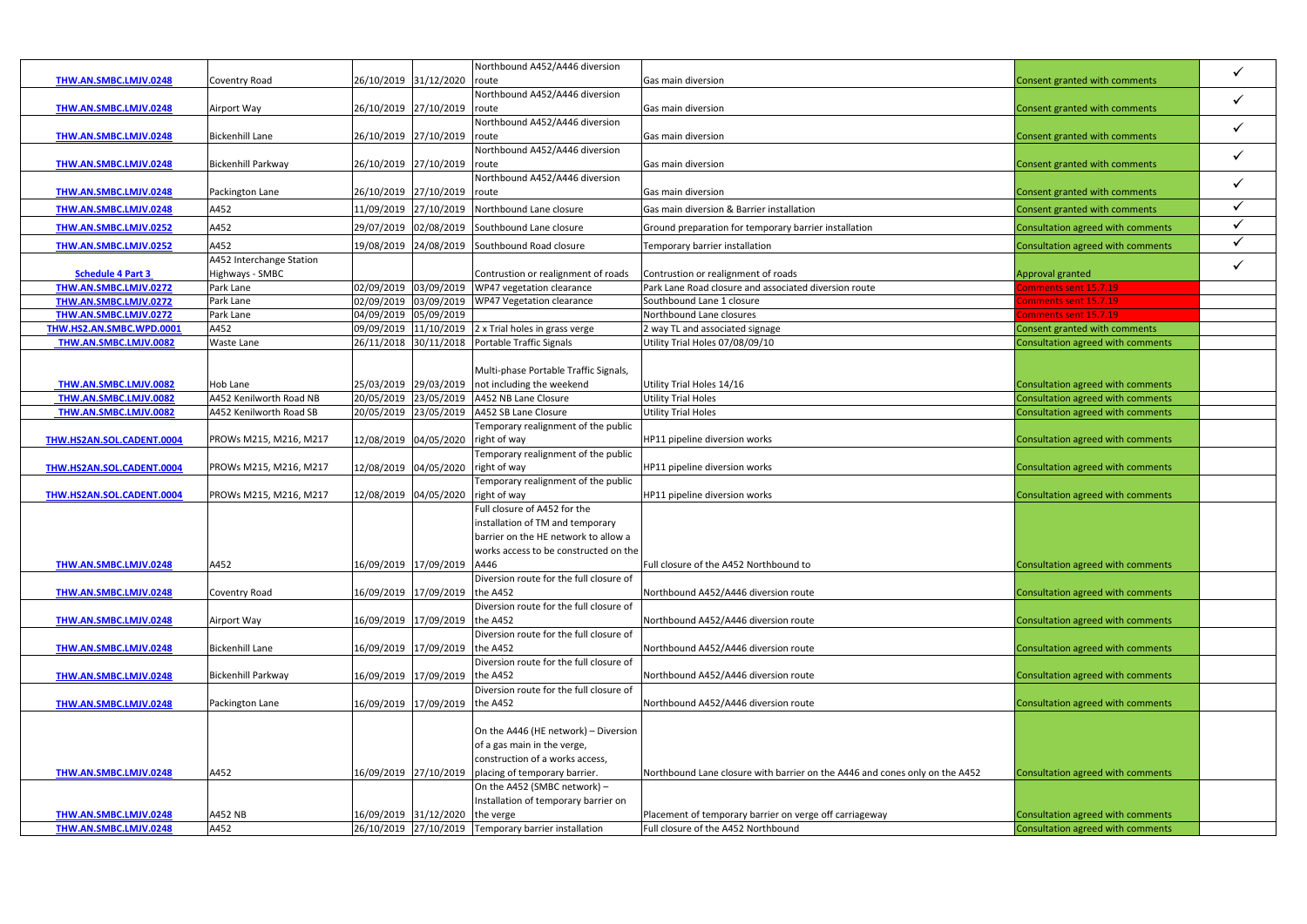|                                |                           |                       |                                | Full closure of A452 for the                                  |                                                                                                                |                                          |
|--------------------------------|---------------------------|-----------------------|--------------------------------|---------------------------------------------------------------|----------------------------------------------------------------------------------------------------------------|------------------------------------------|
|                                |                           |                       |                                | installation of TM and temporary                              |                                                                                                                |                                          |
| THW.AN.SMBC.LMJV.0248          | <b>Coventry Road</b>      | 26/10/2019 27/10/2019 |                                | barrier                                                       | Northbound A452/A446 diversion route                                                                           | Consultation agreed with comments        |
|                                |                           |                       |                                | Diversion route for the full closure of                       |                                                                                                                |                                          |
| THW.AN.SMBC.LMJV.0248          | Airport Way               |                       | 26/10/2019 27/10/2019          | the A452                                                      | Northbound A452/A446 diversion route                                                                           | Consultation agreed with comments        |
|                                |                           |                       |                                | Diversion route for the full closure of                       |                                                                                                                |                                          |
| THW.AN.SMBC.LMJV.0248          | <b>Bickenhill Lane</b>    |                       | 26/10/2019 27/10/2019          | the A452                                                      | Northbound A452/A446 diversion route                                                                           | Consultation agreed with comments        |
|                                |                           |                       |                                | Diversion route for the full closure of                       |                                                                                                                |                                          |
| THW.AN.SMBC.LMJV.0248          | <b>Bickenhill Parkway</b> |                       | 26/10/2019 27/10/2019          | the A452                                                      | Northbound A452/A446 diversion route                                                                           | Consultation agreed with comments        |
|                                |                           |                       |                                | Diversion route for the full closure of                       |                                                                                                                |                                          |
| THW.AN.SMBC.LMJV.0248          | Packington Lane           |                       | 26/10/2019 27/10/2019 the A452 |                                                               | Northbound A452/A446 diversion route                                                                           | Consultation agreed with comments        |
| THW.AN.SMBC.LMJV.0287          | B4438                     |                       | 23/09/2019 25/09/2019          | Lane 2 Closure                                                | Core Samples as indicated by the blue hatched circles                                                          | Consultation agreed with comments        |
|                                |                           |                       |                                | Inner Ring of Holiday Inn Roundabout                          |                                                                                                                |                                          |
| THW.AN.SMBC.LMJV.0287          | B4438                     |                       | 23/09/2019 25/09/2019 Closed   |                                                               | Core Samples as indicated by the blue hatched circles                                                          | Consultation agreed with comments        |
| THW.AN.SMBC.LMJV.0287          | B4438                     |                       | 23/09/2019 25/09/2019          | Lane 2 Closure                                                | Core Samples as indicated by the blue hatched circles                                                          | Consultation agreed with comments        |
| THW.AN.SMBC.LMJV.0287          | B4438                     |                       | 23/09/2019 25/09/2019          | Lane 2 Closure                                                | Core Samples as indicated by the blue hatched circles                                                          | Consultation agreed with comments        |
|                                |                           |                       |                                | Outer Ring of Holiday Inn Roundabout                          |                                                                                                                |                                          |
| THW.AN.SMBC.LMJV.0287          | B4438                     |                       | 23/09/2019 25/09/2019 Closed   |                                                               |                                                                                                                |                                          |
|                                | B4438                     |                       |                                | Lane 1 Closure                                                | Core Samples as indicated by the blue hatched circles<br>Core Samples as indicated by the blue hatched circles | Consultation agreed with comments        |
| THW.AN.SMBC.LMJV.0287          |                           |                       | 23/09/2019 25/09/2019          |                                                               |                                                                                                                | Consultation agreed with comments        |
|                                | A452/Park Lane roundabout |                       |                                |                                                               |                                                                                                                |                                          |
| Schedule 4 Part 3 LM-CONS-2805 | Upgrade                   |                       |                                | Contrustion or realignment of roads                           | Contrustion or realignment of roads                                                                            | Consent granted with comments            |
|                                |                           |                       |                                |                                                               |                                                                                                                |                                          |
| THW.AN.SMBC.LMJV.0278          | Hob Lane                  |                       |                                | $04/11/2019$ $17/11/2019$ Portable multiphase traffic signals | Creation of site access to the East of Hob lane                                                                | Consultation agreed with comments        |
|                                |                           |                       |                                |                                                               |                                                                                                                |                                          |
| THW.AN.SMBC.LMJV.0278          | <b>Cromwell Lane</b>      |                       |                                | $04/11/2019$ $17/11/2019$ Portable multiphase traffic signals | Creation of site access to the East of Hob lane                                                                | Consultation agreed with comments        |
| THW.AN.SMBC.LMJV.0278          | Hob Lane                  |                       |                                | 04/11/2019 31/05/2020 Site access signs                       | Construction of Kenilworth Greenway diversion                                                                  | Consultation agreed with comments        |
| THW.AN.SMBC.LMJV.0278          | Cromwell Lane             |                       |                                | 04/11/2019 31/05/2020 Site access signs                       | Construction of Kenilworth Greenway diversion                                                                  | Consultation agreed with comments        |
|                                |                           |                       |                                |                                                               |                                                                                                                |                                          |
| THW.AN.SMBC.LMJV.0278          | Hob Lane                  |                       |                                | 04/11/2019 17/11/2019 Portable multiphase traffic signals     | Creation of site access to the East of Hob lane                                                                | <b>WCC responded with comments</b>       |
|                                |                           |                       |                                |                                                               |                                                                                                                |                                          |
| THW.AN.SMBC.LMJV.0278          | Cromwell Lane             |                       |                                | $04/11/2019$ $17/11/2019$ Portable multiphase traffic signals | Creation of site access to the East of Hob lane                                                                | <b>WCC responded with comments</b>       |
| THW.AN.SMBC.LMJV.0278          | <b>Hob Lane</b>           |                       |                                | 04/11/2019 31/05/2020 Site access signs                       | Construction of Kenilworth Greenway diversion                                                                  | <b>WCC responded with comments</b>       |
| THW.AN.SMBC.LMJV.0278          | Cromwell Lane             |                       |                                | 04/11/2019 31/05/2020 Site access signs                       | Construction of Kenilworth Greenway diversion                                                                  | <b>WCC responded with comments</b>       |
| THW.AN.SMBC.LMJV.0287 Rev 1    | B4438                     |                       | 21/10/2019 23/10/2019          | Lane 2 Closure                                                | Core Samples as indicated by the blue hatched circles                                                          | Consultation agreed with comments        |
|                                |                           |                       |                                | Inner Ring of Holiday Inn Roundabout                          |                                                                                                                |                                          |
| THW.AN.SMBC.LMJV.0287 Rev 1    | B4438                     |                       | 21/10/2019 23/10/2019 Closed   |                                                               | Core Samples as indicated by the blue hatched circles                                                          | Consultation agreed with comments        |
| THW.AN.SMBC.LMJV.0287 Rev 1    | B4438                     |                       |                                | 21/10/2019 23/10/2019 Lane 2 Closure                          | Core Samples as indicated by the blue hatched circles                                                          | Consultation agreed with comments        |
| THW.AN.SMBC.LMJV.0287 Rev 1    | B4438                     |                       |                                | 21/10/2019 23/10/2019 Lane 2 Closure                          | Core Samples as indicated by the blue hatched circles                                                          | Consultation agreed with comments        |
|                                |                           |                       |                                | Outer Ring of Holiday Inn Roundabout                          |                                                                                                                |                                          |
| THW.AN.SMBC.LMJV.0287 Rev 1    | B4438                     |                       | 21/10/2019 23/10/2019 Closed   |                                                               | Core Samples as indicated by the blue hatched circles                                                          | Consultation agreed with comments        |
| THW.AN.SMBC.LMJV.0287 Rev 1    | B4438                     |                       |                                | 21/10/2019 23/10/2019 Lane 1 Closure                          | Core Samples as indicated by the blue hatched circles                                                          | Consultation agreed with comments        |
| THW.AN.SMBC.LMJV.0287 Rev 1    | B4438                     |                       |                                | 21/10/2019 23/10/2019 Lane 1 Closure                          | Trial holes as detailed on the trial hole plan                                                                 | Consultation agreed with comments        |
|                                |                           |                       |                                | Outer Ring and Inner Ring of Holiday                          |                                                                                                                |                                          |
| THW.AN.SMBC.LMJV.0287 Rev 1    | B4438                     |                       | 21/10/2019 23/10/2019          | Inn Roundabout Closed                                         | Trial holes as detailed on the trial hole plan                                                                 | Consultation agreed with comments        |
| THW.AN.SMBC.LMJV.0287 Rev 1    | B4438                     |                       |                                | 21/10/2019 23/10/2019 Lane 2 Closure                          | Trial holes as detailed on the trial hole plan                                                                 | <b>Consultation agreed with comments</b> |
|                                |                           |                       |                                |                                                               |                                                                                                                |                                          |
| THW.AN.WCC.LMJV.0277           | Red Lane                  |                       |                                | 04/11/2019 17/11/2019 Portable multiphase traffic signals     | Creation of site access to the East of Hob lane                                                                | Consultation agreed with comments        |
| THW.AN.WCC.LMJV.0277           | Red Lane                  |                       | 17/11/2019 31/05/2020          | Site access signs                                             | Construction of Kenilworth Greenway                                                                            | Consultation agreed with comments        |
|                                |                           |                       |                                | Lane 1 closure on the A452 Chester                            |                                                                                                                |                                          |
|                                |                           |                       |                                | Road from the A452/ A446 Split to                             |                                                                                                                |                                          |
| THW.AN.SMBC.LMJV.0315          | A452 (N) Chester Rd       | 25/11/2019 27/11/2019 |                                | Northway Island                                               | Monitoring of a bore hole in the verge                                                                         | Consultation agreed with comments        |
|                                |                           |                       |                                | Lane 2 closure on approach to                                 |                                                                                                                |                                          |
| THW.AN.SMBC.LMJV.0315          | A452 (S) Chester Road     | 25/11/2019 27/11/2019 |                                | Northway Island                                               | Monitoring of a bore hole in the verge                                                                         | Consultation agreed with comments        |
|                                |                           |                       |                                | Inner partial ring closure of Northway                        |                                                                                                                |                                          |
| THW.AN.SMBC.LMJV.0315          | A452 Northway Island      |                       | 25/11/2019 27/11/2019 Island   |                                                               | Monitoring of a bore hole in the verge                                                                         | Consultation agreed with comments        |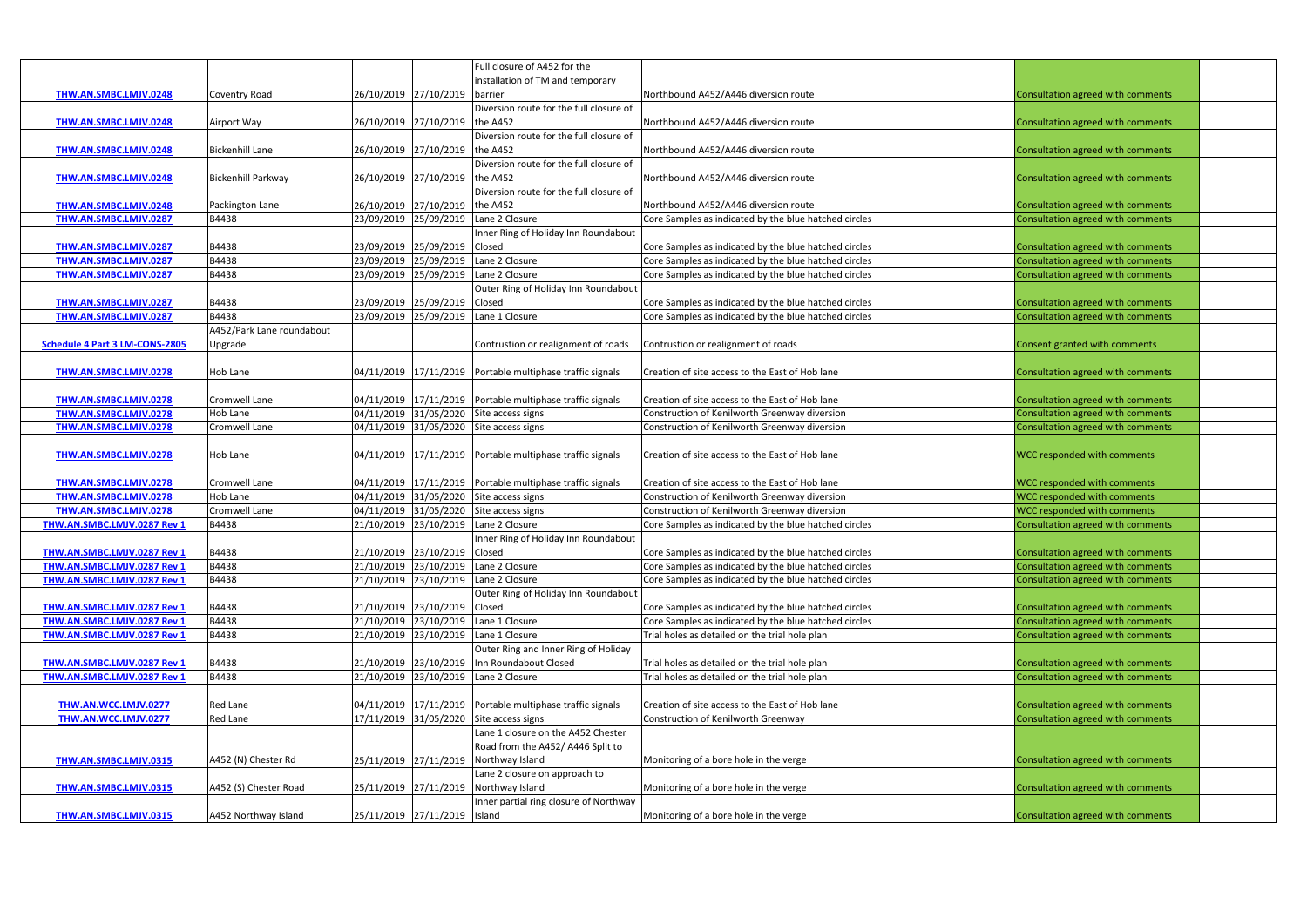| Road from the A452/ A446 Split to<br>28/10/2019 30/10/2019<br>A452 (N) Chester Rd<br>Monitoring of a bore hole in the verge<br>Consultation agreed with comments<br>THW.AN.SMBC.LMJV.0314<br>Northway Island<br>Lane 2 closure on approach to<br>A452 (S) Chester Road<br>28/10/2019 30/10/2019<br>Northway Island<br>Monitoring of a bore hole in the verge<br>Consultation agreed with comments<br>THW.AN.SMBC.LMJV.0314<br>Inner partial ring closure of Northway<br>THW.AN.SMBC.LMJV.0314<br>28/10/2019 30/10/2019 Island<br>Monitoring of a bore hole in the verge<br>Consultation agreed with comments<br>A452 Northway Island<br>Lane 1 closure on the A452 Chester<br>Road from the A452/ A446 Split to<br>16/12/2019 18/12/2019<br>A452 (N) Chester Rd<br>Northway Island<br>Monitoring of a bore hole in the verge<br>Consultation agreed with comments<br>THW.AN.SMBC.LMJV.0316<br>Lane 2 closure on approach to<br>16/12/2019 18/12/2019<br>A452 (S) Chester Road<br>Northway Island<br>Monitoring of a bore hole in the verge<br>Consultation agreed with comments<br>THW.AN.SMBC.LMJV.0316<br>Inner partial ring closure of Northway<br>16/12/2019 18/12/2019 Island<br>Monitoring of a bore hole in the verge<br>Consultation agreed with comments<br>A452 Northway Island<br><b>THW.AN.SMBC.LMJV.0316</b><br>Lane 1 closure on the A452 Chester<br>Road from the A452/ A446 Split to<br>20/01/2020 22/01/2020<br>Northway Island<br>Monitoring of a bore hole in the verge<br>Consultation agreed with comments<br>A452 (N) Chester Rd<br>THW.AN.SMBC.LMJV.0317<br>Lane 2 closure on approach to<br>20/01/2020 22/01/2020<br>THW.AN.SMBC.LMJV.0317<br>A452 (S) Chester Road<br>Northway Island<br>Monitoring of a bore hole in the verge<br>Consultation agreed with comments<br>Inner partial ring closure of Northway<br>20/01/2020 22/01/2020 Island<br>THW.AN.SMBC.LMJV.0317<br>A452 Northway Island<br>Monitoring of a bore hole in the verge<br>Consultation agreed with comments<br>Park Lane Road closure and associated<br>diversion route (Lavender Hall Lane to<br>compound closed, access to property<br>16/09/2019 17/11/2019 via A452)<br>THW.AN.SMBC.LMJV.0242<br>WP04c Compound access construction<br>Consultation agreed with comments<br>Park Lane<br>Park Lane Road closure and associated<br>diversion route (Lavender Hall Lane to<br>compound closed, access to property<br>via A452)<br>Consultation agreed with comments<br>Park Lane<br>27/02/2020 28/04/2020<br>WP04c Compound access construction<br>THW.AN.SMBC.LMJV.0242<br>Park Lane Road closure and associated<br>diversion route (A452 to compound<br>closed, access to property via<br>18/11/2019 20/01/2020 Lavender Hall lane)<br>WP04c Compound access construction<br>Park Lane<br>Consultation agreed with comments<br>THW.AN.SMBC.LMJV.0242<br>Park Lane Road closure and associated<br>diversion route (A452 to compound<br>Vegetation clearance, trees to be felled before the 31/10/19 due to seasonal<br>closed, access to property via<br>THW.AN.SMBC.LMJV.0242<br>Park Lane<br>28/10/2019 31/10/2019 Lavender Hall lane)<br>Consultation agreed with comments<br>constraints.<br>Signage for 2 way traffic lights to facilitate the construction of the new works access in<br>THW.AN.SMBC.ESSO.003<br>02/12/2019 13/12/2019 Signage associated with TTL in BCC<br><b>BCC</b><br>Consultation agreed with comments<br>B4118 Water Orton Road<br>13/12/2019 24/04/2020 Works access signage<br>Consultation agreed with comments<br>THW.AN.SMBC.ESSO.003<br>In use phase of works, signage to warn motorists of works access<br>B4118 Water Orton Road<br>Diversion route and associated signing<br>10/11/2019 11/11/2019 for full closure of the A446(S)<br>A452(S)<br><b>Works Access Construction</b><br>Consultation agreed with comments<br>THW.AN.SMBC.LMJV.0300<br>Diversion route and associated signing<br>15/12/2019 16/12/2019 for full closure of the A446(S)<br><b>Works Access Construction</b><br>THW.AN.SMBC.LMJV.0300<br>A452(S)<br>Consultation agreed with comments<br>Full closure of the A452(S) with traffic<br>diverted via Biddles Loop, around the<br>roundabout at M6 J4 and South on<br>Works Access Construction - Closure to allow the final stages at the merge of the<br>A452(S)<br>16/12/2019 20/12/2019 the A446(S).<br>A452(S) and the A446(S)<br>Consultation agreed with comments<br>THW.AN.SMBC.LMJV.0300<br>Works Access Construction - Closure to allow the final stages at the merge of the<br>A452<br>16/12/2019 20/12/2019 Diversion route and associated signing A452(S) and the A446(S)<br>Consultation agreed with comments<br>THW.AN.SMBC.LMJV.0300<br>Works Access Construction - Closure to allow the final stages at the merge of the<br>Lane closure in advance to BBP<br>16/12/2019 20/12/2019 Roundabout |                       |      |  | Lane 1 closure on the A452 Chester |                         |                                   |  |
|----------------------------------------------------------------------------------------------------------------------------------------------------------------------------------------------------------------------------------------------------------------------------------------------------------------------------------------------------------------------------------------------------------------------------------------------------------------------------------------------------------------------------------------------------------------------------------------------------------------------------------------------------------------------------------------------------------------------------------------------------------------------------------------------------------------------------------------------------------------------------------------------------------------------------------------------------------------------------------------------------------------------------------------------------------------------------------------------------------------------------------------------------------------------------------------------------------------------------------------------------------------------------------------------------------------------------------------------------------------------------------------------------------------------------------------------------------------------------------------------------------------------------------------------------------------------------------------------------------------------------------------------------------------------------------------------------------------------------------------------------------------------------------------------------------------------------------------------------------------------------------------------------------------------------------------------------------------------------------------------------------------------------------------------------------------------------------------------------------------------------------------------------------------------------------------------------------------------------------------------------------------------------------------------------------------------------------------------------------------------------------------------------------------------------------------------------------------------------------------------------------------------------------------------------------------------------------------------------------------------------------------------------------------------------------------------------------------------------------------------------------------------------------------------------------------------------------------------------------------------------------------------------------------------------------------------------------------------------------------------------------------------------------------------------------------------------------------------------------------------------------------------------------------------------------------------------------------------------------------------------------------------------------------------------------------------------------------------------------------------------------------------------------------------------------------------------------------------------------------------------------------------------------------------------------------------------------------------------------------------------------------------------------------------------------------------------------------------------------------------------------------------------------------------------------------------------------------------------------------------------------------------------------------------------------------------------------------------------------------------------------------------------------------------------------------------------------------------------------------------------------------------------------------------------------------------------------------------------------------------------------------------------------------------------------------------------------------------------------------------------------------------------------------------------------------------------------------------------------------------------------------------------------------------------------------------------------------------------------------------------------------------------------------------------------------------------------------------------------------------------------------------------------------------------------------------------------------------------------------------------|-----------------------|------|--|------------------------------------|-------------------------|-----------------------------------|--|
|                                                                                                                                                                                                                                                                                                                                                                                                                                                                                                                                                                                                                                                                                                                                                                                                                                                                                                                                                                                                                                                                                                                                                                                                                                                                                                                                                                                                                                                                                                                                                                                                                                                                                                                                                                                                                                                                                                                                                                                                                                                                                                                                                                                                                                                                                                                                                                                                                                                                                                                                                                                                                                                                                                                                                                                                                                                                                                                                                                                                                                                                                                                                                                                                                                                                                                                                                                                                                                                                                                                                                                                                                                                                                                                                                                                                                                                                                                                                                                                                                                                                                                                                                                                                                                                                                                                                                                                                                                                                                                                                                                                                                                                                                                                                                                                                                                                                            |                       |      |  |                                    |                         |                                   |  |
|                                                                                                                                                                                                                                                                                                                                                                                                                                                                                                                                                                                                                                                                                                                                                                                                                                                                                                                                                                                                                                                                                                                                                                                                                                                                                                                                                                                                                                                                                                                                                                                                                                                                                                                                                                                                                                                                                                                                                                                                                                                                                                                                                                                                                                                                                                                                                                                                                                                                                                                                                                                                                                                                                                                                                                                                                                                                                                                                                                                                                                                                                                                                                                                                                                                                                                                                                                                                                                                                                                                                                                                                                                                                                                                                                                                                                                                                                                                                                                                                                                                                                                                                                                                                                                                                                                                                                                                                                                                                                                                                                                                                                                                                                                                                                                                                                                                                            |                       |      |  |                                    |                         |                                   |  |
|                                                                                                                                                                                                                                                                                                                                                                                                                                                                                                                                                                                                                                                                                                                                                                                                                                                                                                                                                                                                                                                                                                                                                                                                                                                                                                                                                                                                                                                                                                                                                                                                                                                                                                                                                                                                                                                                                                                                                                                                                                                                                                                                                                                                                                                                                                                                                                                                                                                                                                                                                                                                                                                                                                                                                                                                                                                                                                                                                                                                                                                                                                                                                                                                                                                                                                                                                                                                                                                                                                                                                                                                                                                                                                                                                                                                                                                                                                                                                                                                                                                                                                                                                                                                                                                                                                                                                                                                                                                                                                                                                                                                                                                                                                                                                                                                                                                                            |                       |      |  |                                    |                         |                                   |  |
|                                                                                                                                                                                                                                                                                                                                                                                                                                                                                                                                                                                                                                                                                                                                                                                                                                                                                                                                                                                                                                                                                                                                                                                                                                                                                                                                                                                                                                                                                                                                                                                                                                                                                                                                                                                                                                                                                                                                                                                                                                                                                                                                                                                                                                                                                                                                                                                                                                                                                                                                                                                                                                                                                                                                                                                                                                                                                                                                                                                                                                                                                                                                                                                                                                                                                                                                                                                                                                                                                                                                                                                                                                                                                                                                                                                                                                                                                                                                                                                                                                                                                                                                                                                                                                                                                                                                                                                                                                                                                                                                                                                                                                                                                                                                                                                                                                                                            |                       |      |  |                                    |                         |                                   |  |
|                                                                                                                                                                                                                                                                                                                                                                                                                                                                                                                                                                                                                                                                                                                                                                                                                                                                                                                                                                                                                                                                                                                                                                                                                                                                                                                                                                                                                                                                                                                                                                                                                                                                                                                                                                                                                                                                                                                                                                                                                                                                                                                                                                                                                                                                                                                                                                                                                                                                                                                                                                                                                                                                                                                                                                                                                                                                                                                                                                                                                                                                                                                                                                                                                                                                                                                                                                                                                                                                                                                                                                                                                                                                                                                                                                                                                                                                                                                                                                                                                                                                                                                                                                                                                                                                                                                                                                                                                                                                                                                                                                                                                                                                                                                                                                                                                                                                            |                       |      |  |                                    |                         |                                   |  |
|                                                                                                                                                                                                                                                                                                                                                                                                                                                                                                                                                                                                                                                                                                                                                                                                                                                                                                                                                                                                                                                                                                                                                                                                                                                                                                                                                                                                                                                                                                                                                                                                                                                                                                                                                                                                                                                                                                                                                                                                                                                                                                                                                                                                                                                                                                                                                                                                                                                                                                                                                                                                                                                                                                                                                                                                                                                                                                                                                                                                                                                                                                                                                                                                                                                                                                                                                                                                                                                                                                                                                                                                                                                                                                                                                                                                                                                                                                                                                                                                                                                                                                                                                                                                                                                                                                                                                                                                                                                                                                                                                                                                                                                                                                                                                                                                                                                                            |                       |      |  |                                    |                         |                                   |  |
|                                                                                                                                                                                                                                                                                                                                                                                                                                                                                                                                                                                                                                                                                                                                                                                                                                                                                                                                                                                                                                                                                                                                                                                                                                                                                                                                                                                                                                                                                                                                                                                                                                                                                                                                                                                                                                                                                                                                                                                                                                                                                                                                                                                                                                                                                                                                                                                                                                                                                                                                                                                                                                                                                                                                                                                                                                                                                                                                                                                                                                                                                                                                                                                                                                                                                                                                                                                                                                                                                                                                                                                                                                                                                                                                                                                                                                                                                                                                                                                                                                                                                                                                                                                                                                                                                                                                                                                                                                                                                                                                                                                                                                                                                                                                                                                                                                                                            |                       |      |  |                                    |                         |                                   |  |
|                                                                                                                                                                                                                                                                                                                                                                                                                                                                                                                                                                                                                                                                                                                                                                                                                                                                                                                                                                                                                                                                                                                                                                                                                                                                                                                                                                                                                                                                                                                                                                                                                                                                                                                                                                                                                                                                                                                                                                                                                                                                                                                                                                                                                                                                                                                                                                                                                                                                                                                                                                                                                                                                                                                                                                                                                                                                                                                                                                                                                                                                                                                                                                                                                                                                                                                                                                                                                                                                                                                                                                                                                                                                                                                                                                                                                                                                                                                                                                                                                                                                                                                                                                                                                                                                                                                                                                                                                                                                                                                                                                                                                                                                                                                                                                                                                                                                            |                       |      |  |                                    |                         |                                   |  |
|                                                                                                                                                                                                                                                                                                                                                                                                                                                                                                                                                                                                                                                                                                                                                                                                                                                                                                                                                                                                                                                                                                                                                                                                                                                                                                                                                                                                                                                                                                                                                                                                                                                                                                                                                                                                                                                                                                                                                                                                                                                                                                                                                                                                                                                                                                                                                                                                                                                                                                                                                                                                                                                                                                                                                                                                                                                                                                                                                                                                                                                                                                                                                                                                                                                                                                                                                                                                                                                                                                                                                                                                                                                                                                                                                                                                                                                                                                                                                                                                                                                                                                                                                                                                                                                                                                                                                                                                                                                                                                                                                                                                                                                                                                                                                                                                                                                                            |                       |      |  |                                    |                         |                                   |  |
|                                                                                                                                                                                                                                                                                                                                                                                                                                                                                                                                                                                                                                                                                                                                                                                                                                                                                                                                                                                                                                                                                                                                                                                                                                                                                                                                                                                                                                                                                                                                                                                                                                                                                                                                                                                                                                                                                                                                                                                                                                                                                                                                                                                                                                                                                                                                                                                                                                                                                                                                                                                                                                                                                                                                                                                                                                                                                                                                                                                                                                                                                                                                                                                                                                                                                                                                                                                                                                                                                                                                                                                                                                                                                                                                                                                                                                                                                                                                                                                                                                                                                                                                                                                                                                                                                                                                                                                                                                                                                                                                                                                                                                                                                                                                                                                                                                                                            |                       |      |  |                                    |                         |                                   |  |
|                                                                                                                                                                                                                                                                                                                                                                                                                                                                                                                                                                                                                                                                                                                                                                                                                                                                                                                                                                                                                                                                                                                                                                                                                                                                                                                                                                                                                                                                                                                                                                                                                                                                                                                                                                                                                                                                                                                                                                                                                                                                                                                                                                                                                                                                                                                                                                                                                                                                                                                                                                                                                                                                                                                                                                                                                                                                                                                                                                                                                                                                                                                                                                                                                                                                                                                                                                                                                                                                                                                                                                                                                                                                                                                                                                                                                                                                                                                                                                                                                                                                                                                                                                                                                                                                                                                                                                                                                                                                                                                                                                                                                                                                                                                                                                                                                                                                            |                       |      |  |                                    |                         |                                   |  |
|                                                                                                                                                                                                                                                                                                                                                                                                                                                                                                                                                                                                                                                                                                                                                                                                                                                                                                                                                                                                                                                                                                                                                                                                                                                                                                                                                                                                                                                                                                                                                                                                                                                                                                                                                                                                                                                                                                                                                                                                                                                                                                                                                                                                                                                                                                                                                                                                                                                                                                                                                                                                                                                                                                                                                                                                                                                                                                                                                                                                                                                                                                                                                                                                                                                                                                                                                                                                                                                                                                                                                                                                                                                                                                                                                                                                                                                                                                                                                                                                                                                                                                                                                                                                                                                                                                                                                                                                                                                                                                                                                                                                                                                                                                                                                                                                                                                                            |                       |      |  |                                    |                         |                                   |  |
|                                                                                                                                                                                                                                                                                                                                                                                                                                                                                                                                                                                                                                                                                                                                                                                                                                                                                                                                                                                                                                                                                                                                                                                                                                                                                                                                                                                                                                                                                                                                                                                                                                                                                                                                                                                                                                                                                                                                                                                                                                                                                                                                                                                                                                                                                                                                                                                                                                                                                                                                                                                                                                                                                                                                                                                                                                                                                                                                                                                                                                                                                                                                                                                                                                                                                                                                                                                                                                                                                                                                                                                                                                                                                                                                                                                                                                                                                                                                                                                                                                                                                                                                                                                                                                                                                                                                                                                                                                                                                                                                                                                                                                                                                                                                                                                                                                                                            |                       |      |  |                                    |                         |                                   |  |
|                                                                                                                                                                                                                                                                                                                                                                                                                                                                                                                                                                                                                                                                                                                                                                                                                                                                                                                                                                                                                                                                                                                                                                                                                                                                                                                                                                                                                                                                                                                                                                                                                                                                                                                                                                                                                                                                                                                                                                                                                                                                                                                                                                                                                                                                                                                                                                                                                                                                                                                                                                                                                                                                                                                                                                                                                                                                                                                                                                                                                                                                                                                                                                                                                                                                                                                                                                                                                                                                                                                                                                                                                                                                                                                                                                                                                                                                                                                                                                                                                                                                                                                                                                                                                                                                                                                                                                                                                                                                                                                                                                                                                                                                                                                                                                                                                                                                            |                       |      |  |                                    |                         |                                   |  |
|                                                                                                                                                                                                                                                                                                                                                                                                                                                                                                                                                                                                                                                                                                                                                                                                                                                                                                                                                                                                                                                                                                                                                                                                                                                                                                                                                                                                                                                                                                                                                                                                                                                                                                                                                                                                                                                                                                                                                                                                                                                                                                                                                                                                                                                                                                                                                                                                                                                                                                                                                                                                                                                                                                                                                                                                                                                                                                                                                                                                                                                                                                                                                                                                                                                                                                                                                                                                                                                                                                                                                                                                                                                                                                                                                                                                                                                                                                                                                                                                                                                                                                                                                                                                                                                                                                                                                                                                                                                                                                                                                                                                                                                                                                                                                                                                                                                                            |                       |      |  |                                    |                         |                                   |  |
|                                                                                                                                                                                                                                                                                                                                                                                                                                                                                                                                                                                                                                                                                                                                                                                                                                                                                                                                                                                                                                                                                                                                                                                                                                                                                                                                                                                                                                                                                                                                                                                                                                                                                                                                                                                                                                                                                                                                                                                                                                                                                                                                                                                                                                                                                                                                                                                                                                                                                                                                                                                                                                                                                                                                                                                                                                                                                                                                                                                                                                                                                                                                                                                                                                                                                                                                                                                                                                                                                                                                                                                                                                                                                                                                                                                                                                                                                                                                                                                                                                                                                                                                                                                                                                                                                                                                                                                                                                                                                                                                                                                                                                                                                                                                                                                                                                                                            |                       |      |  |                                    |                         |                                   |  |
|                                                                                                                                                                                                                                                                                                                                                                                                                                                                                                                                                                                                                                                                                                                                                                                                                                                                                                                                                                                                                                                                                                                                                                                                                                                                                                                                                                                                                                                                                                                                                                                                                                                                                                                                                                                                                                                                                                                                                                                                                                                                                                                                                                                                                                                                                                                                                                                                                                                                                                                                                                                                                                                                                                                                                                                                                                                                                                                                                                                                                                                                                                                                                                                                                                                                                                                                                                                                                                                                                                                                                                                                                                                                                                                                                                                                                                                                                                                                                                                                                                                                                                                                                                                                                                                                                                                                                                                                                                                                                                                                                                                                                                                                                                                                                                                                                                                                            |                       |      |  |                                    |                         |                                   |  |
|                                                                                                                                                                                                                                                                                                                                                                                                                                                                                                                                                                                                                                                                                                                                                                                                                                                                                                                                                                                                                                                                                                                                                                                                                                                                                                                                                                                                                                                                                                                                                                                                                                                                                                                                                                                                                                                                                                                                                                                                                                                                                                                                                                                                                                                                                                                                                                                                                                                                                                                                                                                                                                                                                                                                                                                                                                                                                                                                                                                                                                                                                                                                                                                                                                                                                                                                                                                                                                                                                                                                                                                                                                                                                                                                                                                                                                                                                                                                                                                                                                                                                                                                                                                                                                                                                                                                                                                                                                                                                                                                                                                                                                                                                                                                                                                                                                                                            |                       |      |  |                                    |                         |                                   |  |
|                                                                                                                                                                                                                                                                                                                                                                                                                                                                                                                                                                                                                                                                                                                                                                                                                                                                                                                                                                                                                                                                                                                                                                                                                                                                                                                                                                                                                                                                                                                                                                                                                                                                                                                                                                                                                                                                                                                                                                                                                                                                                                                                                                                                                                                                                                                                                                                                                                                                                                                                                                                                                                                                                                                                                                                                                                                                                                                                                                                                                                                                                                                                                                                                                                                                                                                                                                                                                                                                                                                                                                                                                                                                                                                                                                                                                                                                                                                                                                                                                                                                                                                                                                                                                                                                                                                                                                                                                                                                                                                                                                                                                                                                                                                                                                                                                                                                            |                       |      |  |                                    |                         |                                   |  |
|                                                                                                                                                                                                                                                                                                                                                                                                                                                                                                                                                                                                                                                                                                                                                                                                                                                                                                                                                                                                                                                                                                                                                                                                                                                                                                                                                                                                                                                                                                                                                                                                                                                                                                                                                                                                                                                                                                                                                                                                                                                                                                                                                                                                                                                                                                                                                                                                                                                                                                                                                                                                                                                                                                                                                                                                                                                                                                                                                                                                                                                                                                                                                                                                                                                                                                                                                                                                                                                                                                                                                                                                                                                                                                                                                                                                                                                                                                                                                                                                                                                                                                                                                                                                                                                                                                                                                                                                                                                                                                                                                                                                                                                                                                                                                                                                                                                                            |                       |      |  |                                    |                         |                                   |  |
|                                                                                                                                                                                                                                                                                                                                                                                                                                                                                                                                                                                                                                                                                                                                                                                                                                                                                                                                                                                                                                                                                                                                                                                                                                                                                                                                                                                                                                                                                                                                                                                                                                                                                                                                                                                                                                                                                                                                                                                                                                                                                                                                                                                                                                                                                                                                                                                                                                                                                                                                                                                                                                                                                                                                                                                                                                                                                                                                                                                                                                                                                                                                                                                                                                                                                                                                                                                                                                                                                                                                                                                                                                                                                                                                                                                                                                                                                                                                                                                                                                                                                                                                                                                                                                                                                                                                                                                                                                                                                                                                                                                                                                                                                                                                                                                                                                                                            |                       |      |  |                                    |                         |                                   |  |
|                                                                                                                                                                                                                                                                                                                                                                                                                                                                                                                                                                                                                                                                                                                                                                                                                                                                                                                                                                                                                                                                                                                                                                                                                                                                                                                                                                                                                                                                                                                                                                                                                                                                                                                                                                                                                                                                                                                                                                                                                                                                                                                                                                                                                                                                                                                                                                                                                                                                                                                                                                                                                                                                                                                                                                                                                                                                                                                                                                                                                                                                                                                                                                                                                                                                                                                                                                                                                                                                                                                                                                                                                                                                                                                                                                                                                                                                                                                                                                                                                                                                                                                                                                                                                                                                                                                                                                                                                                                                                                                                                                                                                                                                                                                                                                                                                                                                            |                       |      |  |                                    |                         |                                   |  |
|                                                                                                                                                                                                                                                                                                                                                                                                                                                                                                                                                                                                                                                                                                                                                                                                                                                                                                                                                                                                                                                                                                                                                                                                                                                                                                                                                                                                                                                                                                                                                                                                                                                                                                                                                                                                                                                                                                                                                                                                                                                                                                                                                                                                                                                                                                                                                                                                                                                                                                                                                                                                                                                                                                                                                                                                                                                                                                                                                                                                                                                                                                                                                                                                                                                                                                                                                                                                                                                                                                                                                                                                                                                                                                                                                                                                                                                                                                                                                                                                                                                                                                                                                                                                                                                                                                                                                                                                                                                                                                                                                                                                                                                                                                                                                                                                                                                                            |                       |      |  |                                    |                         |                                   |  |
|                                                                                                                                                                                                                                                                                                                                                                                                                                                                                                                                                                                                                                                                                                                                                                                                                                                                                                                                                                                                                                                                                                                                                                                                                                                                                                                                                                                                                                                                                                                                                                                                                                                                                                                                                                                                                                                                                                                                                                                                                                                                                                                                                                                                                                                                                                                                                                                                                                                                                                                                                                                                                                                                                                                                                                                                                                                                                                                                                                                                                                                                                                                                                                                                                                                                                                                                                                                                                                                                                                                                                                                                                                                                                                                                                                                                                                                                                                                                                                                                                                                                                                                                                                                                                                                                                                                                                                                                                                                                                                                                                                                                                                                                                                                                                                                                                                                                            |                       |      |  |                                    |                         |                                   |  |
|                                                                                                                                                                                                                                                                                                                                                                                                                                                                                                                                                                                                                                                                                                                                                                                                                                                                                                                                                                                                                                                                                                                                                                                                                                                                                                                                                                                                                                                                                                                                                                                                                                                                                                                                                                                                                                                                                                                                                                                                                                                                                                                                                                                                                                                                                                                                                                                                                                                                                                                                                                                                                                                                                                                                                                                                                                                                                                                                                                                                                                                                                                                                                                                                                                                                                                                                                                                                                                                                                                                                                                                                                                                                                                                                                                                                                                                                                                                                                                                                                                                                                                                                                                                                                                                                                                                                                                                                                                                                                                                                                                                                                                                                                                                                                                                                                                                                            |                       |      |  |                                    |                         |                                   |  |
|                                                                                                                                                                                                                                                                                                                                                                                                                                                                                                                                                                                                                                                                                                                                                                                                                                                                                                                                                                                                                                                                                                                                                                                                                                                                                                                                                                                                                                                                                                                                                                                                                                                                                                                                                                                                                                                                                                                                                                                                                                                                                                                                                                                                                                                                                                                                                                                                                                                                                                                                                                                                                                                                                                                                                                                                                                                                                                                                                                                                                                                                                                                                                                                                                                                                                                                                                                                                                                                                                                                                                                                                                                                                                                                                                                                                                                                                                                                                                                                                                                                                                                                                                                                                                                                                                                                                                                                                                                                                                                                                                                                                                                                                                                                                                                                                                                                                            |                       |      |  |                                    |                         |                                   |  |
|                                                                                                                                                                                                                                                                                                                                                                                                                                                                                                                                                                                                                                                                                                                                                                                                                                                                                                                                                                                                                                                                                                                                                                                                                                                                                                                                                                                                                                                                                                                                                                                                                                                                                                                                                                                                                                                                                                                                                                                                                                                                                                                                                                                                                                                                                                                                                                                                                                                                                                                                                                                                                                                                                                                                                                                                                                                                                                                                                                                                                                                                                                                                                                                                                                                                                                                                                                                                                                                                                                                                                                                                                                                                                                                                                                                                                                                                                                                                                                                                                                                                                                                                                                                                                                                                                                                                                                                                                                                                                                                                                                                                                                                                                                                                                                                                                                                                            |                       |      |  |                                    |                         |                                   |  |
|                                                                                                                                                                                                                                                                                                                                                                                                                                                                                                                                                                                                                                                                                                                                                                                                                                                                                                                                                                                                                                                                                                                                                                                                                                                                                                                                                                                                                                                                                                                                                                                                                                                                                                                                                                                                                                                                                                                                                                                                                                                                                                                                                                                                                                                                                                                                                                                                                                                                                                                                                                                                                                                                                                                                                                                                                                                                                                                                                                                                                                                                                                                                                                                                                                                                                                                                                                                                                                                                                                                                                                                                                                                                                                                                                                                                                                                                                                                                                                                                                                                                                                                                                                                                                                                                                                                                                                                                                                                                                                                                                                                                                                                                                                                                                                                                                                                                            |                       |      |  |                                    |                         |                                   |  |
|                                                                                                                                                                                                                                                                                                                                                                                                                                                                                                                                                                                                                                                                                                                                                                                                                                                                                                                                                                                                                                                                                                                                                                                                                                                                                                                                                                                                                                                                                                                                                                                                                                                                                                                                                                                                                                                                                                                                                                                                                                                                                                                                                                                                                                                                                                                                                                                                                                                                                                                                                                                                                                                                                                                                                                                                                                                                                                                                                                                                                                                                                                                                                                                                                                                                                                                                                                                                                                                                                                                                                                                                                                                                                                                                                                                                                                                                                                                                                                                                                                                                                                                                                                                                                                                                                                                                                                                                                                                                                                                                                                                                                                                                                                                                                                                                                                                                            |                       |      |  |                                    |                         |                                   |  |
|                                                                                                                                                                                                                                                                                                                                                                                                                                                                                                                                                                                                                                                                                                                                                                                                                                                                                                                                                                                                                                                                                                                                                                                                                                                                                                                                                                                                                                                                                                                                                                                                                                                                                                                                                                                                                                                                                                                                                                                                                                                                                                                                                                                                                                                                                                                                                                                                                                                                                                                                                                                                                                                                                                                                                                                                                                                                                                                                                                                                                                                                                                                                                                                                                                                                                                                                                                                                                                                                                                                                                                                                                                                                                                                                                                                                                                                                                                                                                                                                                                                                                                                                                                                                                                                                                                                                                                                                                                                                                                                                                                                                                                                                                                                                                                                                                                                                            |                       |      |  |                                    |                         |                                   |  |
|                                                                                                                                                                                                                                                                                                                                                                                                                                                                                                                                                                                                                                                                                                                                                                                                                                                                                                                                                                                                                                                                                                                                                                                                                                                                                                                                                                                                                                                                                                                                                                                                                                                                                                                                                                                                                                                                                                                                                                                                                                                                                                                                                                                                                                                                                                                                                                                                                                                                                                                                                                                                                                                                                                                                                                                                                                                                                                                                                                                                                                                                                                                                                                                                                                                                                                                                                                                                                                                                                                                                                                                                                                                                                                                                                                                                                                                                                                                                                                                                                                                                                                                                                                                                                                                                                                                                                                                                                                                                                                                                                                                                                                                                                                                                                                                                                                                                            |                       |      |  |                                    |                         |                                   |  |
|                                                                                                                                                                                                                                                                                                                                                                                                                                                                                                                                                                                                                                                                                                                                                                                                                                                                                                                                                                                                                                                                                                                                                                                                                                                                                                                                                                                                                                                                                                                                                                                                                                                                                                                                                                                                                                                                                                                                                                                                                                                                                                                                                                                                                                                                                                                                                                                                                                                                                                                                                                                                                                                                                                                                                                                                                                                                                                                                                                                                                                                                                                                                                                                                                                                                                                                                                                                                                                                                                                                                                                                                                                                                                                                                                                                                                                                                                                                                                                                                                                                                                                                                                                                                                                                                                                                                                                                                                                                                                                                                                                                                                                                                                                                                                                                                                                                                            |                       |      |  |                                    |                         |                                   |  |
|                                                                                                                                                                                                                                                                                                                                                                                                                                                                                                                                                                                                                                                                                                                                                                                                                                                                                                                                                                                                                                                                                                                                                                                                                                                                                                                                                                                                                                                                                                                                                                                                                                                                                                                                                                                                                                                                                                                                                                                                                                                                                                                                                                                                                                                                                                                                                                                                                                                                                                                                                                                                                                                                                                                                                                                                                                                                                                                                                                                                                                                                                                                                                                                                                                                                                                                                                                                                                                                                                                                                                                                                                                                                                                                                                                                                                                                                                                                                                                                                                                                                                                                                                                                                                                                                                                                                                                                                                                                                                                                                                                                                                                                                                                                                                                                                                                                                            |                       |      |  |                                    |                         |                                   |  |
|                                                                                                                                                                                                                                                                                                                                                                                                                                                                                                                                                                                                                                                                                                                                                                                                                                                                                                                                                                                                                                                                                                                                                                                                                                                                                                                                                                                                                                                                                                                                                                                                                                                                                                                                                                                                                                                                                                                                                                                                                                                                                                                                                                                                                                                                                                                                                                                                                                                                                                                                                                                                                                                                                                                                                                                                                                                                                                                                                                                                                                                                                                                                                                                                                                                                                                                                                                                                                                                                                                                                                                                                                                                                                                                                                                                                                                                                                                                                                                                                                                                                                                                                                                                                                                                                                                                                                                                                                                                                                                                                                                                                                                                                                                                                                                                                                                                                            |                       |      |  |                                    |                         |                                   |  |
|                                                                                                                                                                                                                                                                                                                                                                                                                                                                                                                                                                                                                                                                                                                                                                                                                                                                                                                                                                                                                                                                                                                                                                                                                                                                                                                                                                                                                                                                                                                                                                                                                                                                                                                                                                                                                                                                                                                                                                                                                                                                                                                                                                                                                                                                                                                                                                                                                                                                                                                                                                                                                                                                                                                                                                                                                                                                                                                                                                                                                                                                                                                                                                                                                                                                                                                                                                                                                                                                                                                                                                                                                                                                                                                                                                                                                                                                                                                                                                                                                                                                                                                                                                                                                                                                                                                                                                                                                                                                                                                                                                                                                                                                                                                                                                                                                                                                            |                       |      |  |                                    |                         |                                   |  |
|                                                                                                                                                                                                                                                                                                                                                                                                                                                                                                                                                                                                                                                                                                                                                                                                                                                                                                                                                                                                                                                                                                                                                                                                                                                                                                                                                                                                                                                                                                                                                                                                                                                                                                                                                                                                                                                                                                                                                                                                                                                                                                                                                                                                                                                                                                                                                                                                                                                                                                                                                                                                                                                                                                                                                                                                                                                                                                                                                                                                                                                                                                                                                                                                                                                                                                                                                                                                                                                                                                                                                                                                                                                                                                                                                                                                                                                                                                                                                                                                                                                                                                                                                                                                                                                                                                                                                                                                                                                                                                                                                                                                                                                                                                                                                                                                                                                                            |                       |      |  |                                    |                         |                                   |  |
|                                                                                                                                                                                                                                                                                                                                                                                                                                                                                                                                                                                                                                                                                                                                                                                                                                                                                                                                                                                                                                                                                                                                                                                                                                                                                                                                                                                                                                                                                                                                                                                                                                                                                                                                                                                                                                                                                                                                                                                                                                                                                                                                                                                                                                                                                                                                                                                                                                                                                                                                                                                                                                                                                                                                                                                                                                                                                                                                                                                                                                                                                                                                                                                                                                                                                                                                                                                                                                                                                                                                                                                                                                                                                                                                                                                                                                                                                                                                                                                                                                                                                                                                                                                                                                                                                                                                                                                                                                                                                                                                                                                                                                                                                                                                                                                                                                                                            |                       |      |  |                                    |                         |                                   |  |
|                                                                                                                                                                                                                                                                                                                                                                                                                                                                                                                                                                                                                                                                                                                                                                                                                                                                                                                                                                                                                                                                                                                                                                                                                                                                                                                                                                                                                                                                                                                                                                                                                                                                                                                                                                                                                                                                                                                                                                                                                                                                                                                                                                                                                                                                                                                                                                                                                                                                                                                                                                                                                                                                                                                                                                                                                                                                                                                                                                                                                                                                                                                                                                                                                                                                                                                                                                                                                                                                                                                                                                                                                                                                                                                                                                                                                                                                                                                                                                                                                                                                                                                                                                                                                                                                                                                                                                                                                                                                                                                                                                                                                                                                                                                                                                                                                                                                            |                       |      |  |                                    |                         |                                   |  |
|                                                                                                                                                                                                                                                                                                                                                                                                                                                                                                                                                                                                                                                                                                                                                                                                                                                                                                                                                                                                                                                                                                                                                                                                                                                                                                                                                                                                                                                                                                                                                                                                                                                                                                                                                                                                                                                                                                                                                                                                                                                                                                                                                                                                                                                                                                                                                                                                                                                                                                                                                                                                                                                                                                                                                                                                                                                                                                                                                                                                                                                                                                                                                                                                                                                                                                                                                                                                                                                                                                                                                                                                                                                                                                                                                                                                                                                                                                                                                                                                                                                                                                                                                                                                                                                                                                                                                                                                                                                                                                                                                                                                                                                                                                                                                                                                                                                                            |                       |      |  |                                    |                         |                                   |  |
|                                                                                                                                                                                                                                                                                                                                                                                                                                                                                                                                                                                                                                                                                                                                                                                                                                                                                                                                                                                                                                                                                                                                                                                                                                                                                                                                                                                                                                                                                                                                                                                                                                                                                                                                                                                                                                                                                                                                                                                                                                                                                                                                                                                                                                                                                                                                                                                                                                                                                                                                                                                                                                                                                                                                                                                                                                                                                                                                                                                                                                                                                                                                                                                                                                                                                                                                                                                                                                                                                                                                                                                                                                                                                                                                                                                                                                                                                                                                                                                                                                                                                                                                                                                                                                                                                                                                                                                                                                                                                                                                                                                                                                                                                                                                                                                                                                                                            |                       |      |  |                                    |                         |                                   |  |
|                                                                                                                                                                                                                                                                                                                                                                                                                                                                                                                                                                                                                                                                                                                                                                                                                                                                                                                                                                                                                                                                                                                                                                                                                                                                                                                                                                                                                                                                                                                                                                                                                                                                                                                                                                                                                                                                                                                                                                                                                                                                                                                                                                                                                                                                                                                                                                                                                                                                                                                                                                                                                                                                                                                                                                                                                                                                                                                                                                                                                                                                                                                                                                                                                                                                                                                                                                                                                                                                                                                                                                                                                                                                                                                                                                                                                                                                                                                                                                                                                                                                                                                                                                                                                                                                                                                                                                                                                                                                                                                                                                                                                                                                                                                                                                                                                                                                            |                       |      |  |                                    |                         |                                   |  |
|                                                                                                                                                                                                                                                                                                                                                                                                                                                                                                                                                                                                                                                                                                                                                                                                                                                                                                                                                                                                                                                                                                                                                                                                                                                                                                                                                                                                                                                                                                                                                                                                                                                                                                                                                                                                                                                                                                                                                                                                                                                                                                                                                                                                                                                                                                                                                                                                                                                                                                                                                                                                                                                                                                                                                                                                                                                                                                                                                                                                                                                                                                                                                                                                                                                                                                                                                                                                                                                                                                                                                                                                                                                                                                                                                                                                                                                                                                                                                                                                                                                                                                                                                                                                                                                                                                                                                                                                                                                                                                                                                                                                                                                                                                                                                                                                                                                                            |                       |      |  |                                    |                         |                                   |  |
|                                                                                                                                                                                                                                                                                                                                                                                                                                                                                                                                                                                                                                                                                                                                                                                                                                                                                                                                                                                                                                                                                                                                                                                                                                                                                                                                                                                                                                                                                                                                                                                                                                                                                                                                                                                                                                                                                                                                                                                                                                                                                                                                                                                                                                                                                                                                                                                                                                                                                                                                                                                                                                                                                                                                                                                                                                                                                                                                                                                                                                                                                                                                                                                                                                                                                                                                                                                                                                                                                                                                                                                                                                                                                                                                                                                                                                                                                                                                                                                                                                                                                                                                                                                                                                                                                                                                                                                                                                                                                                                                                                                                                                                                                                                                                                                                                                                                            |                       |      |  |                                    |                         |                                   |  |
|                                                                                                                                                                                                                                                                                                                                                                                                                                                                                                                                                                                                                                                                                                                                                                                                                                                                                                                                                                                                                                                                                                                                                                                                                                                                                                                                                                                                                                                                                                                                                                                                                                                                                                                                                                                                                                                                                                                                                                                                                                                                                                                                                                                                                                                                                                                                                                                                                                                                                                                                                                                                                                                                                                                                                                                                                                                                                                                                                                                                                                                                                                                                                                                                                                                                                                                                                                                                                                                                                                                                                                                                                                                                                                                                                                                                                                                                                                                                                                                                                                                                                                                                                                                                                                                                                                                                                                                                                                                                                                                                                                                                                                                                                                                                                                                                                                                                            |                       |      |  |                                    |                         |                                   |  |
|                                                                                                                                                                                                                                                                                                                                                                                                                                                                                                                                                                                                                                                                                                                                                                                                                                                                                                                                                                                                                                                                                                                                                                                                                                                                                                                                                                                                                                                                                                                                                                                                                                                                                                                                                                                                                                                                                                                                                                                                                                                                                                                                                                                                                                                                                                                                                                                                                                                                                                                                                                                                                                                                                                                                                                                                                                                                                                                                                                                                                                                                                                                                                                                                                                                                                                                                                                                                                                                                                                                                                                                                                                                                                                                                                                                                                                                                                                                                                                                                                                                                                                                                                                                                                                                                                                                                                                                                                                                                                                                                                                                                                                                                                                                                                                                                                                                                            |                       |      |  |                                    |                         |                                   |  |
|                                                                                                                                                                                                                                                                                                                                                                                                                                                                                                                                                                                                                                                                                                                                                                                                                                                                                                                                                                                                                                                                                                                                                                                                                                                                                                                                                                                                                                                                                                                                                                                                                                                                                                                                                                                                                                                                                                                                                                                                                                                                                                                                                                                                                                                                                                                                                                                                                                                                                                                                                                                                                                                                                                                                                                                                                                                                                                                                                                                                                                                                                                                                                                                                                                                                                                                                                                                                                                                                                                                                                                                                                                                                                                                                                                                                                                                                                                                                                                                                                                                                                                                                                                                                                                                                                                                                                                                                                                                                                                                                                                                                                                                                                                                                                                                                                                                                            |                       |      |  |                                    |                         |                                   |  |
|                                                                                                                                                                                                                                                                                                                                                                                                                                                                                                                                                                                                                                                                                                                                                                                                                                                                                                                                                                                                                                                                                                                                                                                                                                                                                                                                                                                                                                                                                                                                                                                                                                                                                                                                                                                                                                                                                                                                                                                                                                                                                                                                                                                                                                                                                                                                                                                                                                                                                                                                                                                                                                                                                                                                                                                                                                                                                                                                                                                                                                                                                                                                                                                                                                                                                                                                                                                                                                                                                                                                                                                                                                                                                                                                                                                                                                                                                                                                                                                                                                                                                                                                                                                                                                                                                                                                                                                                                                                                                                                                                                                                                                                                                                                                                                                                                                                                            |                       |      |  |                                    |                         |                                   |  |
|                                                                                                                                                                                                                                                                                                                                                                                                                                                                                                                                                                                                                                                                                                                                                                                                                                                                                                                                                                                                                                                                                                                                                                                                                                                                                                                                                                                                                                                                                                                                                                                                                                                                                                                                                                                                                                                                                                                                                                                                                                                                                                                                                                                                                                                                                                                                                                                                                                                                                                                                                                                                                                                                                                                                                                                                                                                                                                                                                                                                                                                                                                                                                                                                                                                                                                                                                                                                                                                                                                                                                                                                                                                                                                                                                                                                                                                                                                                                                                                                                                                                                                                                                                                                                                                                                                                                                                                                                                                                                                                                                                                                                                                                                                                                                                                                                                                                            |                       |      |  |                                    |                         |                                   |  |
|                                                                                                                                                                                                                                                                                                                                                                                                                                                                                                                                                                                                                                                                                                                                                                                                                                                                                                                                                                                                                                                                                                                                                                                                                                                                                                                                                                                                                                                                                                                                                                                                                                                                                                                                                                                                                                                                                                                                                                                                                                                                                                                                                                                                                                                                                                                                                                                                                                                                                                                                                                                                                                                                                                                                                                                                                                                                                                                                                                                                                                                                                                                                                                                                                                                                                                                                                                                                                                                                                                                                                                                                                                                                                                                                                                                                                                                                                                                                                                                                                                                                                                                                                                                                                                                                                                                                                                                                                                                                                                                                                                                                                                                                                                                                                                                                                                                                            |                       |      |  |                                    |                         |                                   |  |
|                                                                                                                                                                                                                                                                                                                                                                                                                                                                                                                                                                                                                                                                                                                                                                                                                                                                                                                                                                                                                                                                                                                                                                                                                                                                                                                                                                                                                                                                                                                                                                                                                                                                                                                                                                                                                                                                                                                                                                                                                                                                                                                                                                                                                                                                                                                                                                                                                                                                                                                                                                                                                                                                                                                                                                                                                                                                                                                                                                                                                                                                                                                                                                                                                                                                                                                                                                                                                                                                                                                                                                                                                                                                                                                                                                                                                                                                                                                                                                                                                                                                                                                                                                                                                                                                                                                                                                                                                                                                                                                                                                                                                                                                                                                                                                                                                                                                            |                       |      |  |                                    |                         |                                   |  |
|                                                                                                                                                                                                                                                                                                                                                                                                                                                                                                                                                                                                                                                                                                                                                                                                                                                                                                                                                                                                                                                                                                                                                                                                                                                                                                                                                                                                                                                                                                                                                                                                                                                                                                                                                                                                                                                                                                                                                                                                                                                                                                                                                                                                                                                                                                                                                                                                                                                                                                                                                                                                                                                                                                                                                                                                                                                                                                                                                                                                                                                                                                                                                                                                                                                                                                                                                                                                                                                                                                                                                                                                                                                                                                                                                                                                                                                                                                                                                                                                                                                                                                                                                                                                                                                                                                                                                                                                                                                                                                                                                                                                                                                                                                                                                                                                                                                                            |                       |      |  |                                    |                         |                                   |  |
|                                                                                                                                                                                                                                                                                                                                                                                                                                                                                                                                                                                                                                                                                                                                                                                                                                                                                                                                                                                                                                                                                                                                                                                                                                                                                                                                                                                                                                                                                                                                                                                                                                                                                                                                                                                                                                                                                                                                                                                                                                                                                                                                                                                                                                                                                                                                                                                                                                                                                                                                                                                                                                                                                                                                                                                                                                                                                                                                                                                                                                                                                                                                                                                                                                                                                                                                                                                                                                                                                                                                                                                                                                                                                                                                                                                                                                                                                                                                                                                                                                                                                                                                                                                                                                                                                                                                                                                                                                                                                                                                                                                                                                                                                                                                                                                                                                                                            |                       |      |  |                                    |                         |                                   |  |
|                                                                                                                                                                                                                                                                                                                                                                                                                                                                                                                                                                                                                                                                                                                                                                                                                                                                                                                                                                                                                                                                                                                                                                                                                                                                                                                                                                                                                                                                                                                                                                                                                                                                                                                                                                                                                                                                                                                                                                                                                                                                                                                                                                                                                                                                                                                                                                                                                                                                                                                                                                                                                                                                                                                                                                                                                                                                                                                                                                                                                                                                                                                                                                                                                                                                                                                                                                                                                                                                                                                                                                                                                                                                                                                                                                                                                                                                                                                                                                                                                                                                                                                                                                                                                                                                                                                                                                                                                                                                                                                                                                                                                                                                                                                                                                                                                                                                            |                       |      |  |                                    |                         |                                   |  |
|                                                                                                                                                                                                                                                                                                                                                                                                                                                                                                                                                                                                                                                                                                                                                                                                                                                                                                                                                                                                                                                                                                                                                                                                                                                                                                                                                                                                                                                                                                                                                                                                                                                                                                                                                                                                                                                                                                                                                                                                                                                                                                                                                                                                                                                                                                                                                                                                                                                                                                                                                                                                                                                                                                                                                                                                                                                                                                                                                                                                                                                                                                                                                                                                                                                                                                                                                                                                                                                                                                                                                                                                                                                                                                                                                                                                                                                                                                                                                                                                                                                                                                                                                                                                                                                                                                                                                                                                                                                                                                                                                                                                                                                                                                                                                                                                                                                                            |                       |      |  |                                    |                         |                                   |  |
|                                                                                                                                                                                                                                                                                                                                                                                                                                                                                                                                                                                                                                                                                                                                                                                                                                                                                                                                                                                                                                                                                                                                                                                                                                                                                                                                                                                                                                                                                                                                                                                                                                                                                                                                                                                                                                                                                                                                                                                                                                                                                                                                                                                                                                                                                                                                                                                                                                                                                                                                                                                                                                                                                                                                                                                                                                                                                                                                                                                                                                                                                                                                                                                                                                                                                                                                                                                                                                                                                                                                                                                                                                                                                                                                                                                                                                                                                                                                                                                                                                                                                                                                                                                                                                                                                                                                                                                                                                                                                                                                                                                                                                                                                                                                                                                                                                                                            |                       |      |  |                                    |                         |                                   |  |
|                                                                                                                                                                                                                                                                                                                                                                                                                                                                                                                                                                                                                                                                                                                                                                                                                                                                                                                                                                                                                                                                                                                                                                                                                                                                                                                                                                                                                                                                                                                                                                                                                                                                                                                                                                                                                                                                                                                                                                                                                                                                                                                                                                                                                                                                                                                                                                                                                                                                                                                                                                                                                                                                                                                                                                                                                                                                                                                                                                                                                                                                                                                                                                                                                                                                                                                                                                                                                                                                                                                                                                                                                                                                                                                                                                                                                                                                                                                                                                                                                                                                                                                                                                                                                                                                                                                                                                                                                                                                                                                                                                                                                                                                                                                                                                                                                                                                            |                       |      |  |                                    |                         |                                   |  |
|                                                                                                                                                                                                                                                                                                                                                                                                                                                                                                                                                                                                                                                                                                                                                                                                                                                                                                                                                                                                                                                                                                                                                                                                                                                                                                                                                                                                                                                                                                                                                                                                                                                                                                                                                                                                                                                                                                                                                                                                                                                                                                                                                                                                                                                                                                                                                                                                                                                                                                                                                                                                                                                                                                                                                                                                                                                                                                                                                                                                                                                                                                                                                                                                                                                                                                                                                                                                                                                                                                                                                                                                                                                                                                                                                                                                                                                                                                                                                                                                                                                                                                                                                                                                                                                                                                                                                                                                                                                                                                                                                                                                                                                                                                                                                                                                                                                                            |                       |      |  |                                    |                         |                                   |  |
|                                                                                                                                                                                                                                                                                                                                                                                                                                                                                                                                                                                                                                                                                                                                                                                                                                                                                                                                                                                                                                                                                                                                                                                                                                                                                                                                                                                                                                                                                                                                                                                                                                                                                                                                                                                                                                                                                                                                                                                                                                                                                                                                                                                                                                                                                                                                                                                                                                                                                                                                                                                                                                                                                                                                                                                                                                                                                                                                                                                                                                                                                                                                                                                                                                                                                                                                                                                                                                                                                                                                                                                                                                                                                                                                                                                                                                                                                                                                                                                                                                                                                                                                                                                                                                                                                                                                                                                                                                                                                                                                                                                                                                                                                                                                                                                                                                                                            |                       |      |  |                                    |                         |                                   |  |
|                                                                                                                                                                                                                                                                                                                                                                                                                                                                                                                                                                                                                                                                                                                                                                                                                                                                                                                                                                                                                                                                                                                                                                                                                                                                                                                                                                                                                                                                                                                                                                                                                                                                                                                                                                                                                                                                                                                                                                                                                                                                                                                                                                                                                                                                                                                                                                                                                                                                                                                                                                                                                                                                                                                                                                                                                                                                                                                                                                                                                                                                                                                                                                                                                                                                                                                                                                                                                                                                                                                                                                                                                                                                                                                                                                                                                                                                                                                                                                                                                                                                                                                                                                                                                                                                                                                                                                                                                                                                                                                                                                                                                                                                                                                                                                                                                                                                            | THW.AN.SMBC.LMJV.0300 | A452 |  |                                    | A452(S) and the A446(S) | Consultation agreed with comments |  |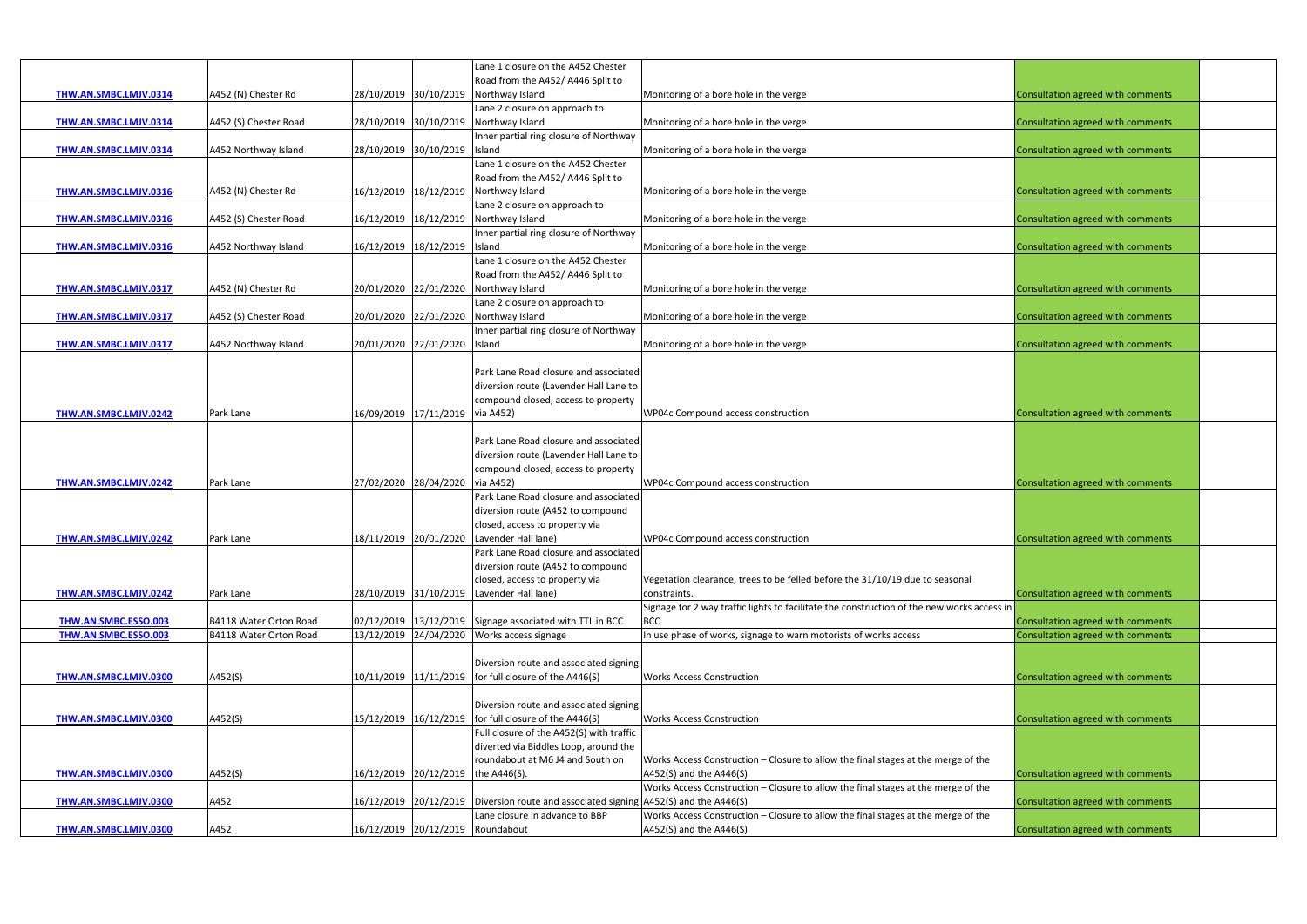|                             |                           |                                   |                             |                                                            | Signing between Holiday Roundabout   Works Access Construction - Closure to allow the final stages at the merge of the |                                   |  |
|-----------------------------|---------------------------|-----------------------------------|-----------------------------|------------------------------------------------------------|------------------------------------------------------------------------------------------------------------------------|-----------------------------------|--|
| THW.AN.SMBC.LMJV.0300       | B4438                     |                                   |                             | 16/12/2019 20/12/2019 and BBP Roundabout                   | A452(S) and the A446(S)                                                                                                | Consultation agreed with comments |  |
|                             |                           |                                   |                             | Full closure of the A446(S) to allow                       |                                                                                                                        |                                   |  |
|                             |                           |                                   |                             | the installation of a 24/7 lane closure                    |                                                                                                                        |                                   |  |
| THW.AN.HE.LMJV.0299         | A446(S)                   |                                   |                             | 10/11/2019 11/11/2019 and BG800 barrier                    | <b>Works Access Construction</b>                                                                                       | HE responded with comments        |  |
|                             |                           |                                   |                             | Lane closure on the A446(S) and                            |                                                                                                                        |                                   |  |
|                             |                           |                                   |                             | BG800 barrier located on the                               |                                                                                                                        |                                   |  |
| THW.AN.HE.LMJV.0299         | A446(S)                   | 10/11/2019 16/12/2019 carriageway |                             |                                                            | <b>Works Access Construction</b>                                                                                       | HE responded with comments        |  |
|                             |                           |                                   |                             | Full closure of the A446(S) to allow                       |                                                                                                                        |                                   |  |
|                             |                           |                                   |                             | the removal of the 24/7 lane closure                       |                                                                                                                        |                                   |  |
| THW.AN.HE.LMJV.0299         | A446(S)                   |                                   |                             | 15/12/2019 16/12/2019 and BG800 barrier                    | <b>Works Access Construction</b>                                                                                       | HE responded with comments        |  |
|                             |                           |                                   |                             |                                                            |                                                                                                                        |                                   |  |
|                             |                           |                                   |                             | Lane closure on the A446(S). Also is a                     |                                                                                                                        |                                   |  |
|                             |                           |                                   |                             | full closure of the A452(S) with a                         |                                                                                                                        |                                   |  |
|                             |                           |                                   |                             | diversion route via Biddles Loop, M6                       |                                                                                                                        |                                   |  |
| THW.AN.HE.LMJV.0299         | A446(S)                   |                                   |                             | $16/12/2019$ 20/12/2019 J4 roundabout and then the A446(S) | <b>Works Access Construction</b>                                                                                       | HE responded with comments        |  |
|                             |                           |                                   |                             |                                                            | Continued work to the bases installed for the Barrierguard 800 fitted to the verge                                     |                                   |  |
| <b>THW.AN.SMBC.LMJV.331</b> | A452 Southbound           |                                   |                             | 05/11/2019 06/11/2019 Off peak lane 2 closure              | previously                                                                                                             | Consultation agreed with comments |  |
|                             |                           |                                   |                             | Full closure of the A452 Northbound                        | Full closure of A452 for the installation of TM and temporary barrier on the HE                                        |                                   |  |
| THW.AN.SMBC.LMJV.0248 rev 7 | A452                      |                                   | 17/09/2019 18/09/2019 to    |                                                            | network to allow a works access to be constructed on the A446                                                          | Consultation agreed with comments |  |
|                             |                           |                                   |                             | Northbound A452/A446 diversion                             |                                                                                                                        |                                   |  |
| THW.AN.SMBC.LMJV.0248 rev 7 | <b>Coventry Road</b>      |                                   | 17/09/2019 18/09/2019 route |                                                            | Diversion route for the full closure of the A452                                                                       | Consultation agreed with comments |  |
|                             |                           |                                   |                             | Northbound A452/A446 diversion                             |                                                                                                                        |                                   |  |
| THW.AN.SMBC.LMJV.0248 rev 7 | Airport Way               |                                   | 17/09/2019 18/09/2019 route |                                                            | Diversion route for the full closure of the A452                                                                       | Consultation agreed with comments |  |
|                             |                           |                                   |                             | Northbound A452/A446 diversion                             |                                                                                                                        |                                   |  |
| THW.AN.SMBC.LMJV.0248 rev 7 | <b>Bickenhill Lane</b>    | 17/09/2019 18/09/2019 route       |                             |                                                            | Diversion route for the full closure of the A452                                                                       | Consultation agreed with comments |  |
|                             |                           |                                   |                             | Northbound A452/A446 diversion                             |                                                                                                                        |                                   |  |
| THW.AN.SMBC.LMJV.0248 rev 7 | <b>Bickenhill Parkway</b> |                                   | 17/09/2019 18/09/2019 route |                                                            | Diversion route for the full closure of the A452                                                                       | Consultation agreed with comments |  |
|                             |                           |                                   |                             | Northbound A452/A446 diversion                             |                                                                                                                        |                                   |  |
| THW.AN.SMBC.LMJV.0248 rev 7 | Packington Lane           |                                   | 17/09/2019 18/09/2019 route |                                                            | Diversion route for the full closure of the A452                                                                       | Consultation agreed with comments |  |
|                             |                           |                                   |                             | Northbound Lane closure with barrier                       |                                                                                                                        |                                   |  |
|                             |                           |                                   |                             | on the A446 and cones only on the                          | On the A446 (HE network) – Diversion of a gas main in the verge, construction of a                                     |                                   |  |
| THW.AN.SMBC.LMJV.0248 rev 7 | A452                      |                                   | 17/09/2019 25/11/2019 A452  |                                                            | works access, placing of temporary barrier.                                                                            | Consultation agreed with comments |  |
| THW.AN.SMBC.LMJV.0248 rev 7 |                           |                                   |                             | Placement of temporary barrier on                          |                                                                                                                        | Consultation agreed with comments |  |
|                             | A452 NB                   |                                   |                             | 17/09/2019 31/12/2020 verge off carriageway                | On the A452 (SMBC network) - Installation of temporary barrier on the verge                                            |                                   |  |
| THW.AN.SMBC.LMJV.0248 rev 7 | A452                      |                                   |                             | 24/11/2019 25/11/2019 Full closure of the A452 Northbound  | Temporary barrier installation                                                                                         | Consultation agreed with comments |  |
|                             |                           |                                   |                             | Northbound A452/A446 diversion                             |                                                                                                                        |                                   |  |
| THW.AN.SMBC.LMJV.0248 rev 7 | <b>Coventry Road</b>      | 24/11/2019 25/11/2019 route       |                             |                                                            | Full closure of A452 for the installation of TM and temporary barrier                                                  | Consultation agreed with comments |  |
|                             |                           |                                   |                             | Northbound A452/A446 diversion                             |                                                                                                                        |                                   |  |
| THW.AN.SMBC.LMJV.0248 rev 7 | Airport Way               | 24/11/2019 25/11/2019 route       |                             |                                                            | Diversion route for the full closure of the A452                                                                       | Consultation agreed with comments |  |
|                             |                           |                                   |                             | Northbound A452/A446 diversion                             |                                                                                                                        |                                   |  |
| THW.AN.SMBC.LMJV.0248 rev 7 | <b>Bickenhill Lane</b>    | 24/11/2019 25/11/2019 route       |                             |                                                            | Diversion route for the full closure of the A452                                                                       | Consultation agreed with comments |  |
|                             |                           |                                   |                             | Northbound A452/A446 diversion                             |                                                                                                                        |                                   |  |
| THW.AN.SMBC.LMJV.0248 rev 7 | <b>Bickenhill Parkway</b> | 24/11/2019 25/11/2019             |                             | route                                                      | Diversion route for the full closure of the A452                                                                       | Consultation agreed with comments |  |
|                             |                           |                                   |                             | Northbound A452/A446 diversion                             |                                                                                                                        |                                   |  |
| THW.AN.SMBC.LMJV.0248 rev 7 | Packington Lane           | 24/11/2019 25/11/2019 route       |                             |                                                            | Diversion route for the full closure of the A452                                                                       | Consultation agreed with comments |  |
|                             |                           |                                   |                             |                                                            |                                                                                                                        |                                   |  |
|                             |                           |                                   |                             | Addition to existing lane closure                          |                                                                                                                        |                                   |  |
|                             |                           |                                   |                             | consisting of a lane 1 to lane 2                           |                                                                                                                        |                                   |  |
|                             |                           |                                   |                             |                                                            | changeover and an extension over the Addition to existing closure whilst Severn Trent Water make a connection and the  |                                   |  |
| THW.AN.SMBC.LMJV.0248 rev 7 | A452                      |                                   |                             | 04/11/2019 22/11/2019 existing access on the A452          | concrete slab is completed                                                                                             | Consultation agreed with comments |  |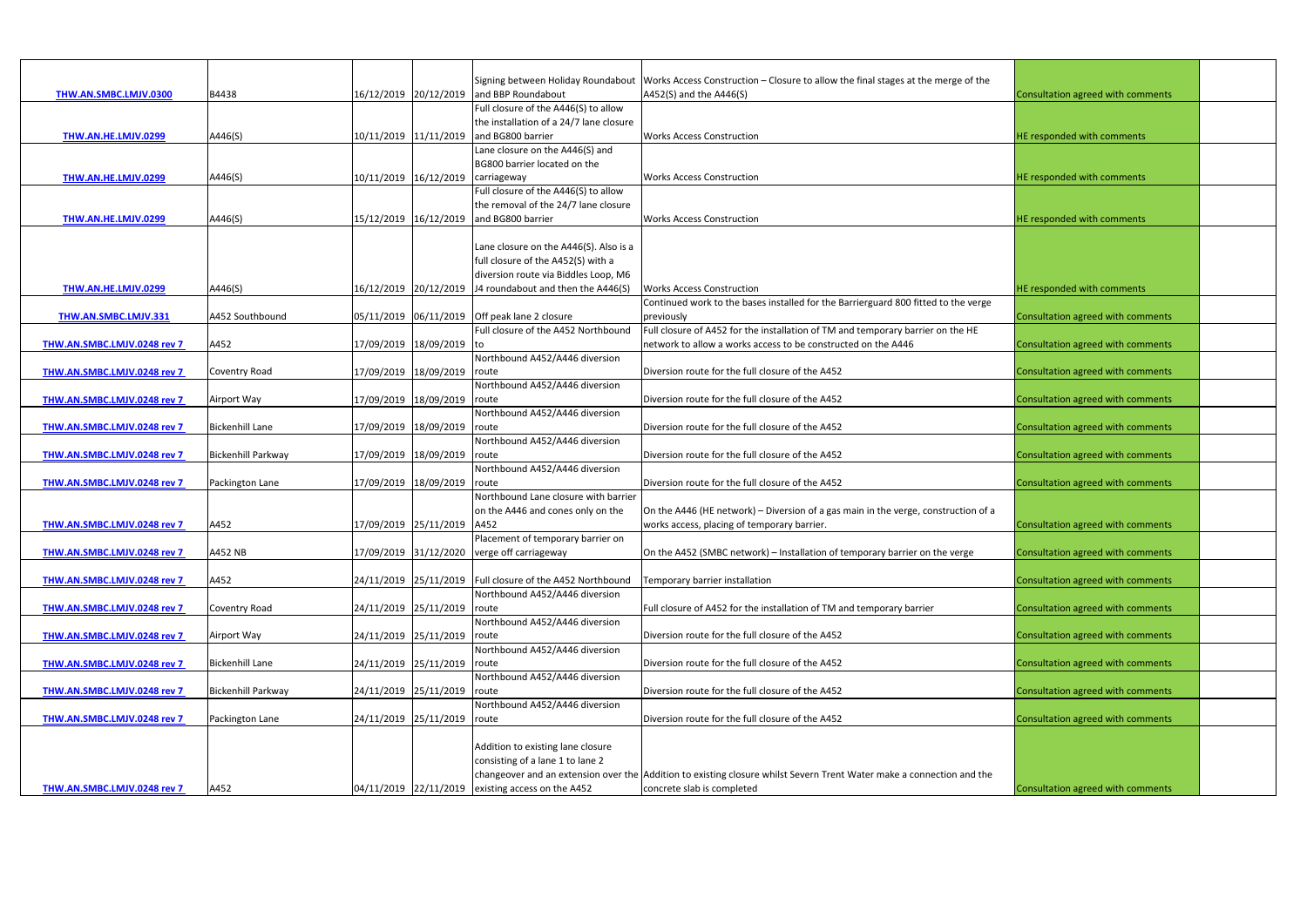| Addition to existing lane closure<br>consisting of a lane 1 to lane 2<br>changeover and an extension over the Addition to existing closure whilst Severn Trent Water make a connection and the<br>09/11/2019 10/11/2019 existing access on the A452<br>concrete slab is completed<br>THW.AN.SMBC.LMJV.0248 rev 7<br>A452<br>Consultation agreed with comments<br>$04/11/2019$ $17/11/2019$ Portable multiphase traffic signals<br>Creation of site access to the East of Hob lane<br>Consent granted with comments<br>THW.AN.SMBC.LMJV.0278<br>Hob Lane<br>$04/11/2019$ $17/11/2019$ Portable multiphase traffic signals<br>Creation of site access to the East of Hob lane<br><b>Cromwell Lane</b><br>Consent granted with comments<br>THW.AN.SMBC.LMJV.0278<br>THW.AN.SMBC.LMJV.0278<br>17/11/2019 31/05/2020 Site access signs<br>Construction of Kenilworth Greenway diversion<br>Consent granted with comments<br>Hob Lane<br><b>Cromwell Lane</b><br>17/11/2019 31/05/2020 Site access signs<br>Construction of Kenilworth Greenway diversion<br>Consent granted with comments<br>THW.AN.SMBC.LMJV.0278<br>Continued work to the bases installed for the Barrierguard 800 fitted to the verge<br>Comments made regarding extended<br>04/11/2019 20/12/2019 Off peak lane 2 closure<br>duration and change in timings<br>THW.AN.SMBC.LMJV.331<br>A452 Southbound<br>previously<br>Full closure of A452 for the installation of TM and temporary barrier on the HE<br>Full closure of the A452 Northbound<br>17/09/2019 18/09/2019 to<br>network to allow a works access to be constructed on the A446<br>A452<br>Consultation agreed with comments<br>THW.AN.SMBC.LMJV.0248 rev 8<br>Northbound A452/A446 diversion<br>17/09/2019 18/09/2019 route<br>Diversion route for the full closure of the A452<br>THW.AN.SMBC.LMJV.0248 rev 8<br>Consultation agreed with comments<br>Coventry Road<br>Northbound A452/A446 diversion<br>Diversion route for the full closure of the A452<br>17/09/2019 18/09/2019 route<br>Consultation agreed with comments<br>Airport Way<br>THW.AN.SMBC.LMJV.0248 rev 8<br>Northbound A452/A446 diversion<br>17/09/2019 18/09/2019 route<br>Diversion route for the full closure of the A452<br><b>Bickenhill Lane</b><br>Consultation agreed with comments<br>THW.AN.SMBC.LMJV.0248 rev 8<br>Northbound A452/A446 diversion<br>Diversion route for the full closure of the A452<br><b>Bickenhill Parkway</b><br>17/09/2019 18/09/2019 route<br>Consultation agreed with comments<br>THW.AN.SMBC.LMJV.0248 rev 8<br>Northbound A452/A446 diversion<br>17/09/2019 18/09/2019<br>Diversion route for the full closure of the A452<br>THW.AN.SMBC.LMJV.0248 rev 8<br>Consultation agreed with comments<br>Packington Lane<br>route<br>Northbound Lane closure with barrier<br>On the A446 (HE network) - Diversion of a gas main in the verge, construction of a<br>on the A446 and cones only on the<br>A452<br>17/09/2019 15/12/2019 A452<br>THW.AN.SMBC.LMJV.0248 rev 8<br>works access, placing of temporary barrier.<br>Consultation agreed with comments<br>Placement of temporary barrier on<br>17/09/2019 31/12/2020 verge off carriageway<br>A452 NB<br>On the A452 (SMBC network) - Installation of temporary barrier on the verge<br>Consultation agreed with comments<br>THW.AN.SMBC.LMJV.0248 rev 8<br>24/11/2019 25/11/2019 Full closure of the A452 Northbound<br>Temporary barrier installation<br>Consultation agreed with comments<br>A452<br>THW.AN.SMBC.LMJV.0248 rev 8<br>Northbound A452/A446 diversion<br>24/11/2019 25/11/2019 route<br>Full closure of A452 for the installation of TM and temporary barrier<br>Consultation agreed with comments<br>THW.AN.SMBC.LMJV.0248 rev 8<br><b>Coventry Road</b><br>Northbound A452/A446 diversion<br>Diversion route for the full closure of the A452<br>24/11/2019 25/11/2019 route<br>Consultation agreed with comments<br>Airport Way<br>THW.AN.SMBC.LMJV.0248 rev 8<br>Northbound A452/A446 diversion<br>24/11/2019 25/11/2019 route<br><b>Bickenhill Lane</b><br>Diversion route for the full closure of the A452<br>Consultation agreed with comments<br>THW.AN.SMBC.LMJV.0248 rev 8<br>Northbound A452/A446 diversion<br><b>Bickenhill Parkway</b><br>24/11/2019 25/11/2019 route<br>Diversion route for the full closure of the A452<br>Consultation agreed with comments<br>THW.AN.SMBC.LMJV.0248 rev 8<br>Northbound A452/A446 diversion<br>24/11/2019 25/11/2019 route<br>Diversion route for the full closure of the A452<br>Consultation agreed with comments<br>THW.AN.SMBC.LMJV.0248 rev 8<br>Packington Lane<br>Addition to existing lane closure<br>consisting of a lane 1 to lane 2<br>changeover and an extension over the<br>A452<br>04/11/2019 22/11/2019 existing access on the A452<br>Diversion route for the full closure of the A452<br>Consultation agreed with comments<br>THW.AN.SMBC.LMJV.0248 rev 8<br>Addition to existing lane closure<br>consisting of a lane 1 to lane 2<br>changeover and an extension over the Addition to existing closure whilst Severn Trent Water make a connection and the<br>09/11/2019 10/11/2019<br>existing access on the A452<br>concrete slab is completed<br>A452<br>Consultation agreed with comments<br>THW.AN.SMBC.LMJV.0248 rev 8<br>Addition to existing closure whilst Severn Trent Water make a connection and the<br>14/12/2019 15/12/2019 Full closure of the A452 Northbound<br>concrete slab is completed<br>Consultation agreed with comments<br>A452<br>THW.AN.SMBC.LMJV.0248 rev 8<br>Northbound A452/A446 diversion<br>14/12/2019 15/12/2019 route<br>Full closure of A452 for the installation of TM and temporary barrier<br>Consultation agreed with comments<br>THW.AN.SMBC.LMJV.0248 rev 8<br><b>Coventry Road</b> |  |  |  |  |
|---------------------------------------------------------------------------------------------------------------------------------------------------------------------------------------------------------------------------------------------------------------------------------------------------------------------------------------------------------------------------------------------------------------------------------------------------------------------------------------------------------------------------------------------------------------------------------------------------------------------------------------------------------------------------------------------------------------------------------------------------------------------------------------------------------------------------------------------------------------------------------------------------------------------------------------------------------------------------------------------------------------------------------------------------------------------------------------------------------------------------------------------------------------------------------------------------------------------------------------------------------------------------------------------------------------------------------------------------------------------------------------------------------------------------------------------------------------------------------------------------------------------------------------------------------------------------------------------------------------------------------------------------------------------------------------------------------------------------------------------------------------------------------------------------------------------------------------------------------------------------------------------------------------------------------------------------------------------------------------------------------------------------------------------------------------------------------------------------------------------------------------------------------------------------------------------------------------------------------------------------------------------------------------------------------------------------------------------------------------------------------------------------------------------------------------------------------------------------------------------------------------------------------------------------------------------------------------------------------------------------------------------------------------------------------------------------------------------------------------------------------------------------------------------------------------------------------------------------------------------------------------------------------------------------------------------------------------------------------------------------------------------------------------------------------------------------------------------------------------------------------------------------------------------------------------------------------------------------------------------------------------------------------------------------------------------------------------------------------------------------------------------------------------------------------------------------------------------------------------------------------------------------------------------------------------------------------------------------------------------------------------------------------------------------------------------------------------------------------------------------------------------------------------------------------------------------------------------------------------------------------------------------------------------------------------------------------------------------------------------------------------------------------------------------------------------------------------------------------------------------------------------------------------------------------------------------------------------------------------------------------------------------------------------------------------------------------------------------------------------------------------------------------------------------------------------------------------------------------------------------------------------------------------------------------------------------------------------------------------------------------------------------------------------------------------------------------------------------------------------------------------------------------------------------------------------------------------------------------------------------------------------------------------------------------------------------------------------------------------------------------------------------------------------------------------------------------------------------------------------------------------------------------------------------------------------------------------------------------------------------------------------------------------------------------------------------------------------------------------------------------------------------------------------------------------------------------------------------------------------------------------------------------------------------------------------------------------------------------------------------------------------------------------------------------------------------------------------------------------------------------------------------------------------------------|--|--|--|--|
|                                                                                                                                                                                                                                                                                                                                                                                                                                                                                                                                                                                                                                                                                                                                                                                                                                                                                                                                                                                                                                                                                                                                                                                                                                                                                                                                                                                                                                                                                                                                                                                                                                                                                                                                                                                                                                                                                                                                                                                                                                                                                                                                                                                                                                                                                                                                                                                                                                                                                                                                                                                                                                                                                                                                                                                                                                                                                                                                                                                                                                                                                                                                                                                                                                                                                                                                                                                                                                                                                                                                                                                                                                                                                                                                                                                                                                                                                                                                                                                                                                                                                                                                                                                                                                                                                                                                                                                                                                                                                                                                                                                                                                                                                                                                                                                                                                                                                                                                                                                                                                                                                                                                                                                                                                                                                                                                                                                                                                                                                                                                                                                                                                                                                                                                                                                                         |  |  |  |  |
|                                                                                                                                                                                                                                                                                                                                                                                                                                                                                                                                                                                                                                                                                                                                                                                                                                                                                                                                                                                                                                                                                                                                                                                                                                                                                                                                                                                                                                                                                                                                                                                                                                                                                                                                                                                                                                                                                                                                                                                                                                                                                                                                                                                                                                                                                                                                                                                                                                                                                                                                                                                                                                                                                                                                                                                                                                                                                                                                                                                                                                                                                                                                                                                                                                                                                                                                                                                                                                                                                                                                                                                                                                                                                                                                                                                                                                                                                                                                                                                                                                                                                                                                                                                                                                                                                                                                                                                                                                                                                                                                                                                                                                                                                                                                                                                                                                                                                                                                                                                                                                                                                                                                                                                                                                                                                                                                                                                                                                                                                                                                                                                                                                                                                                                                                                                                         |  |  |  |  |
|                                                                                                                                                                                                                                                                                                                                                                                                                                                                                                                                                                                                                                                                                                                                                                                                                                                                                                                                                                                                                                                                                                                                                                                                                                                                                                                                                                                                                                                                                                                                                                                                                                                                                                                                                                                                                                                                                                                                                                                                                                                                                                                                                                                                                                                                                                                                                                                                                                                                                                                                                                                                                                                                                                                                                                                                                                                                                                                                                                                                                                                                                                                                                                                                                                                                                                                                                                                                                                                                                                                                                                                                                                                                                                                                                                                                                                                                                                                                                                                                                                                                                                                                                                                                                                                                                                                                                                                                                                                                                                                                                                                                                                                                                                                                                                                                                                                                                                                                                                                                                                                                                                                                                                                                                                                                                                                                                                                                                                                                                                                                                                                                                                                                                                                                                                                                         |  |  |  |  |
|                                                                                                                                                                                                                                                                                                                                                                                                                                                                                                                                                                                                                                                                                                                                                                                                                                                                                                                                                                                                                                                                                                                                                                                                                                                                                                                                                                                                                                                                                                                                                                                                                                                                                                                                                                                                                                                                                                                                                                                                                                                                                                                                                                                                                                                                                                                                                                                                                                                                                                                                                                                                                                                                                                                                                                                                                                                                                                                                                                                                                                                                                                                                                                                                                                                                                                                                                                                                                                                                                                                                                                                                                                                                                                                                                                                                                                                                                                                                                                                                                                                                                                                                                                                                                                                                                                                                                                                                                                                                                                                                                                                                                                                                                                                                                                                                                                                                                                                                                                                                                                                                                                                                                                                                                                                                                                                                                                                                                                                                                                                                                                                                                                                                                                                                                                                                         |  |  |  |  |
|                                                                                                                                                                                                                                                                                                                                                                                                                                                                                                                                                                                                                                                                                                                                                                                                                                                                                                                                                                                                                                                                                                                                                                                                                                                                                                                                                                                                                                                                                                                                                                                                                                                                                                                                                                                                                                                                                                                                                                                                                                                                                                                                                                                                                                                                                                                                                                                                                                                                                                                                                                                                                                                                                                                                                                                                                                                                                                                                                                                                                                                                                                                                                                                                                                                                                                                                                                                                                                                                                                                                                                                                                                                                                                                                                                                                                                                                                                                                                                                                                                                                                                                                                                                                                                                                                                                                                                                                                                                                                                                                                                                                                                                                                                                                                                                                                                                                                                                                                                                                                                                                                                                                                                                                                                                                                                                                                                                                                                                                                                                                                                                                                                                                                                                                                                                                         |  |  |  |  |
|                                                                                                                                                                                                                                                                                                                                                                                                                                                                                                                                                                                                                                                                                                                                                                                                                                                                                                                                                                                                                                                                                                                                                                                                                                                                                                                                                                                                                                                                                                                                                                                                                                                                                                                                                                                                                                                                                                                                                                                                                                                                                                                                                                                                                                                                                                                                                                                                                                                                                                                                                                                                                                                                                                                                                                                                                                                                                                                                                                                                                                                                                                                                                                                                                                                                                                                                                                                                                                                                                                                                                                                                                                                                                                                                                                                                                                                                                                                                                                                                                                                                                                                                                                                                                                                                                                                                                                                                                                                                                                                                                                                                                                                                                                                                                                                                                                                                                                                                                                                                                                                                                                                                                                                                                                                                                                                                                                                                                                                                                                                                                                                                                                                                                                                                                                                                         |  |  |  |  |
|                                                                                                                                                                                                                                                                                                                                                                                                                                                                                                                                                                                                                                                                                                                                                                                                                                                                                                                                                                                                                                                                                                                                                                                                                                                                                                                                                                                                                                                                                                                                                                                                                                                                                                                                                                                                                                                                                                                                                                                                                                                                                                                                                                                                                                                                                                                                                                                                                                                                                                                                                                                                                                                                                                                                                                                                                                                                                                                                                                                                                                                                                                                                                                                                                                                                                                                                                                                                                                                                                                                                                                                                                                                                                                                                                                                                                                                                                                                                                                                                                                                                                                                                                                                                                                                                                                                                                                                                                                                                                                                                                                                                                                                                                                                                                                                                                                                                                                                                                                                                                                                                                                                                                                                                                                                                                                                                                                                                                                                                                                                                                                                                                                                                                                                                                                                                         |  |  |  |  |
|                                                                                                                                                                                                                                                                                                                                                                                                                                                                                                                                                                                                                                                                                                                                                                                                                                                                                                                                                                                                                                                                                                                                                                                                                                                                                                                                                                                                                                                                                                                                                                                                                                                                                                                                                                                                                                                                                                                                                                                                                                                                                                                                                                                                                                                                                                                                                                                                                                                                                                                                                                                                                                                                                                                                                                                                                                                                                                                                                                                                                                                                                                                                                                                                                                                                                                                                                                                                                                                                                                                                                                                                                                                                                                                                                                                                                                                                                                                                                                                                                                                                                                                                                                                                                                                                                                                                                                                                                                                                                                                                                                                                                                                                                                                                                                                                                                                                                                                                                                                                                                                                                                                                                                                                                                                                                                                                                                                                                                                                                                                                                                                                                                                                                                                                                                                                         |  |  |  |  |
|                                                                                                                                                                                                                                                                                                                                                                                                                                                                                                                                                                                                                                                                                                                                                                                                                                                                                                                                                                                                                                                                                                                                                                                                                                                                                                                                                                                                                                                                                                                                                                                                                                                                                                                                                                                                                                                                                                                                                                                                                                                                                                                                                                                                                                                                                                                                                                                                                                                                                                                                                                                                                                                                                                                                                                                                                                                                                                                                                                                                                                                                                                                                                                                                                                                                                                                                                                                                                                                                                                                                                                                                                                                                                                                                                                                                                                                                                                                                                                                                                                                                                                                                                                                                                                                                                                                                                                                                                                                                                                                                                                                                                                                                                                                                                                                                                                                                                                                                                                                                                                                                                                                                                                                                                                                                                                                                                                                                                                                                                                                                                                                                                                                                                                                                                                                                         |  |  |  |  |
|                                                                                                                                                                                                                                                                                                                                                                                                                                                                                                                                                                                                                                                                                                                                                                                                                                                                                                                                                                                                                                                                                                                                                                                                                                                                                                                                                                                                                                                                                                                                                                                                                                                                                                                                                                                                                                                                                                                                                                                                                                                                                                                                                                                                                                                                                                                                                                                                                                                                                                                                                                                                                                                                                                                                                                                                                                                                                                                                                                                                                                                                                                                                                                                                                                                                                                                                                                                                                                                                                                                                                                                                                                                                                                                                                                                                                                                                                                                                                                                                                                                                                                                                                                                                                                                                                                                                                                                                                                                                                                                                                                                                                                                                                                                                                                                                                                                                                                                                                                                                                                                                                                                                                                                                                                                                                                                                                                                                                                                                                                                                                                                                                                                                                                                                                                                                         |  |  |  |  |
|                                                                                                                                                                                                                                                                                                                                                                                                                                                                                                                                                                                                                                                                                                                                                                                                                                                                                                                                                                                                                                                                                                                                                                                                                                                                                                                                                                                                                                                                                                                                                                                                                                                                                                                                                                                                                                                                                                                                                                                                                                                                                                                                                                                                                                                                                                                                                                                                                                                                                                                                                                                                                                                                                                                                                                                                                                                                                                                                                                                                                                                                                                                                                                                                                                                                                                                                                                                                                                                                                                                                                                                                                                                                                                                                                                                                                                                                                                                                                                                                                                                                                                                                                                                                                                                                                                                                                                                                                                                                                                                                                                                                                                                                                                                                                                                                                                                                                                                                                                                                                                                                                                                                                                                                                                                                                                                                                                                                                                                                                                                                                                                                                                                                                                                                                                                                         |  |  |  |  |
|                                                                                                                                                                                                                                                                                                                                                                                                                                                                                                                                                                                                                                                                                                                                                                                                                                                                                                                                                                                                                                                                                                                                                                                                                                                                                                                                                                                                                                                                                                                                                                                                                                                                                                                                                                                                                                                                                                                                                                                                                                                                                                                                                                                                                                                                                                                                                                                                                                                                                                                                                                                                                                                                                                                                                                                                                                                                                                                                                                                                                                                                                                                                                                                                                                                                                                                                                                                                                                                                                                                                                                                                                                                                                                                                                                                                                                                                                                                                                                                                                                                                                                                                                                                                                                                                                                                                                                                                                                                                                                                                                                                                                                                                                                                                                                                                                                                                                                                                                                                                                                                                                                                                                                                                                                                                                                                                                                                                                                                                                                                                                                                                                                                                                                                                                                                                         |  |  |  |  |
|                                                                                                                                                                                                                                                                                                                                                                                                                                                                                                                                                                                                                                                                                                                                                                                                                                                                                                                                                                                                                                                                                                                                                                                                                                                                                                                                                                                                                                                                                                                                                                                                                                                                                                                                                                                                                                                                                                                                                                                                                                                                                                                                                                                                                                                                                                                                                                                                                                                                                                                                                                                                                                                                                                                                                                                                                                                                                                                                                                                                                                                                                                                                                                                                                                                                                                                                                                                                                                                                                                                                                                                                                                                                                                                                                                                                                                                                                                                                                                                                                                                                                                                                                                                                                                                                                                                                                                                                                                                                                                                                                                                                                                                                                                                                                                                                                                                                                                                                                                                                                                                                                                                                                                                                                                                                                                                                                                                                                                                                                                                                                                                                                                                                                                                                                                                                         |  |  |  |  |
|                                                                                                                                                                                                                                                                                                                                                                                                                                                                                                                                                                                                                                                                                                                                                                                                                                                                                                                                                                                                                                                                                                                                                                                                                                                                                                                                                                                                                                                                                                                                                                                                                                                                                                                                                                                                                                                                                                                                                                                                                                                                                                                                                                                                                                                                                                                                                                                                                                                                                                                                                                                                                                                                                                                                                                                                                                                                                                                                                                                                                                                                                                                                                                                                                                                                                                                                                                                                                                                                                                                                                                                                                                                                                                                                                                                                                                                                                                                                                                                                                                                                                                                                                                                                                                                                                                                                                                                                                                                                                                                                                                                                                                                                                                                                                                                                                                                                                                                                                                                                                                                                                                                                                                                                                                                                                                                                                                                                                                                                                                                                                                                                                                                                                                                                                                                                         |  |  |  |  |
|                                                                                                                                                                                                                                                                                                                                                                                                                                                                                                                                                                                                                                                                                                                                                                                                                                                                                                                                                                                                                                                                                                                                                                                                                                                                                                                                                                                                                                                                                                                                                                                                                                                                                                                                                                                                                                                                                                                                                                                                                                                                                                                                                                                                                                                                                                                                                                                                                                                                                                                                                                                                                                                                                                                                                                                                                                                                                                                                                                                                                                                                                                                                                                                                                                                                                                                                                                                                                                                                                                                                                                                                                                                                                                                                                                                                                                                                                                                                                                                                                                                                                                                                                                                                                                                                                                                                                                                                                                                                                                                                                                                                                                                                                                                                                                                                                                                                                                                                                                                                                                                                                                                                                                                                                                                                                                                                                                                                                                                                                                                                                                                                                                                                                                                                                                                                         |  |  |  |  |
|                                                                                                                                                                                                                                                                                                                                                                                                                                                                                                                                                                                                                                                                                                                                                                                                                                                                                                                                                                                                                                                                                                                                                                                                                                                                                                                                                                                                                                                                                                                                                                                                                                                                                                                                                                                                                                                                                                                                                                                                                                                                                                                                                                                                                                                                                                                                                                                                                                                                                                                                                                                                                                                                                                                                                                                                                                                                                                                                                                                                                                                                                                                                                                                                                                                                                                                                                                                                                                                                                                                                                                                                                                                                                                                                                                                                                                                                                                                                                                                                                                                                                                                                                                                                                                                                                                                                                                                                                                                                                                                                                                                                                                                                                                                                                                                                                                                                                                                                                                                                                                                                                                                                                                                                                                                                                                                                                                                                                                                                                                                                                                                                                                                                                                                                                                                                         |  |  |  |  |
|                                                                                                                                                                                                                                                                                                                                                                                                                                                                                                                                                                                                                                                                                                                                                                                                                                                                                                                                                                                                                                                                                                                                                                                                                                                                                                                                                                                                                                                                                                                                                                                                                                                                                                                                                                                                                                                                                                                                                                                                                                                                                                                                                                                                                                                                                                                                                                                                                                                                                                                                                                                                                                                                                                                                                                                                                                                                                                                                                                                                                                                                                                                                                                                                                                                                                                                                                                                                                                                                                                                                                                                                                                                                                                                                                                                                                                                                                                                                                                                                                                                                                                                                                                                                                                                                                                                                                                                                                                                                                                                                                                                                                                                                                                                                                                                                                                                                                                                                                                                                                                                                                                                                                                                                                                                                                                                                                                                                                                                                                                                                                                                                                                                                                                                                                                                                         |  |  |  |  |
|                                                                                                                                                                                                                                                                                                                                                                                                                                                                                                                                                                                                                                                                                                                                                                                                                                                                                                                                                                                                                                                                                                                                                                                                                                                                                                                                                                                                                                                                                                                                                                                                                                                                                                                                                                                                                                                                                                                                                                                                                                                                                                                                                                                                                                                                                                                                                                                                                                                                                                                                                                                                                                                                                                                                                                                                                                                                                                                                                                                                                                                                                                                                                                                                                                                                                                                                                                                                                                                                                                                                                                                                                                                                                                                                                                                                                                                                                                                                                                                                                                                                                                                                                                                                                                                                                                                                                                                                                                                                                                                                                                                                                                                                                                                                                                                                                                                                                                                                                                                                                                                                                                                                                                                                                                                                                                                                                                                                                                                                                                                                                                                                                                                                                                                                                                                                         |  |  |  |  |
|                                                                                                                                                                                                                                                                                                                                                                                                                                                                                                                                                                                                                                                                                                                                                                                                                                                                                                                                                                                                                                                                                                                                                                                                                                                                                                                                                                                                                                                                                                                                                                                                                                                                                                                                                                                                                                                                                                                                                                                                                                                                                                                                                                                                                                                                                                                                                                                                                                                                                                                                                                                                                                                                                                                                                                                                                                                                                                                                                                                                                                                                                                                                                                                                                                                                                                                                                                                                                                                                                                                                                                                                                                                                                                                                                                                                                                                                                                                                                                                                                                                                                                                                                                                                                                                                                                                                                                                                                                                                                                                                                                                                                                                                                                                                                                                                                                                                                                                                                                                                                                                                                                                                                                                                                                                                                                                                                                                                                                                                                                                                                                                                                                                                                                                                                                                                         |  |  |  |  |
|                                                                                                                                                                                                                                                                                                                                                                                                                                                                                                                                                                                                                                                                                                                                                                                                                                                                                                                                                                                                                                                                                                                                                                                                                                                                                                                                                                                                                                                                                                                                                                                                                                                                                                                                                                                                                                                                                                                                                                                                                                                                                                                                                                                                                                                                                                                                                                                                                                                                                                                                                                                                                                                                                                                                                                                                                                                                                                                                                                                                                                                                                                                                                                                                                                                                                                                                                                                                                                                                                                                                                                                                                                                                                                                                                                                                                                                                                                                                                                                                                                                                                                                                                                                                                                                                                                                                                                                                                                                                                                                                                                                                                                                                                                                                                                                                                                                                                                                                                                                                                                                                                                                                                                                                                                                                                                                                                                                                                                                                                                                                                                                                                                                                                                                                                                                                         |  |  |  |  |
|                                                                                                                                                                                                                                                                                                                                                                                                                                                                                                                                                                                                                                                                                                                                                                                                                                                                                                                                                                                                                                                                                                                                                                                                                                                                                                                                                                                                                                                                                                                                                                                                                                                                                                                                                                                                                                                                                                                                                                                                                                                                                                                                                                                                                                                                                                                                                                                                                                                                                                                                                                                                                                                                                                                                                                                                                                                                                                                                                                                                                                                                                                                                                                                                                                                                                                                                                                                                                                                                                                                                                                                                                                                                                                                                                                                                                                                                                                                                                                                                                                                                                                                                                                                                                                                                                                                                                                                                                                                                                                                                                                                                                                                                                                                                                                                                                                                                                                                                                                                                                                                                                                                                                                                                                                                                                                                                                                                                                                                                                                                                                                                                                                                                                                                                                                                                         |  |  |  |  |
|                                                                                                                                                                                                                                                                                                                                                                                                                                                                                                                                                                                                                                                                                                                                                                                                                                                                                                                                                                                                                                                                                                                                                                                                                                                                                                                                                                                                                                                                                                                                                                                                                                                                                                                                                                                                                                                                                                                                                                                                                                                                                                                                                                                                                                                                                                                                                                                                                                                                                                                                                                                                                                                                                                                                                                                                                                                                                                                                                                                                                                                                                                                                                                                                                                                                                                                                                                                                                                                                                                                                                                                                                                                                                                                                                                                                                                                                                                                                                                                                                                                                                                                                                                                                                                                                                                                                                                                                                                                                                                                                                                                                                                                                                                                                                                                                                                                                                                                                                                                                                                                                                                                                                                                                                                                                                                                                                                                                                                                                                                                                                                                                                                                                                                                                                                                                         |  |  |  |  |
|                                                                                                                                                                                                                                                                                                                                                                                                                                                                                                                                                                                                                                                                                                                                                                                                                                                                                                                                                                                                                                                                                                                                                                                                                                                                                                                                                                                                                                                                                                                                                                                                                                                                                                                                                                                                                                                                                                                                                                                                                                                                                                                                                                                                                                                                                                                                                                                                                                                                                                                                                                                                                                                                                                                                                                                                                                                                                                                                                                                                                                                                                                                                                                                                                                                                                                                                                                                                                                                                                                                                                                                                                                                                                                                                                                                                                                                                                                                                                                                                                                                                                                                                                                                                                                                                                                                                                                                                                                                                                                                                                                                                                                                                                                                                                                                                                                                                                                                                                                                                                                                                                                                                                                                                                                                                                                                                                                                                                                                                                                                                                                                                                                                                                                                                                                                                         |  |  |  |  |
|                                                                                                                                                                                                                                                                                                                                                                                                                                                                                                                                                                                                                                                                                                                                                                                                                                                                                                                                                                                                                                                                                                                                                                                                                                                                                                                                                                                                                                                                                                                                                                                                                                                                                                                                                                                                                                                                                                                                                                                                                                                                                                                                                                                                                                                                                                                                                                                                                                                                                                                                                                                                                                                                                                                                                                                                                                                                                                                                                                                                                                                                                                                                                                                                                                                                                                                                                                                                                                                                                                                                                                                                                                                                                                                                                                                                                                                                                                                                                                                                                                                                                                                                                                                                                                                                                                                                                                                                                                                                                                                                                                                                                                                                                                                                                                                                                                                                                                                                                                                                                                                                                                                                                                                                                                                                                                                                                                                                                                                                                                                                                                                                                                                                                                                                                                                                         |  |  |  |  |
|                                                                                                                                                                                                                                                                                                                                                                                                                                                                                                                                                                                                                                                                                                                                                                                                                                                                                                                                                                                                                                                                                                                                                                                                                                                                                                                                                                                                                                                                                                                                                                                                                                                                                                                                                                                                                                                                                                                                                                                                                                                                                                                                                                                                                                                                                                                                                                                                                                                                                                                                                                                                                                                                                                                                                                                                                                                                                                                                                                                                                                                                                                                                                                                                                                                                                                                                                                                                                                                                                                                                                                                                                                                                                                                                                                                                                                                                                                                                                                                                                                                                                                                                                                                                                                                                                                                                                                                                                                                                                                                                                                                                                                                                                                                                                                                                                                                                                                                                                                                                                                                                                                                                                                                                                                                                                                                                                                                                                                                                                                                                                                                                                                                                                                                                                                                                         |  |  |  |  |
|                                                                                                                                                                                                                                                                                                                                                                                                                                                                                                                                                                                                                                                                                                                                                                                                                                                                                                                                                                                                                                                                                                                                                                                                                                                                                                                                                                                                                                                                                                                                                                                                                                                                                                                                                                                                                                                                                                                                                                                                                                                                                                                                                                                                                                                                                                                                                                                                                                                                                                                                                                                                                                                                                                                                                                                                                                                                                                                                                                                                                                                                                                                                                                                                                                                                                                                                                                                                                                                                                                                                                                                                                                                                                                                                                                                                                                                                                                                                                                                                                                                                                                                                                                                                                                                                                                                                                                                                                                                                                                                                                                                                                                                                                                                                                                                                                                                                                                                                                                                                                                                                                                                                                                                                                                                                                                                                                                                                                                                                                                                                                                                                                                                                                                                                                                                                         |  |  |  |  |
|                                                                                                                                                                                                                                                                                                                                                                                                                                                                                                                                                                                                                                                                                                                                                                                                                                                                                                                                                                                                                                                                                                                                                                                                                                                                                                                                                                                                                                                                                                                                                                                                                                                                                                                                                                                                                                                                                                                                                                                                                                                                                                                                                                                                                                                                                                                                                                                                                                                                                                                                                                                                                                                                                                                                                                                                                                                                                                                                                                                                                                                                                                                                                                                                                                                                                                                                                                                                                                                                                                                                                                                                                                                                                                                                                                                                                                                                                                                                                                                                                                                                                                                                                                                                                                                                                                                                                                                                                                                                                                                                                                                                                                                                                                                                                                                                                                                                                                                                                                                                                                                                                                                                                                                                                                                                                                                                                                                                                                                                                                                                                                                                                                                                                                                                                                                                         |  |  |  |  |
|                                                                                                                                                                                                                                                                                                                                                                                                                                                                                                                                                                                                                                                                                                                                                                                                                                                                                                                                                                                                                                                                                                                                                                                                                                                                                                                                                                                                                                                                                                                                                                                                                                                                                                                                                                                                                                                                                                                                                                                                                                                                                                                                                                                                                                                                                                                                                                                                                                                                                                                                                                                                                                                                                                                                                                                                                                                                                                                                                                                                                                                                                                                                                                                                                                                                                                                                                                                                                                                                                                                                                                                                                                                                                                                                                                                                                                                                                                                                                                                                                                                                                                                                                                                                                                                                                                                                                                                                                                                                                                                                                                                                                                                                                                                                                                                                                                                                                                                                                                                                                                                                                                                                                                                                                                                                                                                                                                                                                                                                                                                                                                                                                                                                                                                                                                                                         |  |  |  |  |
|                                                                                                                                                                                                                                                                                                                                                                                                                                                                                                                                                                                                                                                                                                                                                                                                                                                                                                                                                                                                                                                                                                                                                                                                                                                                                                                                                                                                                                                                                                                                                                                                                                                                                                                                                                                                                                                                                                                                                                                                                                                                                                                                                                                                                                                                                                                                                                                                                                                                                                                                                                                                                                                                                                                                                                                                                                                                                                                                                                                                                                                                                                                                                                                                                                                                                                                                                                                                                                                                                                                                                                                                                                                                                                                                                                                                                                                                                                                                                                                                                                                                                                                                                                                                                                                                                                                                                                                                                                                                                                                                                                                                                                                                                                                                                                                                                                                                                                                                                                                                                                                                                                                                                                                                                                                                                                                                                                                                                                                                                                                                                                                                                                                                                                                                                                                                         |  |  |  |  |
|                                                                                                                                                                                                                                                                                                                                                                                                                                                                                                                                                                                                                                                                                                                                                                                                                                                                                                                                                                                                                                                                                                                                                                                                                                                                                                                                                                                                                                                                                                                                                                                                                                                                                                                                                                                                                                                                                                                                                                                                                                                                                                                                                                                                                                                                                                                                                                                                                                                                                                                                                                                                                                                                                                                                                                                                                                                                                                                                                                                                                                                                                                                                                                                                                                                                                                                                                                                                                                                                                                                                                                                                                                                                                                                                                                                                                                                                                                                                                                                                                                                                                                                                                                                                                                                                                                                                                                                                                                                                                                                                                                                                                                                                                                                                                                                                                                                                                                                                                                                                                                                                                                                                                                                                                                                                                                                                                                                                                                                                                                                                                                                                                                                                                                                                                                                                         |  |  |  |  |
|                                                                                                                                                                                                                                                                                                                                                                                                                                                                                                                                                                                                                                                                                                                                                                                                                                                                                                                                                                                                                                                                                                                                                                                                                                                                                                                                                                                                                                                                                                                                                                                                                                                                                                                                                                                                                                                                                                                                                                                                                                                                                                                                                                                                                                                                                                                                                                                                                                                                                                                                                                                                                                                                                                                                                                                                                                                                                                                                                                                                                                                                                                                                                                                                                                                                                                                                                                                                                                                                                                                                                                                                                                                                                                                                                                                                                                                                                                                                                                                                                                                                                                                                                                                                                                                                                                                                                                                                                                                                                                                                                                                                                                                                                                                                                                                                                                                                                                                                                                                                                                                                                                                                                                                                                                                                                                                                                                                                                                                                                                                                                                                                                                                                                                                                                                                                         |  |  |  |  |
|                                                                                                                                                                                                                                                                                                                                                                                                                                                                                                                                                                                                                                                                                                                                                                                                                                                                                                                                                                                                                                                                                                                                                                                                                                                                                                                                                                                                                                                                                                                                                                                                                                                                                                                                                                                                                                                                                                                                                                                                                                                                                                                                                                                                                                                                                                                                                                                                                                                                                                                                                                                                                                                                                                                                                                                                                                                                                                                                                                                                                                                                                                                                                                                                                                                                                                                                                                                                                                                                                                                                                                                                                                                                                                                                                                                                                                                                                                                                                                                                                                                                                                                                                                                                                                                                                                                                                                                                                                                                                                                                                                                                                                                                                                                                                                                                                                                                                                                                                                                                                                                                                                                                                                                                                                                                                                                                                                                                                                                                                                                                                                                                                                                                                                                                                                                                         |  |  |  |  |
|                                                                                                                                                                                                                                                                                                                                                                                                                                                                                                                                                                                                                                                                                                                                                                                                                                                                                                                                                                                                                                                                                                                                                                                                                                                                                                                                                                                                                                                                                                                                                                                                                                                                                                                                                                                                                                                                                                                                                                                                                                                                                                                                                                                                                                                                                                                                                                                                                                                                                                                                                                                                                                                                                                                                                                                                                                                                                                                                                                                                                                                                                                                                                                                                                                                                                                                                                                                                                                                                                                                                                                                                                                                                                                                                                                                                                                                                                                                                                                                                                                                                                                                                                                                                                                                                                                                                                                                                                                                                                                                                                                                                                                                                                                                                                                                                                                                                                                                                                                                                                                                                                                                                                                                                                                                                                                                                                                                                                                                                                                                                                                                                                                                                                                                                                                                                         |  |  |  |  |
|                                                                                                                                                                                                                                                                                                                                                                                                                                                                                                                                                                                                                                                                                                                                                                                                                                                                                                                                                                                                                                                                                                                                                                                                                                                                                                                                                                                                                                                                                                                                                                                                                                                                                                                                                                                                                                                                                                                                                                                                                                                                                                                                                                                                                                                                                                                                                                                                                                                                                                                                                                                                                                                                                                                                                                                                                                                                                                                                                                                                                                                                                                                                                                                                                                                                                                                                                                                                                                                                                                                                                                                                                                                                                                                                                                                                                                                                                                                                                                                                                                                                                                                                                                                                                                                                                                                                                                                                                                                                                                                                                                                                                                                                                                                                                                                                                                                                                                                                                                                                                                                                                                                                                                                                                                                                                                                                                                                                                                                                                                                                                                                                                                                                                                                                                                                                         |  |  |  |  |
|                                                                                                                                                                                                                                                                                                                                                                                                                                                                                                                                                                                                                                                                                                                                                                                                                                                                                                                                                                                                                                                                                                                                                                                                                                                                                                                                                                                                                                                                                                                                                                                                                                                                                                                                                                                                                                                                                                                                                                                                                                                                                                                                                                                                                                                                                                                                                                                                                                                                                                                                                                                                                                                                                                                                                                                                                                                                                                                                                                                                                                                                                                                                                                                                                                                                                                                                                                                                                                                                                                                                                                                                                                                                                                                                                                                                                                                                                                                                                                                                                                                                                                                                                                                                                                                                                                                                                                                                                                                                                                                                                                                                                                                                                                                                                                                                                                                                                                                                                                                                                                                                                                                                                                                                                                                                                                                                                                                                                                                                                                                                                                                                                                                                                                                                                                                                         |  |  |  |  |
|                                                                                                                                                                                                                                                                                                                                                                                                                                                                                                                                                                                                                                                                                                                                                                                                                                                                                                                                                                                                                                                                                                                                                                                                                                                                                                                                                                                                                                                                                                                                                                                                                                                                                                                                                                                                                                                                                                                                                                                                                                                                                                                                                                                                                                                                                                                                                                                                                                                                                                                                                                                                                                                                                                                                                                                                                                                                                                                                                                                                                                                                                                                                                                                                                                                                                                                                                                                                                                                                                                                                                                                                                                                                                                                                                                                                                                                                                                                                                                                                                                                                                                                                                                                                                                                                                                                                                                                                                                                                                                                                                                                                                                                                                                                                                                                                                                                                                                                                                                                                                                                                                                                                                                                                                                                                                                                                                                                                                                                                                                                                                                                                                                                                                                                                                                                                         |  |  |  |  |
|                                                                                                                                                                                                                                                                                                                                                                                                                                                                                                                                                                                                                                                                                                                                                                                                                                                                                                                                                                                                                                                                                                                                                                                                                                                                                                                                                                                                                                                                                                                                                                                                                                                                                                                                                                                                                                                                                                                                                                                                                                                                                                                                                                                                                                                                                                                                                                                                                                                                                                                                                                                                                                                                                                                                                                                                                                                                                                                                                                                                                                                                                                                                                                                                                                                                                                                                                                                                                                                                                                                                                                                                                                                                                                                                                                                                                                                                                                                                                                                                                                                                                                                                                                                                                                                                                                                                                                                                                                                                                                                                                                                                                                                                                                                                                                                                                                                                                                                                                                                                                                                                                                                                                                                                                                                                                                                                                                                                                                                                                                                                                                                                                                                                                                                                                                                                         |  |  |  |  |
|                                                                                                                                                                                                                                                                                                                                                                                                                                                                                                                                                                                                                                                                                                                                                                                                                                                                                                                                                                                                                                                                                                                                                                                                                                                                                                                                                                                                                                                                                                                                                                                                                                                                                                                                                                                                                                                                                                                                                                                                                                                                                                                                                                                                                                                                                                                                                                                                                                                                                                                                                                                                                                                                                                                                                                                                                                                                                                                                                                                                                                                                                                                                                                                                                                                                                                                                                                                                                                                                                                                                                                                                                                                                                                                                                                                                                                                                                                                                                                                                                                                                                                                                                                                                                                                                                                                                                                                                                                                                                                                                                                                                                                                                                                                                                                                                                                                                                                                                                                                                                                                                                                                                                                                                                                                                                                                                                                                                                                                                                                                                                                                                                                                                                                                                                                                                         |  |  |  |  |
|                                                                                                                                                                                                                                                                                                                                                                                                                                                                                                                                                                                                                                                                                                                                                                                                                                                                                                                                                                                                                                                                                                                                                                                                                                                                                                                                                                                                                                                                                                                                                                                                                                                                                                                                                                                                                                                                                                                                                                                                                                                                                                                                                                                                                                                                                                                                                                                                                                                                                                                                                                                                                                                                                                                                                                                                                                                                                                                                                                                                                                                                                                                                                                                                                                                                                                                                                                                                                                                                                                                                                                                                                                                                                                                                                                                                                                                                                                                                                                                                                                                                                                                                                                                                                                                                                                                                                                                                                                                                                                                                                                                                                                                                                                                                                                                                                                                                                                                                                                                                                                                                                                                                                                                                                                                                                                                                                                                                                                                                                                                                                                                                                                                                                                                                                                                                         |  |  |  |  |
|                                                                                                                                                                                                                                                                                                                                                                                                                                                                                                                                                                                                                                                                                                                                                                                                                                                                                                                                                                                                                                                                                                                                                                                                                                                                                                                                                                                                                                                                                                                                                                                                                                                                                                                                                                                                                                                                                                                                                                                                                                                                                                                                                                                                                                                                                                                                                                                                                                                                                                                                                                                                                                                                                                                                                                                                                                                                                                                                                                                                                                                                                                                                                                                                                                                                                                                                                                                                                                                                                                                                                                                                                                                                                                                                                                                                                                                                                                                                                                                                                                                                                                                                                                                                                                                                                                                                                                                                                                                                                                                                                                                                                                                                                                                                                                                                                                                                                                                                                                                                                                                                                                                                                                                                                                                                                                                                                                                                                                                                                                                                                                                                                                                                                                                                                                                                         |  |  |  |  |
|                                                                                                                                                                                                                                                                                                                                                                                                                                                                                                                                                                                                                                                                                                                                                                                                                                                                                                                                                                                                                                                                                                                                                                                                                                                                                                                                                                                                                                                                                                                                                                                                                                                                                                                                                                                                                                                                                                                                                                                                                                                                                                                                                                                                                                                                                                                                                                                                                                                                                                                                                                                                                                                                                                                                                                                                                                                                                                                                                                                                                                                                                                                                                                                                                                                                                                                                                                                                                                                                                                                                                                                                                                                                                                                                                                                                                                                                                                                                                                                                                                                                                                                                                                                                                                                                                                                                                                                                                                                                                                                                                                                                                                                                                                                                                                                                                                                                                                                                                                                                                                                                                                                                                                                                                                                                                                                                                                                                                                                                                                                                                                                                                                                                                                                                                                                                         |  |  |  |  |
|                                                                                                                                                                                                                                                                                                                                                                                                                                                                                                                                                                                                                                                                                                                                                                                                                                                                                                                                                                                                                                                                                                                                                                                                                                                                                                                                                                                                                                                                                                                                                                                                                                                                                                                                                                                                                                                                                                                                                                                                                                                                                                                                                                                                                                                                                                                                                                                                                                                                                                                                                                                                                                                                                                                                                                                                                                                                                                                                                                                                                                                                                                                                                                                                                                                                                                                                                                                                                                                                                                                                                                                                                                                                                                                                                                                                                                                                                                                                                                                                                                                                                                                                                                                                                                                                                                                                                                                                                                                                                                                                                                                                                                                                                                                                                                                                                                                                                                                                                                                                                                                                                                                                                                                                                                                                                                                                                                                                                                                                                                                                                                                                                                                                                                                                                                                                         |  |  |  |  |
|                                                                                                                                                                                                                                                                                                                                                                                                                                                                                                                                                                                                                                                                                                                                                                                                                                                                                                                                                                                                                                                                                                                                                                                                                                                                                                                                                                                                                                                                                                                                                                                                                                                                                                                                                                                                                                                                                                                                                                                                                                                                                                                                                                                                                                                                                                                                                                                                                                                                                                                                                                                                                                                                                                                                                                                                                                                                                                                                                                                                                                                                                                                                                                                                                                                                                                                                                                                                                                                                                                                                                                                                                                                                                                                                                                                                                                                                                                                                                                                                                                                                                                                                                                                                                                                                                                                                                                                                                                                                                                                                                                                                                                                                                                                                                                                                                                                                                                                                                                                                                                                                                                                                                                                                                                                                                                                                                                                                                                                                                                                                                                                                                                                                                                                                                                                                         |  |  |  |  |
|                                                                                                                                                                                                                                                                                                                                                                                                                                                                                                                                                                                                                                                                                                                                                                                                                                                                                                                                                                                                                                                                                                                                                                                                                                                                                                                                                                                                                                                                                                                                                                                                                                                                                                                                                                                                                                                                                                                                                                                                                                                                                                                                                                                                                                                                                                                                                                                                                                                                                                                                                                                                                                                                                                                                                                                                                                                                                                                                                                                                                                                                                                                                                                                                                                                                                                                                                                                                                                                                                                                                                                                                                                                                                                                                                                                                                                                                                                                                                                                                                                                                                                                                                                                                                                                                                                                                                                                                                                                                                                                                                                                                                                                                                                                                                                                                                                                                                                                                                                                                                                                                                                                                                                                                                                                                                                                                                                                                                                                                                                                                                                                                                                                                                                                                                                                                         |  |  |  |  |
|                                                                                                                                                                                                                                                                                                                                                                                                                                                                                                                                                                                                                                                                                                                                                                                                                                                                                                                                                                                                                                                                                                                                                                                                                                                                                                                                                                                                                                                                                                                                                                                                                                                                                                                                                                                                                                                                                                                                                                                                                                                                                                                                                                                                                                                                                                                                                                                                                                                                                                                                                                                                                                                                                                                                                                                                                                                                                                                                                                                                                                                                                                                                                                                                                                                                                                                                                                                                                                                                                                                                                                                                                                                                                                                                                                                                                                                                                                                                                                                                                                                                                                                                                                                                                                                                                                                                                                                                                                                                                                                                                                                                                                                                                                                                                                                                                                                                                                                                                                                                                                                                                                                                                                                                                                                                                                                                                                                                                                                                                                                                                                                                                                                                                                                                                                                                         |  |  |  |  |
|                                                                                                                                                                                                                                                                                                                                                                                                                                                                                                                                                                                                                                                                                                                                                                                                                                                                                                                                                                                                                                                                                                                                                                                                                                                                                                                                                                                                                                                                                                                                                                                                                                                                                                                                                                                                                                                                                                                                                                                                                                                                                                                                                                                                                                                                                                                                                                                                                                                                                                                                                                                                                                                                                                                                                                                                                                                                                                                                                                                                                                                                                                                                                                                                                                                                                                                                                                                                                                                                                                                                                                                                                                                                                                                                                                                                                                                                                                                                                                                                                                                                                                                                                                                                                                                                                                                                                                                                                                                                                                                                                                                                                                                                                                                                                                                                                                                                                                                                                                                                                                                                                                                                                                                                                                                                                                                                                                                                                                                                                                                                                                                                                                                                                                                                                                                                         |  |  |  |  |
|                                                                                                                                                                                                                                                                                                                                                                                                                                                                                                                                                                                                                                                                                                                                                                                                                                                                                                                                                                                                                                                                                                                                                                                                                                                                                                                                                                                                                                                                                                                                                                                                                                                                                                                                                                                                                                                                                                                                                                                                                                                                                                                                                                                                                                                                                                                                                                                                                                                                                                                                                                                                                                                                                                                                                                                                                                                                                                                                                                                                                                                                                                                                                                                                                                                                                                                                                                                                                                                                                                                                                                                                                                                                                                                                                                                                                                                                                                                                                                                                                                                                                                                                                                                                                                                                                                                                                                                                                                                                                                                                                                                                                                                                                                                                                                                                                                                                                                                                                                                                                                                                                                                                                                                                                                                                                                                                                                                                                                                                                                                                                                                                                                                                                                                                                                                                         |  |  |  |  |
|                                                                                                                                                                                                                                                                                                                                                                                                                                                                                                                                                                                                                                                                                                                                                                                                                                                                                                                                                                                                                                                                                                                                                                                                                                                                                                                                                                                                                                                                                                                                                                                                                                                                                                                                                                                                                                                                                                                                                                                                                                                                                                                                                                                                                                                                                                                                                                                                                                                                                                                                                                                                                                                                                                                                                                                                                                                                                                                                                                                                                                                                                                                                                                                                                                                                                                                                                                                                                                                                                                                                                                                                                                                                                                                                                                                                                                                                                                                                                                                                                                                                                                                                                                                                                                                                                                                                                                                                                                                                                                                                                                                                                                                                                                                                                                                                                                                                                                                                                                                                                                                                                                                                                                                                                                                                                                                                                                                                                                                                                                                                                                                                                                                                                                                                                                                                         |  |  |  |  |
|                                                                                                                                                                                                                                                                                                                                                                                                                                                                                                                                                                                                                                                                                                                                                                                                                                                                                                                                                                                                                                                                                                                                                                                                                                                                                                                                                                                                                                                                                                                                                                                                                                                                                                                                                                                                                                                                                                                                                                                                                                                                                                                                                                                                                                                                                                                                                                                                                                                                                                                                                                                                                                                                                                                                                                                                                                                                                                                                                                                                                                                                                                                                                                                                                                                                                                                                                                                                                                                                                                                                                                                                                                                                                                                                                                                                                                                                                                                                                                                                                                                                                                                                                                                                                                                                                                                                                                                                                                                                                                                                                                                                                                                                                                                                                                                                                                                                                                                                                                                                                                                                                                                                                                                                                                                                                                                                                                                                                                                                                                                                                                                                                                                                                                                                                                                                         |  |  |  |  |
|                                                                                                                                                                                                                                                                                                                                                                                                                                                                                                                                                                                                                                                                                                                                                                                                                                                                                                                                                                                                                                                                                                                                                                                                                                                                                                                                                                                                                                                                                                                                                                                                                                                                                                                                                                                                                                                                                                                                                                                                                                                                                                                                                                                                                                                                                                                                                                                                                                                                                                                                                                                                                                                                                                                                                                                                                                                                                                                                                                                                                                                                                                                                                                                                                                                                                                                                                                                                                                                                                                                                                                                                                                                                                                                                                                                                                                                                                                                                                                                                                                                                                                                                                                                                                                                                                                                                                                                                                                                                                                                                                                                                                                                                                                                                                                                                                                                                                                                                                                                                                                                                                                                                                                                                                                                                                                                                                                                                                                                                                                                                                                                                                                                                                                                                                                                                         |  |  |  |  |
|                                                                                                                                                                                                                                                                                                                                                                                                                                                                                                                                                                                                                                                                                                                                                                                                                                                                                                                                                                                                                                                                                                                                                                                                                                                                                                                                                                                                                                                                                                                                                                                                                                                                                                                                                                                                                                                                                                                                                                                                                                                                                                                                                                                                                                                                                                                                                                                                                                                                                                                                                                                                                                                                                                                                                                                                                                                                                                                                                                                                                                                                                                                                                                                                                                                                                                                                                                                                                                                                                                                                                                                                                                                                                                                                                                                                                                                                                                                                                                                                                                                                                                                                                                                                                                                                                                                                                                                                                                                                                                                                                                                                                                                                                                                                                                                                                                                                                                                                                                                                                                                                                                                                                                                                                                                                                                                                                                                                                                                                                                                                                                                                                                                                                                                                                                                                         |  |  |  |  |
|                                                                                                                                                                                                                                                                                                                                                                                                                                                                                                                                                                                                                                                                                                                                                                                                                                                                                                                                                                                                                                                                                                                                                                                                                                                                                                                                                                                                                                                                                                                                                                                                                                                                                                                                                                                                                                                                                                                                                                                                                                                                                                                                                                                                                                                                                                                                                                                                                                                                                                                                                                                                                                                                                                                                                                                                                                                                                                                                                                                                                                                                                                                                                                                                                                                                                                                                                                                                                                                                                                                                                                                                                                                                                                                                                                                                                                                                                                                                                                                                                                                                                                                                                                                                                                                                                                                                                                                                                                                                                                                                                                                                                                                                                                                                                                                                                                                                                                                                                                                                                                                                                                                                                                                                                                                                                                                                                                                                                                                                                                                                                                                                                                                                                                                                                                                                         |  |  |  |  |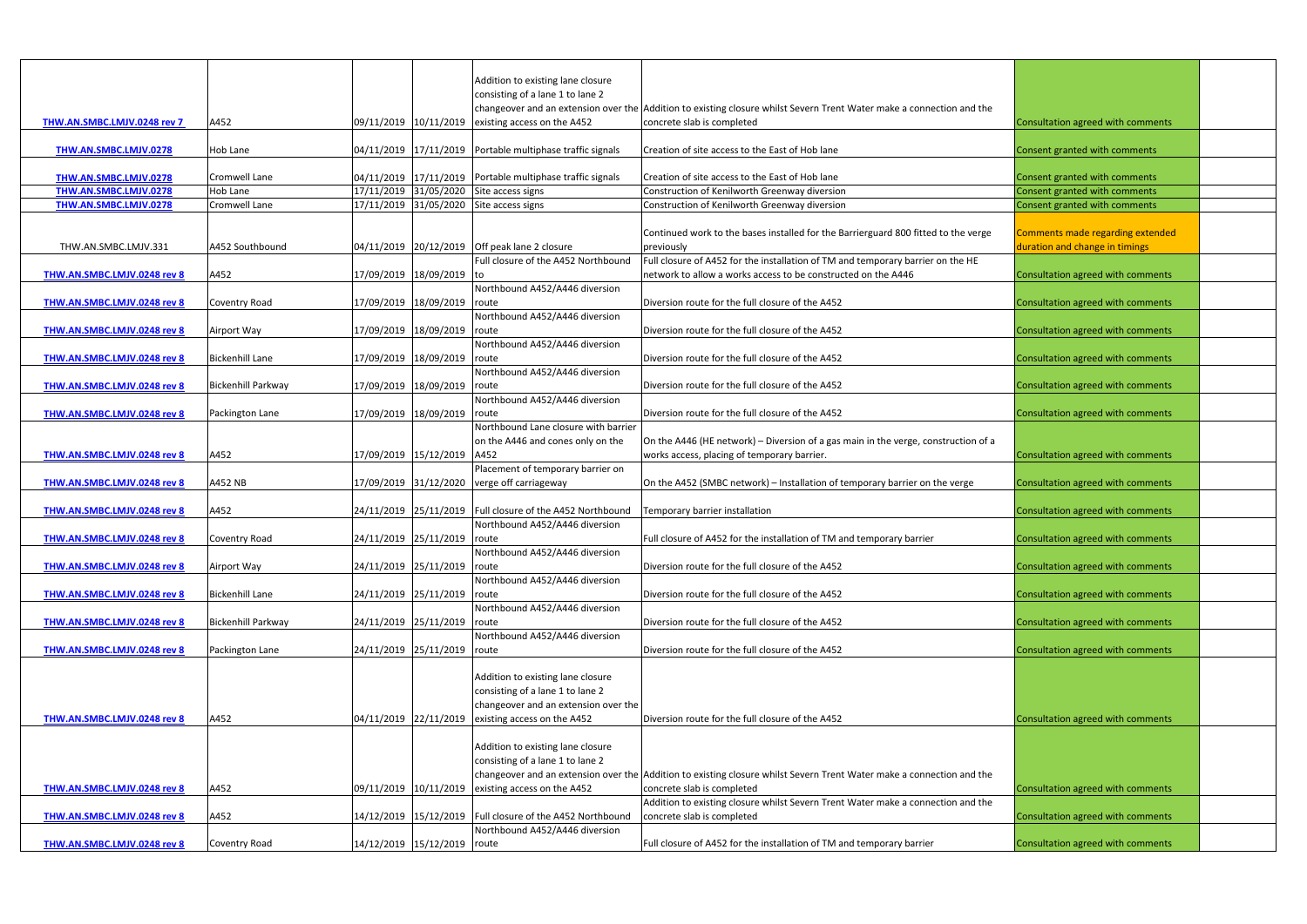|                                    |                             |            |                             | Northbound A452/A446 diversion                 |                                                                                                                                 |                                             |  |
|------------------------------------|-----------------------------|------------|-----------------------------|------------------------------------------------|---------------------------------------------------------------------------------------------------------------------------------|---------------------------------------------|--|
| <b>THW.AN.SMBC.LMJV.0248 rev 8</b> | Airport Way                 |            | 14/12/2019 15/12/2019 route |                                                | Diversion route for the full closure of the A452                                                                                | Consultation agreed with comments           |  |
|                                    |                             |            |                             | Northbound A452/A446 diversion                 |                                                                                                                                 |                                             |  |
| THW.AN.SMBC.LMJV.0248 rev 8        | <b>Bickenhill Lane</b>      |            | 14/12/2019 15/12/2019 route |                                                | Diversion route for the full closure of the A452                                                                                | Consultation agreed with comments           |  |
|                                    |                             |            |                             | Northbound A452/A446 diversion                 |                                                                                                                                 |                                             |  |
|                                    | <b>Bickenhill Parkway</b>   |            | 14/12/2019 15/12/2019 route |                                                | Diversion route for the full closure of the A452                                                                                | Consultation agreed with comments           |  |
| THW.AN.SMBC.LMJV.0248 rev 8        |                             |            |                             |                                                |                                                                                                                                 |                                             |  |
|                                    |                             |            |                             | Northbound A452/A446 diversion                 |                                                                                                                                 |                                             |  |
| THW.AN.SMBC.LMJV.0248 rev 8        | Packington Lane             |            | 14/12/2019 15/12/2019 route |                                                | Diversion route for the full closure of the A452                                                                                | Consultation agreed with comments           |  |
| THW.AN.SMBC.LMJV.348               | Solihull Parkway            | 07/12/2019 | 08/12/2019                  | Road closure                                   | Trial holes - locate existing utilities and record depth                                                                        | Consultation agreed with comments           |  |
| THW.AN.SMBC.LMJV.348               | Northway Island             | 07/12/2019 | 08/12/2019                  | Associated diversion                           | <b>Diversion Route</b>                                                                                                          | Consultation agreed with comments           |  |
| THW.AN.SMBC.LMJV.348               | B4438                       | 07/12/2019 | 08/12/2019                  | Associated diversion                           | <b>Diversion Route</b>                                                                                                          | Consultation agreed with comments           |  |
| THW.AN.SMBC.LMJV.348               | Solihull Parkway            | 14/12/2019 |                             | 15/12/2019 Road closure                        | Trial holes - locate existing utilities and record depth                                                                        | Consultation agreed with comments           |  |
| THW.AN.SMBC.LMJV.348               | Northway Island             | 14/12/2019 | 15/12/2019                  | Associated diversion                           | <b>Diversion Route</b>                                                                                                          | Consultation agreed with comments           |  |
| THW.AN.SMBC.LMJV.348               | B4438                       | 14/12/2019 |                             | 15/12/2019 Associated diversion                | <b>Diversion Route</b>                                                                                                          | Consultation agreed with comments           |  |
|                                    |                             |            |                             | Night time NB closure and associated           |                                                                                                                                 |                                             |  |
| THW.AN.LMJV.SMBC355                | A452 NB                     |            |                             | 12/01/2020 13/01/2020 diversion route          | NB closure to install barrier on lane 1 NB                                                                                      | Consent granted                             |  |
| THW.AN.LMJV.SMBC355                | A452 NB                     |            |                             | 13/01/2020 24/02/2020 NB Lane 1 closure        | NB static lane closure to facilitate barrier in lane 1                                                                          | <b>Consent granted</b>                      |  |
|                                    |                             |            |                             | Night time SB closure and associated           |                                                                                                                                 |                                             |  |
| THW.AN.LMJV.SMBC355                | A452 SB                     |            |                             | 13/01/2020 14/01/2020 diversion route          | SB closure to install barrier on lane 1 SB                                                                                      | Consent granted                             |  |
| THW.AN.LMJV.SMBC355                | A452 SB                     | 14/01/2020 |                             | 10/02/2020 SB Lane 1 closure                   | SB static lane closure to facilitate barrier in lane 1                                                                          | Consent granted                             |  |
|                                    |                             |            |                             | Night time SB closure and associated           |                                                                                                                                 |                                             |  |
|                                    |                             |            |                             |                                                |                                                                                                                                 |                                             |  |
| THW.AN.LMJV.SMBC355                | A452 SB                     |            |                             | 03/02/2020 10/02/2020 diversion route          | SB closure to facilitate utility trenching                                                                                      | <b>Consent granted</b>                      |  |
|                                    |                             |            |                             | Night time NB closure and associated           |                                                                                                                                 |                                             |  |
| THW.AN.LMJV.SMBC355                | A452 NB                     |            |                             | 17/02/2020 24/02/2020 diversion route          | NB closure to facilitate utility trenching                                                                                      | Consent granted                             |  |
| THW.AN.LMJV.SMBC355                | A452 NB                     |            |                             | 24/02/2020 24/04/2020 NB Lane 2 closure        | NB static lane closure to facilitate barrier in lane 2                                                                          | Consent granted                             |  |
| THW.AN.LMJV.SMBC355                | A452 SB                     |            |                             | 24/02/2020 24/04/2020 SB Lane 2 closure        | SB static lane closure to facilitate barrier in lane 2                                                                          | Consent granted                             |  |
|                                    |                             |            |                             | Night time NB closure and associated           |                                                                                                                                 |                                             |  |
| THW.AN.LMJV.SMBC355                | A452                        |            |                             | 27/04/2020 28/04/2020 diversion route          | NB closure to install central reserve running lane                                                                              | Consent granted                             |  |
|                                    |                             |            |                             |                                                |                                                                                                                                 |                                             |  |
| THW.AN.LMJV.SMBC355                | A452                        |            |                             | 28/04/2020 07/09/2020 Central reserve running  | Central reserve running lane, single lane each direction to roundabout facilitate build Consent granted                         |                                             |  |
|                                    |                             |            |                             | Night time NB closure and associated           |                                                                                                                                 |                                             |  |
| THW.AN.LMJV.SMBC355                | A452                        |            |                             | 08/09/2020 09/09/2020 diversion route          | NB closure to remove central reserve running lane                                                                               | <b>Consent granted</b>                      |  |
| THW.AN.LMJV.SMBC355                | A452                        |            |                             | 09/09/2020 12/10/2020 Lane 1 running NB and SB | Lane 1 running SB and NB around new roundabout to facilitate build                                                              | Consent granted                             |  |
| THW.AN.LMJV.SMBC355                | A452 SB Layby               | 12/01/2020 |                             | 12/10/2020 Layby closure                       | Layby closure                                                                                                                   | Consent granted                             |  |
|                                    |                             |            |                             |                                                |                                                                                                                                 |                                             |  |
|                                    |                             |            |                             |                                                | Site Clearance and trail holes and installation of site hoarding and welfare for test pile Consultation/Consent with comments - |                                             |  |
|                                    |                             |            |                             |                                                |                                                                                                                                 |                                             |  |
| THW.HS2.N2.SMBC.BBV.TP.01          | Diddington Lane             |            |                             | 27/01/2020 07/02/2020 Road Closure             | construction works off highway within Diddington Lane.                                                                          | awaiting response from applicant            |  |
|                                    |                             |            |                             |                                                |                                                                                                                                 |                                             |  |
|                                    | B4102 Meriden Road and A452 |            |                             |                                                | Site Clearance and trail holes and installation of site hoarding and welfare for test pile Consultation/Consent with comments - |                                             |  |
| THW.HS2.N2.SMBC.BBV.TP.01          | Kenilworth Road             |            |                             | 27/01/2020 07/02/2020 Diversion Signage        | construction works off highway within Diddington Lane.                                                                          | awaiting response from applicant            |  |
|                                    |                             |            |                             |                                                |                                                                                                                                 |                                             |  |
|                                    |                             |            |                             |                                                | Site strip and install access track and piling platform for test pile construction works                                        | <b>Consultation/Consent with comments -</b> |  |
| THW.HS2.N2.SMBC.BBV.TP.01          | Diddington Lane             |            |                             | 24/02/2020 06/04/2020 Road Closure             | off highway within Diddington Lane.                                                                                             | awaiting response from applicant            |  |
|                                    |                             |            |                             |                                                |                                                                                                                                 |                                             |  |
|                                    | B4102 Meriden Road and A452 |            |                             |                                                | Site strip and install access track and piling platform for test pile construction works                                        | Consultation/Consent with comments -        |  |
| THW.HS2.N2.SMBC.BBV.TP.01          | Kenilworth Road             |            |                             | 24/02/2020 06/04/2020 Diversion signage        | off highway within Diddington Lane.                                                                                             | awaiting response from applicant            |  |
|                                    |                             |            |                             |                                                |                                                                                                                                 |                                             |  |
|                                    |                             |            |                             |                                                | Test Pile Construction works off highway within Diddington Lane for delivery of plant                                           | Consultation/Consent with comments -        |  |
| THW.HS2.N2.SMBC.BBV.TP.01          | Diddington Lane             |            |                             | 06/04/2020 31/07/2020 Road Closure             | and concrete delivery's                                                                                                         | awaiting response from applicant            |  |
|                                    |                             |            |                             |                                                |                                                                                                                                 |                                             |  |
|                                    | B4102 Meriden Road and A452 |            |                             |                                                | Test Pile Construction works off highway within Diddington Lane for delivery of plant                                           | Consultation/Consent with comments -        |  |
|                                    |                             |            |                             |                                                |                                                                                                                                 |                                             |  |
| THW.HS2.N2.SMBC.BBV.TP.01          | Kenilworth Road             |            |                             | 06/04/2020 31/07/2020 Diversion signage        | and concrete delivery's                                                                                                         | awaiting response from applicant            |  |
|                                    |                             |            |                             | Site signage only highlighting access          |                                                                                                                                 |                                             |  |
| THW.HS2.N2.SMBC.BBV.TP.01          | Diddington Lane             |            |                             | 27/01/2020 31/07/2020 into works area.         |                                                                                                                                 | Consultation/Consent with comments          |  |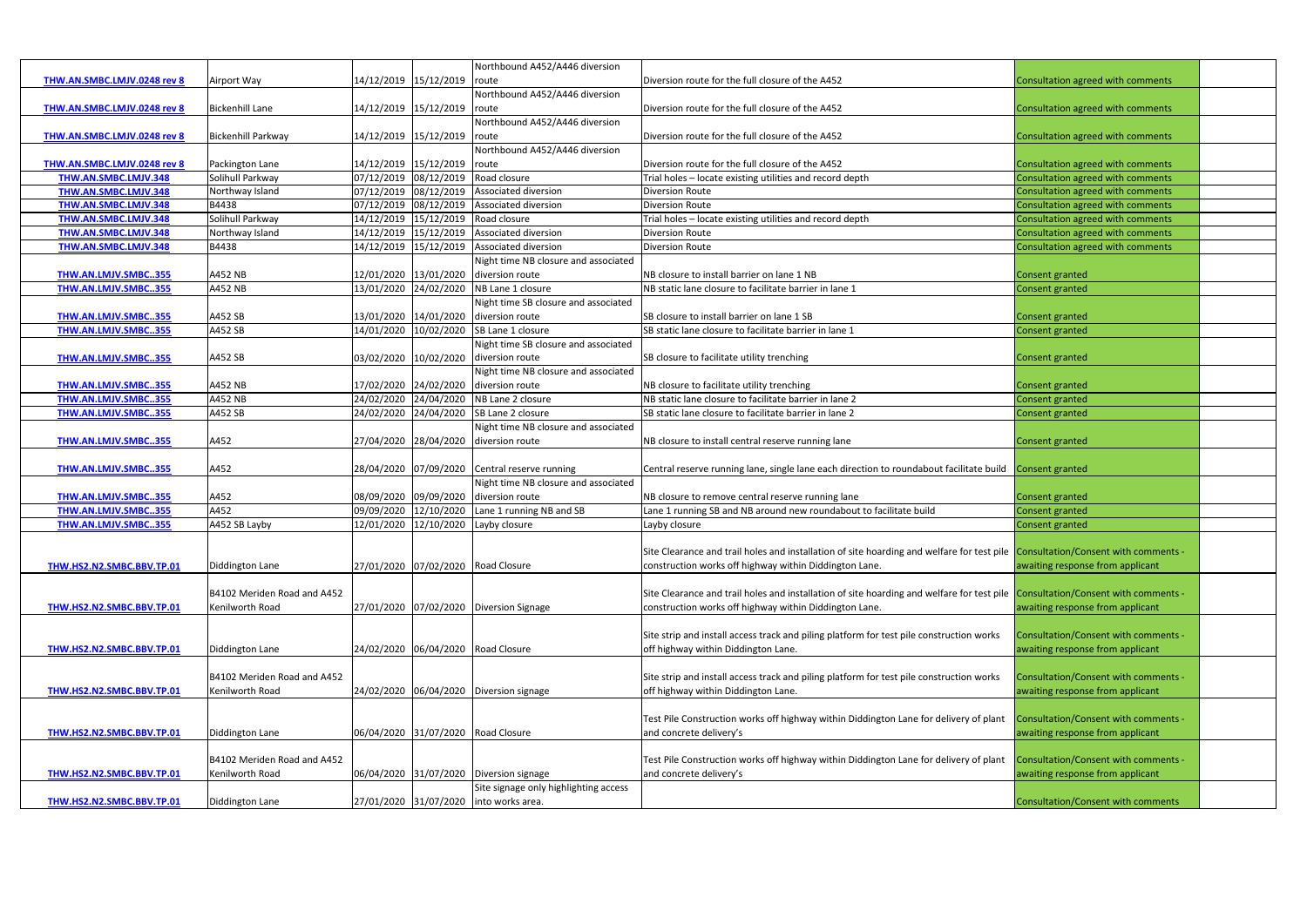| THW.AN.LMJV.SMBC.360                         | PRoW M198                                                |                       |                                    | Track matting and Marshall for<br>crossing of vehicles, this will only be a<br>minute at a time, once vehicle has | 06/01/2020 30/03/2020 crossed track matting will be removed Ad hoc vehicular crossing of PROW for de-vegetation works | Consultation with comments - awaiting<br>response from applicant |  |
|----------------------------------------------|----------------------------------------------------------|-----------------------|------------------------------------|-------------------------------------------------------------------------------------------------------------------|-----------------------------------------------------------------------------------------------------------------------|------------------------------------------------------------------|--|
| THW.AN.LMJV.SMBC.360                         | PRoW M191                                                |                       |                                    | Track matting and Marshall for<br>crossing of vehicles, this will only be a<br>minute at a time, once vehicle has | 06/01/2020 30/03/2020 crossed track matting will be removed Ad hoc vehicular crossing of PROW for de-vegetation works | Consultation with comments - awaiting<br>response from applicant |  |
| THW.AN.LMJV.SMBC.360                         | PRoW M196                                                |                       |                                    | Track matting and Marshall for<br>crossing of vehicles, this will only be a<br>minute at a time, once vehicle has | 06/01/2020 30/03/2020 crossed track matting will be removed Ad hoc vehicular crossing of PROW for de-vegetation works | Consultation with comments - awaiting<br>response from applicant |  |
| <b>THW.AN.LMJV.SMBC.360</b>                  | PRoW M197                                                |                       |                                    | Track matting and Marshall for<br>crossing of vehicles, this will only be a<br>minute at a time, once vehicle has | 06/01/2020 30/03/2020 crossed track matting will be removed Ad hoc vehicular crossing of PROW for de-vegetation works | Consultation with comments - awaiting<br>response from applicant |  |
| THW.AN.LMJV.SMBC.360                         | PRoW M214                                                |                       |                                    | Track matting and Marshall for<br>crossing of vehicles, this will only be a<br>minute at a time, once vehicle has | 06/01/2020 30/03/2020 crossed track matting will be removed Ad hoc vehicular crossing of PROW for de-vegetation works | Consultation with comments - awaiting<br>response from applicant |  |
| THW.AN.LMJV.SMBC.360                         | PRoW M215                                                | 06/01/2020 30/03/2020 |                                    | Track matting and Marshall for<br>crossing of vehicles, this will only be a<br>minute at a time, once vehicle has | crossed track matting will be removed Ad hoc vehicular crossing of PROW for de-vegetation works                       | Consultation with comments - awaiting<br>response from applicant |  |
| THW.AN.LMJV.SMBC.360                         | PRoW M216                                                | 06/01/2020 30/03/2020 |                                    | Track matting and Marshall for<br>crossing of vehicles, this will only be a<br>minute at a time, once vehicle has | crossed track matting will be removed Ad hoc vehicular crossing of PROW for de-vegetation works                       | Consultation with comments - awaiting<br>response from applicant |  |
| THW.AN.LMJV.SMBC.360                         | PRoW M217                                                |                       |                                    | Track matting and Marshall for<br>crossing of vehicles, this will only be a<br>minute at a time, once vehicle has | 06/01/2020 30/03/2020 crossed track matting will be removed Ad hoc vehicular crossing of PROW for de-vegetation works | Consultation with comments - awaiting<br>response from applicant |  |
| THW.AN.SMBC.LMJV.366                         | Junc A452 to Melbecks Garden<br>Centre                   |                       | 06/01/2020 31/12/2020 Signage only |                                                                                                                   | Signage for the speed camera and temporary speed limit                                                                | Consultation/Consent with comments                               |  |
| THW.AN.SMBC.LMJV.368                         | A452 Northway Island to Middle<br><b>Bickenhill Lane</b> |                       |                                    | 19/01/2020 20/01/2020 NB closure and associated signage                                                           | Installation of speed cameras                                                                                         | Consultation with comments - awaiting<br>response from applicant |  |
| THW.AN.SMBC.LMJV.368                         | A452 Northway Island to<br>Packington Lane               |                       |                                    | Diversion signage for closure A446 SB<br>18/01/2020 19/01/2020 closure (HE network)                               | Installation of speed cameras                                                                                         | Consultation with comments - awaiting<br>response from applicant |  |
| <b>THW.AN.SMBC.LMJV.372</b>                  | Waste Lane - Dragonflies to<br>Kenilworth Greenway       |                       |                                    | 06/01/2020 10/01/2020 2WTTL and associated signage                                                                | Kenilworth Greenway diversion works - Laying track matting                                                            | Consultation with comments - awaiting<br>response from applicant |  |
| <b>THW.AN.SMBC.LMJV.372</b>                  | Waste Lane - Dragonflies to<br>Kenilworth Greenway       |                       | 13/01/2020 03/07/2020 controlled   | 4WTTL plant crossing only, lights only<br>in effect on an ad hoc basis manually                                   | Kenilworth Greenway diversion works - Plant crossing                                                                  | Consultation with comments - awaiting<br>response from applicant |  |
| THW.AN.SMBC.LMJV.385                         | A45 service Road                                         |                       |                                    | 03/02/2020 14/02/2020 Lane 1 closure and associated signage Vegetation clearance                                  |                                                                                                                       | Dates amended by LMJV                                            |  |
| THW.AN.SMBC.LMJV.385<br>THW.AN.SMBC.LMJV.386 | Diddington Lane<br>Lavender Hall Lane                    |                       |                                    | 03/02/2020 14/02/2020 2WTTL and associated signage<br>20/01/2020 31/01/2020 2/3WTTL and associated signage        | Vegetation clearance<br>Vegetation clearance                                                                          | Dates amended by LMJV<br>Dates amended by LMJV                   |  |
| THW.AN.SMBC.LMJV.387                         | <b>Truggist Lane</b>                                     |                       |                                    | 20/01/2020 31/01/2020 3WTTL and associated signage                                                                | Vegetation clearance                                                                                                  | Consultation with comments - awaiting<br>response from applicant |  |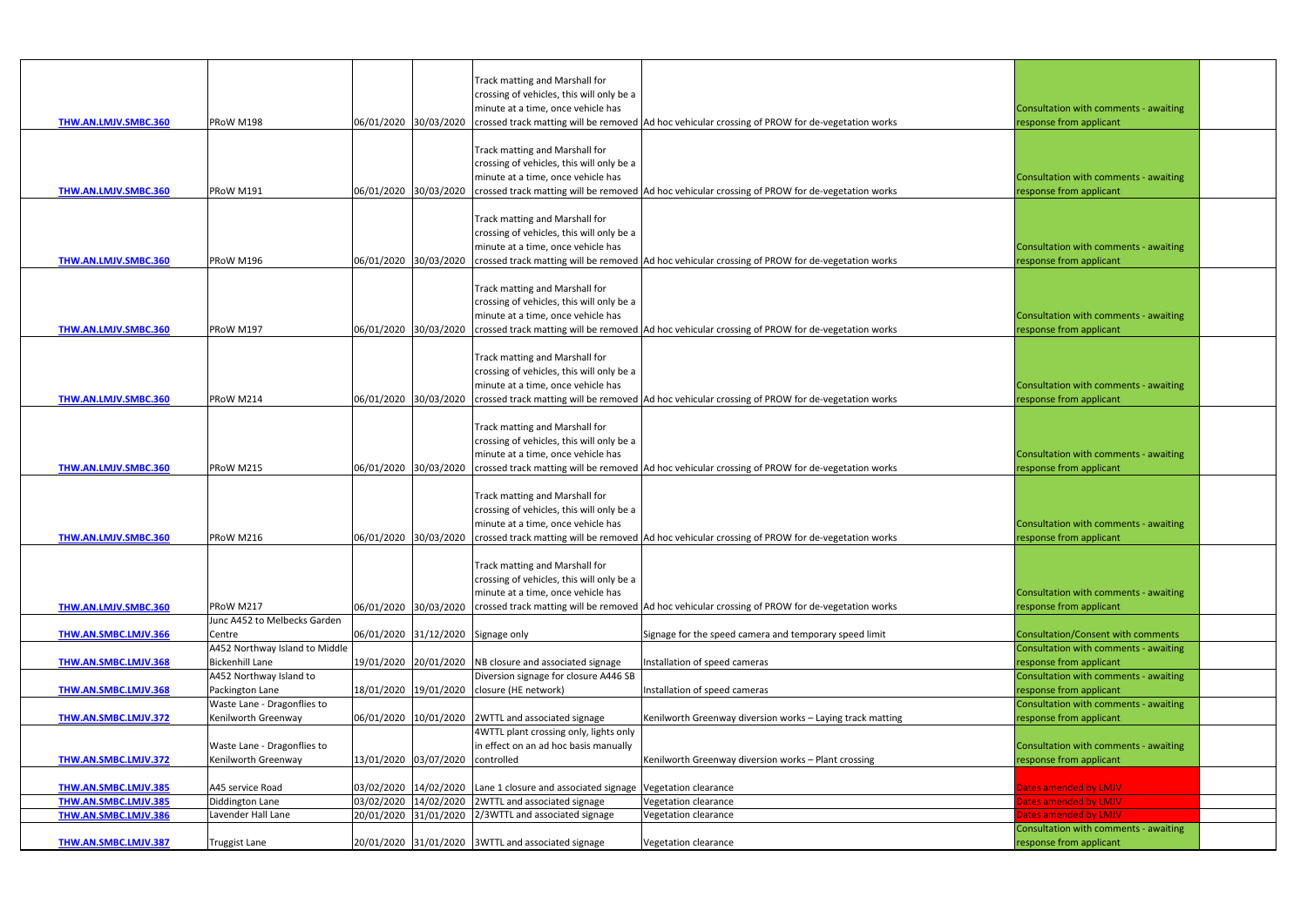|                                   |                                |                       |                       | Ring management and associated                                                   |                                                        |                                               |
|-----------------------------------|--------------------------------|-----------------------|-----------------------|----------------------------------------------------------------------------------|--------------------------------------------------------|-----------------------------------------------|
| THW.AN.SMBC.LMJV.377              | Northway Island                | 20/01/2020 02/03/2020 |                       | signage                                                                          | Vegetation clearance                                   | Dates amended by LMJV                         |
|                                   |                                |                       |                       | Ring management and associated                                                   |                                                        |                                               |
| THW.AN.SMBC.LMJV.377              |                                |                       |                       |                                                                                  | Vegetation clearance                                   |                                               |
|                                   | Northway Island                |                       | 20/01/2020 02/03/2020 | signage                                                                          |                                                        | Dates amended by LMJV                         |
|                                   |                                |                       |                       |                                                                                  |                                                        |                                               |
|                                   | B4438/Northway Island/Solihull |                       |                       | Lane closures and ring management                                                |                                                        |                                               |
| THW.AN.SMBC.LMJV.388              | Parkway                        | 10/02/2020 23/02/2020 |                       | with associated signage                                                          | Installation of multi utility trench                   | <b>Consultation approved</b>                  |
|                                   |                                |                       |                       | Lane closures on B4438, Solihull                                                 |                                                        |                                               |
|                                   |                                |                       |                       | Parkway and A452 NB. Ring                                                        |                                                        |                                               |
|                                   |                                |                       |                       | management on B4438 and                                                          |                                                        |                                               |
|                                   | B4438/Northway Island/Solihull |                       |                       | Northway. 2WTTL on A452 and                                                      |                                                        |                                               |
| <b>THW.AN.SMBC.LMJV.388</b>       | Parkway                        | 24/02/2020 24/03/2019 |                       | associated signage.                                                              | Installation of multi utility trench                   | <b>Consultation approved</b>                  |
|                                   |                                |                       |                       | Road closure of Solihull Parkway. Lane                                           |                                                        |                                               |
|                                   | B4438/Northway Island/Solihull |                       |                       | closure on B4438 and associated                                                  |                                                        |                                               |
| THW.AN.SMBC.LMJV.388              | Parkway                        | 24/03/2020 27/03/2020 |                       | signage                                                                          | Installation of multi utility trench                   | <b>Consultation approved</b>                  |
|                                   |                                |                       |                       | Lane closures on B4438, Solihull                                                 |                                                        |                                               |
|                                   |                                |                       |                       | Parkway and A452 NB. Ring                                                        |                                                        |                                               |
|                                   |                                |                       |                       | management on B4438 and                                                          |                                                        |                                               |
|                                   | B4438/Northway Island/Solihull |                       |                       | Northway. 2WTTL on A452 and                                                      |                                                        | Conflict of works with HE closure 23/3/19     |
| THW.AN.SMBC.LMJV.388              | Parkway                        | 30/03/2020 31/03/2020 |                       | associated signage.                                                              | Installation of multi utility trench                   |                                               |
|                                   |                                |                       |                       |                                                                                  |                                                        | <b>overnight</b>                              |
|                                   |                                |                       |                       | Road closure of Solihull Parkway. Lane                                           |                                                        |                                               |
|                                   | B4438/Northway Island/Solihull |                       |                       | closure on B4438 and associated                                                  |                                                        |                                               |
| THW.AN.SMBC.LMJV.388              | Parkway                        | 01/03/2020 02/03/2020 |                       | signage                                                                          | Installation of multi utility trench                   | <b>Consultation approved</b>                  |
|                                   | B4438/Northway Island/Solihull |                       |                       | Lane 1 closure B4438 and Solihull                                                |                                                        |                                               |
| THW.AN.SMBC.LMJV.388              | Parkway                        | 03/04/2020 15/04/2020 |                       | Parkway                                                                          | Installation of multi utility trench                   | <b>Consultation approved</b>                  |
|                                   | B4438/Northway Island/Solihull |                       |                       | Road closure of B4438 with associated                                            |                                                        |                                               |
| THW.AN.SMBC.LMJV.388              | Parkway                        |                       | 16/04/2020 17/04/2020 | signage/diversion                                                                | Installation of multi utility trench                   | <b>Consultation approved</b>                  |
| THW.AN.SMBC.LMJV.391              | <b>Truggist Lane</b>           |                       | 27/01/2020 14/02/2020 | Road Closure                                                                     | Vegetation clearance works                             | Rev 2 submitted.                              |
| THW.AN.SMBC.LMJV.391              | <b>Station Road</b>            |                       | 27/01/2020 14/02/2020 | <b>Diversion Signage</b>                                                         | Vegetation clearance works                             | Rev 2 submitted.                              |
| THW.AN.SMBC.LMJV.391              | Kenilworth Road                |                       | 27/01/2020 14/02/2020 | <b>Diversion Signage</b>                                                         | Vegetation clearance works                             | Rev 2 submitted.                              |
| THW.AN.SMBC.LMJV.391              | <b>Kelsey Lane</b>             |                       | 27/01/2020 14/02/2020 | <b>Diversion Signage</b>                                                         | Vegetation clearance works                             | Rev 2 submitted.                              |
| THW.AN.SMBC.LMJV.391              | Waste Lane                     |                       | 27/01/2020 14/02/2020 | <b>Diversion Signage</b>                                                         | Vegetation clearance works                             | Rev 2 submitted.                              |
| THW.AN.SMBC.LMJV.391              | Nailcote Lane                  |                       | 27/01/2020 14/02/2020 | <b>Diversion Signage</b>                                                         | Vegetation clearance works                             | <mark>Rev 2 submitted</mark> .                |
| THW.AN.SMBC.LMJV.391              | <b>Spencers Lane</b>           |                       | 27/01/2020 14/02/2020 | <b>Diversion Signage</b>                                                         | Vegetation clearance works                             | Rev 2 submitted.                              |
| <b>THW.AN.SMBC.LMJV.386</b>       | Lavender Hall Lane             |                       | 27/01/2020 14/02/2020 | 2/3WTTL and associated signage                                                   | Vegetation clearance                                   | <b>Consultation approved</b>                  |
|                                   |                                |                       |                       |                                                                                  |                                                        |                                               |
|                                   |                                |                       |                       |                                                                                  |                                                        |                                               |
| THW.AN.SMBC.LMJV.385              | A45 service Road               |                       |                       | 03/02/2020 21/02/2020 Lane 1 closure and associated signage Vegetation clearance |                                                        | <b>Consultation approved</b>                  |
| THW.AN.SMBC.LMJV.385              | Diddington Lane                |                       | 03/02/2020 21/02/2020 | 2WTTL and associated signage                                                     | Vegetation clearance                                   | <b>Consultation approved</b>                  |
|                                   |                                |                       |                       | Ring management and associated                                                   |                                                        |                                               |
| THW.AN.SMBC.LMJV.377              | Northway Island                | 03/02/2020 13/03/2020 |                       | signage                                                                          | Vegetation clearance                                   | <b>Consultation approved</b>                  |
|                                   |                                |                       |                       | Ring management and associated                                                   |                                                        |                                               |
| THW.AN.SMBC.LMJV.377              | Northway Island                |                       | 03/02/2020 13/03/2020 | signage                                                                          | Vegetation clearance                                   | <b>Consultation approved</b>                  |
| THW.AN.SMBC.LMJV.396              | <b>Coleshill Heath Road</b>    |                       |                       | 17/02/2020 18/02/2020 4 temporary traffic lights                                 | Vegetation clearance                                   | <b>Consultation approved</b>                  |
| THW.AN.SOL.BPA.014 Rev 1          | Waste Lane                     |                       | 03/12/2019 03/12/2019 | BPA sign off                                                                     | BPA sign off                                           | <b>Consultation approved</b>                  |
|                                   |                                |                       |                       | Night time NB closure and associated                                             |                                                        |                                               |
| THW.AN.LMJV.SMBC.355 REV 2        | A452 NB                        |                       |                       | 12/01/2020 13/01/2020 diversion route                                            | NB closure to install barrier on lane 1 NB             | Rev 3 Submitted by LMJV with new dates        |
|                                   |                                |                       |                       |                                                                                  |                                                        |                                               |
| THW.AN.LMJV.SMBC.355 REV 2        | A452 NB                        |                       |                       | 13/01/2020 24/02/2020 NB Lane 1 closure                                          | NB static lane closure to facilitate barrier in lane 1 | Rev 3 Submitted by LMJV with new dates        |
|                                   |                                |                       |                       | Night time SB closure and associated                                             |                                                        |                                               |
| <b>THW.AN.LMJV.SMBC.355 REV 2</b> | A452 SB                        |                       | 13/01/2020 14/01/2020 | diversion route                                                                  | SB closure to install barrier on lane 1 SB             | <b>Rev 3 Submitted by LMJV with new dates</b> |
|                                   |                                |                       |                       |                                                                                  |                                                        |                                               |
|                                   |                                |                       |                       |                                                                                  |                                                        |                                               |
| THW.AN.LMJV.SMBC.355 REV 2        | A452 SB                        |                       |                       | 14/01/2020 10/02/2020 SB Lane 1 closure                                          | SB static lane closure to facilitate barrier in lane 1 | <b>Rev 3 Submitted by LMJV with new dates</b> |
|                                   |                                |                       |                       | Night time SB closure and associated                                             |                                                        |                                               |
| <b>THW.AN.LMJV.SMBC.355 REV 2</b> | A452 SB                        |                       |                       | 03/02/2020 10/02/2020 diversion route                                            | SB closure to facilitate utility trenching             | lev 3 Submitted by LMJV with new dates        |
|                                   |                                |                       |                       | Night time NB closure and associated                                             |                                                        |                                               |
| THW.AN.LMJV.SMBC.355 REV 2        | A452 NB                        |                       |                       | 17/02/2020 24/02/2020 diversion route                                            | NB closure to facilitate utility trenching             | lev 3 Submitted by LMJV with new dates        |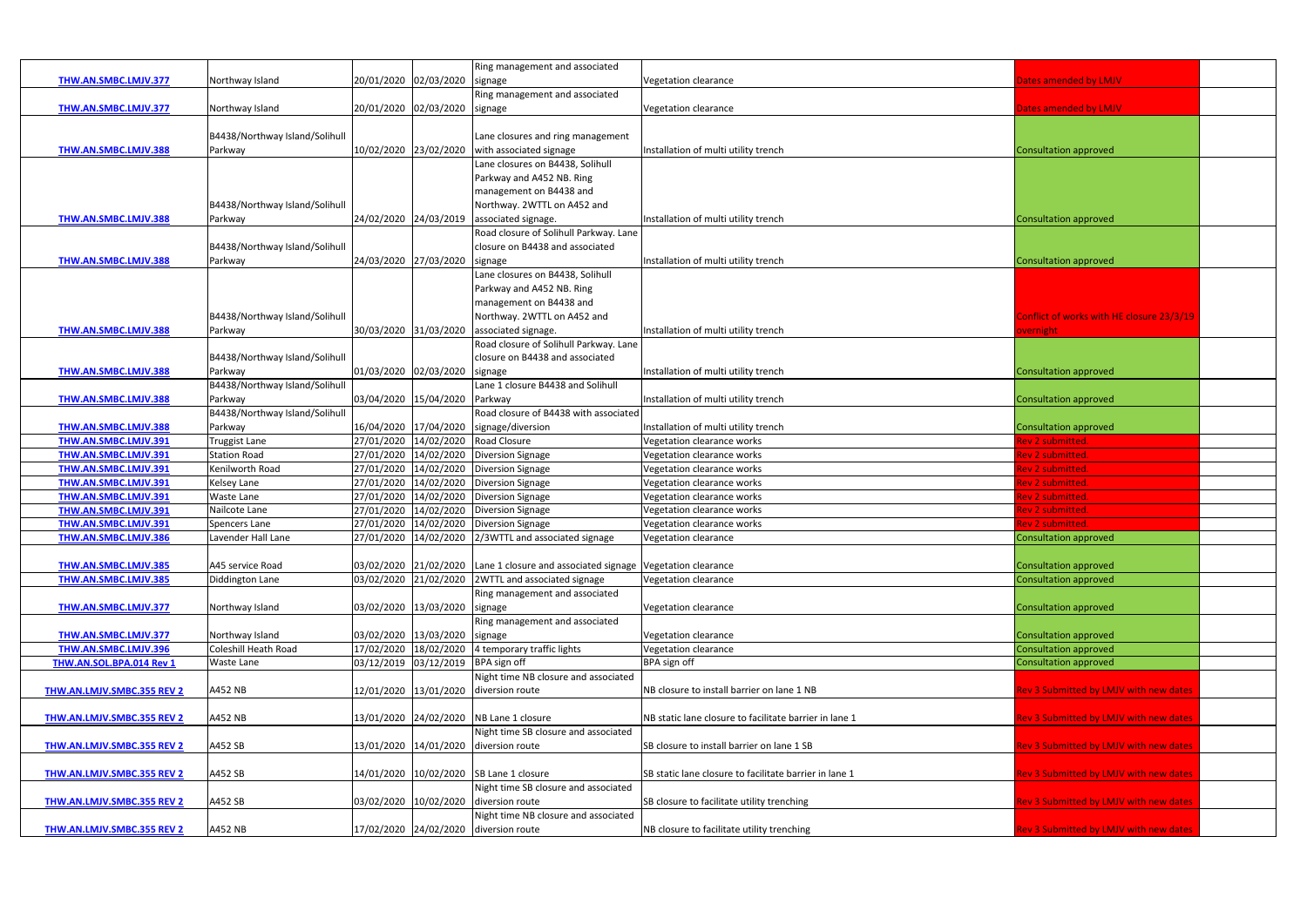| <b>THW.AN.LMJV.SMBC.355 REV 2</b> | A452 NB              |                                       | 24/02/2020 24/04/2020 NB Lane 2 closure            | NB static lane closure to facilitate barrier in lane 2                                                                         | <b>Rev 3 Submitted by LMJV with new dates</b> |  |
|-----------------------------------|----------------------|---------------------------------------|----------------------------------------------------|--------------------------------------------------------------------------------------------------------------------------------|-----------------------------------------------|--|
|                                   |                      |                                       |                                                    |                                                                                                                                |                                               |  |
| THW.AN.LMJV.SMBC.355 REV 2        | A452 SB              |                                       | 24/02/2020 24/04/2020 SB Lane 2 closure            | SB static lane closure to facilitate barrier in lane 2                                                                         | <b>Rev 3 Submitted by LMJV with new dates</b> |  |
|                                   |                      |                                       | Night time NB closure and associated               |                                                                                                                                |                                               |  |
| <b>THW.AN.LMJV.SMBC.355 REV 2</b> | A452                 | 27/04/2020 28/04/2020 diversion route |                                                    | NB closure to install central reserve running lane                                                                             | Rev 3 Submitted by LMJV with new dates        |  |
|                                   |                      |                                       |                                                    |                                                                                                                                |                                               |  |
| THW.AN.LMJV.SMBC.355 REV 2        | A452                 |                                       | 28/04/2020 07/09/2020 Central reserve running      | Central reserve running lane, single lane each direction to roundabout facilitate build Rev 3 Submitted by LMJV with new dates |                                               |  |
|                                   |                      |                                       | Night time NB closure and associated               |                                                                                                                                |                                               |  |
| <b>THW.AN.LMJV.SMBC.355 REV 2</b> | A452                 |                                       | 08/09/2020 09/09/2020 diversion route              | NB closure to remove central reserve running lane                                                                              | Rev 3 Submitted by LMJV with new dates        |  |
|                                   |                      |                                       |                                                    |                                                                                                                                |                                               |  |
| THW.AN.LMJV.SMBC.355 REV 2        | A452                 |                                       | 09/09/2020 12/10/2020 Lane 1 running NB and SB     | Lane 1 running SB and NB around new roundabout to facilitate build                                                             | Rev 3 Submitted by LMJV with new dates        |  |
|                                   |                      |                                       |                                                    |                                                                                                                                |                                               |  |
| THW.AN.LMJV.SMBC.355 REV 2        | A452 SB Layby        | 12/01/2020 12/10/2020 Layby closure   |                                                    | Layby closure                                                                                                                  | Rev 3 Submitted by LMJV with new dates        |  |
|                                   |                      |                                       |                                                    |                                                                                                                                |                                               |  |
| THW.AN.LMJV.SMBC.355 REV 2        | A452                 |                                       | 03/02/2020 28/02/2020 NB lane 1 closure            | Veg clearance                                                                                                                  | <b>Rev 3 Submitted by LMJV with new dates</b> |  |
|                                   |                      |                                       |                                                    |                                                                                                                                |                                               |  |
| THW.AN.LMJV.SMBC.355 REV 2        | A452                 |                                       | 03/02/2020 28/02/2020 SB lane 1 closure            | NB closure to install barrier on lane 1 NB                                                                                     | lev 3 Submitted by LMJV with new dates        |  |
|                                   |                      |                                       | Night time NB closure and associated               |                                                                                                                                |                                               |  |
| THW.AN.LMJV.SMBC.355 REV 3        | A452 NB              |                                       | 12/01/2020 13/01/2020 diversion route              | NB static lane closure to facilitate barrier in lane 1                                                                         | Consultation approved                         |  |
| THW.AN.LMJV.SMBC.355 REV 3        | A452 NB              |                                       | 13/01/2020 24/02/2020 NB Lane 1 closure            | SB closure to install barrier on lane 1 SB                                                                                     | Consultation approved                         |  |
|                                   |                      |                                       | Night time SB closure and associated               |                                                                                                                                |                                               |  |
| THW.AN.LMJV.SMBC.355 REV 3        | A452 SB              |                                       | 13/01/2020 14/01/2020 diversion route              | SB static lane closure to facilitate barrier in lane 1                                                                         | Consultation approved                         |  |
| THW.AN.LMJV.SMBC.355 REV 3        | A452 SB              | 14/01/2020                            | 10/02/2020 SB Lane 1 closure                       | SB closure to facilitate utility trenching                                                                                     | Consultation approved                         |  |
|                                   |                      |                                       | Night time SB closure and associated               |                                                                                                                                |                                               |  |
| THW.AN.LMJV.SMBC.355 REV 3        | A452 SB              | 03/02/2020 10/02/2020 diversion route |                                                    | NB closure to facilitate utility trenching                                                                                     | Consultation approved                         |  |
|                                   |                      |                                       | Night time NB closure and associated               |                                                                                                                                |                                               |  |
| THW.AN.LMJV.SMBC.355 REV 3        | A452 NB              | 17/02/2020 24/02/2020 diversion route |                                                    | NB static lane closure to facilitate barrier in lane 2                                                                         | Consultation approved                         |  |
| THW.AN.LMJV.SMBC.355 REV 3        | A452 NB              | 24/02/2020                            | 24/04/2020 NB Lane 2 closure                       | SB static lane closure to facilitate barrier in lane 2                                                                         | Consultation approved                         |  |
| <b>THW.AN.LMJV.SMBC.355 REV 3</b> | A452 SB              |                                       | 24/02/2020 24/04/2020 SB Lane 2 closure            | NB closure to install central reserve running lane                                                                             | Consultation approved                         |  |
|                                   |                      |                                       | Night time NB closure and associated               |                                                                                                                                |                                               |  |
| THW.AN.LMJV.SMBC.355 REV 3        | A452                 |                                       | 27/04/2020 28/04/2020 diversion route              | Central reserve running lane, single lane each direction to roundabout facilitate build Consultation approved                  |                                               |  |
| THW.AN.LMJV.SMBC.355 REV 3        | A452                 | 28/04/2020                            | 07/09/2020 Central reserve running                 | NB closure to remove central reserve running lane                                                                              | Consultation approved                         |  |
|                                   |                      |                                       | Night time NB closure and associated               |                                                                                                                                |                                               |  |
| THW.AN.LMJV.SMBC.355 REV 3        | A452                 | 08/09/2020 09/09/2020 diversion route |                                                    | Lane 1 running SB and NB around new roundabout to facilitate build                                                             | <b>Consultation approved</b>                  |  |
| THW.AN.LMJV.SMBC.355 REV 3        | A452                 |                                       | 09/09/2020 12/10/2020 Lane 1 running NB and SB     | Layby closure                                                                                                                  | Consultation approved                         |  |
| <b>THW.AN.LMJV.SMBC.355 REV 3</b> | A452 SB Layby        | 12/01/2020 12/10/2020 Layby closure   |                                                    | Veg clearance                                                                                                                  | Consultation approved                         |  |
| THW.AN.LMJV.SMBC.355 REV 3        | A452                 | 10/02/2020                            | 06/03/2020 NB lane 1 closure                       | Veg clearance                                                                                                                  | <b>Consultation approved</b>                  |  |
| THW.AN.LMJV.SMBC.355 REV 3        | A452                 | 10/02/2020                            | 06/03/2020 SB lane 1 closure                       | Vegetation clearance                                                                                                           | Consultation approved                         |  |
| THW.AN.HE.LMJV.376                | Biddles Loop/A446    | 03/02/2020                            | 13/03/2020 Lane Closure                            | Vegetation clearance                                                                                                           | For info only - HE to respond                 |  |
| THW.AN.HE.LMJV.376                | Biddles Loop/A446    | 03/02/2020                            | 13/03/2020 Lane Closure                            | Vegetation clearance                                                                                                           | For info only - HE to respond                 |  |
| THW.AN.HE.LMJV.376                | A446                 | 03/02/2020 13/03/2020 Lane Closure    |                                                    | Vegetation clearance                                                                                                           | For info only - HE to respond                 |  |
| THW.AN.HE.LMJV.376                | Biddles Loop/A446    | 03/02/2020 13/03/2020 Lane Closure    |                                                    | Vegetation clearance                                                                                                           | For info only - HE to respond                 |  |
| THW.AN.HE.LMJV.376                | Biddles Loop/A446    | 03/02/2020 13/03/2020 Lane Closure    |                                                    | Vegetation clearance                                                                                                           | For info only - HE to respond                 |  |
|                                   |                      |                                       | Ring management and associated                     |                                                                                                                                |                                               |  |
| THW.AN.SMBC.LMJV.377 Rev2         | Northway Island      | 03/02/2020 13/03/2020 signage         |                                                    | Vegetation clearance                                                                                                           | Consultation/Consent with comments            |  |
|                                   |                      |                                       | Ring management and associated                     |                                                                                                                                |                                               |  |
| THW.AN.SMBC.LMJV.377 Rev2         | Northway Island      | 03/02/2020 13/03/2020 signage         |                                                    | Vegetation clearance                                                                                                           | Consultation/Consent with comments            |  |
|                                   |                      |                                       | Ring management and associated                     |                                                                                                                                |                                               |  |
| THW.AN.SMBC.LMJV.377 Rev2         | Northway Island/A452 | 03/02/2020 13/03/2020 signage         |                                                    | Vegetation clearance                                                                                                           | Consultation/Consent with comments            |  |
| THW.AN.SMBC.LMJV.372 Rev1         | Waste Lane           | 06/01/2020                            | 10/01/2020 2WTTL and associated signage            | Kenilworth Greenway diversion works - Laying track matting                                                                     | onsent withheld                               |  |
|                                   |                      |                                       | 4WTTL plant crossing only, lights only             |                                                                                                                                |                                               |  |
|                                   |                      |                                       | in effect on an ad hoc basis manually              |                                                                                                                                |                                               |  |
| THW.AN.SMBC.LMJV.372 Rev1         | <b>Waste Lane</b>    | 13/01/2020 03/07/2020 controlled      |                                                    | Kenilworth Greenway diversion works - Plant crossing                                                                           | onsent withheld                               |  |
| THW.AN.SMBC.LMJV.372 Rev1         | Waste Lane           |                                       | 27/01/2020 17/02/2020 3WTTL and associated signage | Kenilworth Greenway diversion works - Survey works                                                                             | onsent withheld                               |  |
| THW.AN.SMBC.LMJV.372 Rev1         | Waste Lane           |                                       | 27/01/2020 17/02/2020 2WTTL and associated signage | Kenilworth Greenway diversion works - Survey works                                                                             | consent withheld                              |  |
|                                   |                      |                                       |                                                    |                                                                                                                                |                                               |  |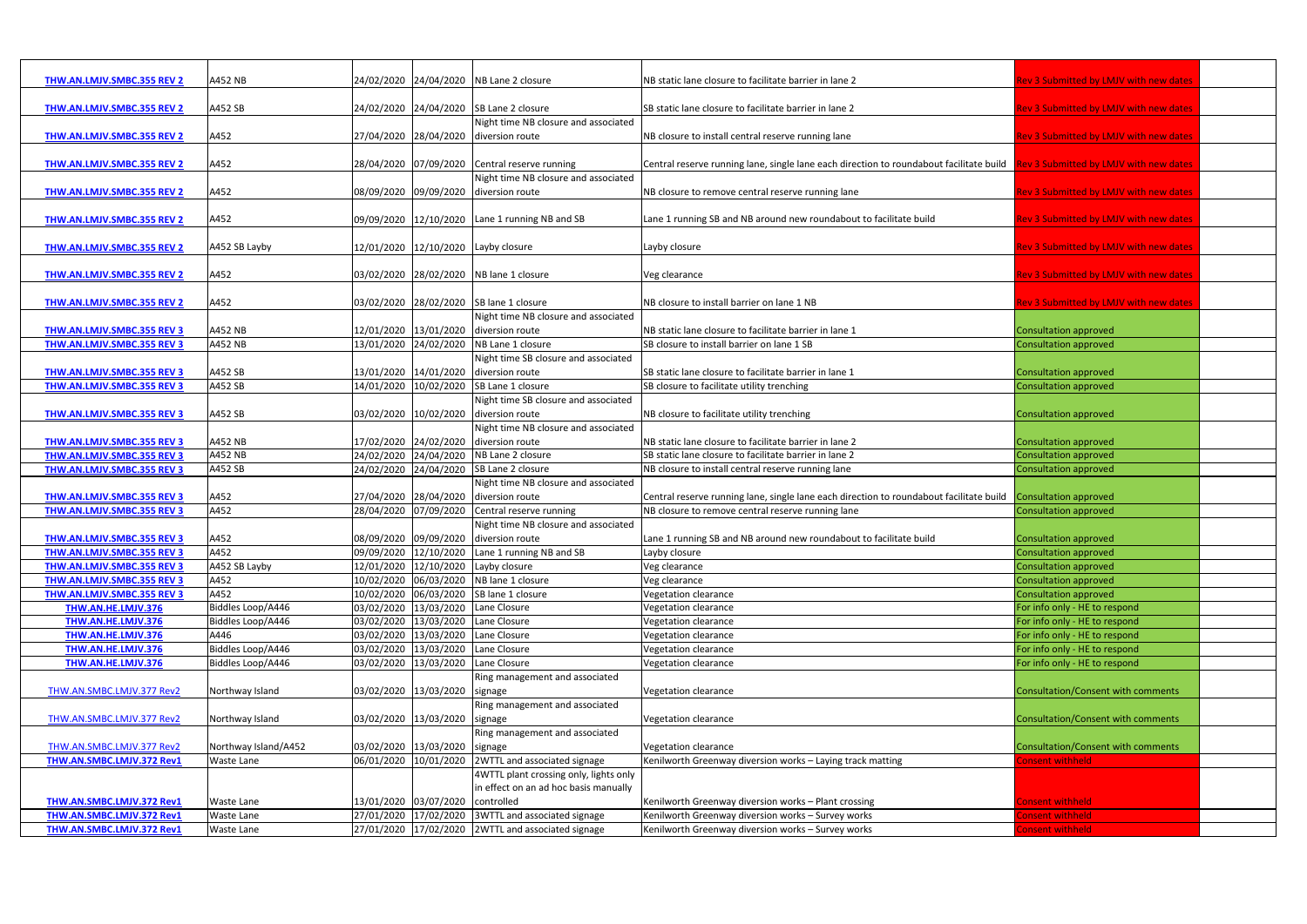|                                   |                             |                       |                                    |                                                                           | Site Clearance and trail holes and installation of site hoarding and welfare for test pile | <b>Vorks cancelled by BBV - Awaiting new</b>          |  |
|-----------------------------------|-----------------------------|-----------------------|------------------------------------|---------------------------------------------------------------------------|--------------------------------------------------------------------------------------------|-------------------------------------------------------|--|
| THW.HS2.N2.SMBC.BBV.TP.01. REV2   | Diddington Lane             |                       |                                    | 17/02/2020 28/02/2020 Road Closure                                        | construction works off highway within Diddington Lane.                                     | ates                                                  |  |
|                                   | B4102 Meriden Road and A452 |                       |                                    |                                                                           | Site Clearance and trail holes and installation of site hoarding and welfare for test pile | <b>Works cancelled by BBV - Awaiting new</b>          |  |
| THW.HS2.N2.SMBC.BBV.TP.01. REV2   | Kenilworth Road             |                       |                                    | 17/02/2020 28/02/2020 Diversion Signage                                   | construction works off highway within Diddington Lane.                                     |                                                       |  |
|                                   |                             |                       |                                    |                                                                           | Site strip and install access track and piling platform for test pile construction works   | lates<br><b>Norks cancelled by BBV - Awaiting new</b> |  |
|                                   | Diddington Lane             |                       |                                    | 28/02/2020 01/05/2020 Road Closure                                        | off highway within Diddington Lane.                                                        |                                                       |  |
| THW.HS2.N2.SMBC.BBV.TP.01. REV2   | B4102 Meriden Road and A452 |                       |                                    |                                                                           | Site strip and install access track and piling platform for test pile construction works   | lates<br><b>Norks cancelled by BBV - Awaiting new</b> |  |
|                                   |                             |                       |                                    |                                                                           |                                                                                            |                                                       |  |
| THW.HS2.N2.SMBC.BBV.TP.01. REV2   | Kenilworth Road             |                       |                                    | 28/02/2020 01/05/2020 Diversion signage                                   | off highway within Diddington Lane.                                                        | dates                                                 |  |
|                                   |                             |                       |                                    |                                                                           | Test Pile Construction works off highway within Diddington Lane for delivery of plant      | <b>Vorks cancelled by BBV - Awaiting new</b>          |  |
| THW.HS2.N2.SMBC.BBV.TP.01. REV2   | Diddington Lane             |                       | 01/05/2020 28/08/2020              | Road Closure                                                              | and concrete delivery's                                                                    | lates                                                 |  |
|                                   | B4102 Meriden Road and A452 |                       |                                    |                                                                           | Test Pile Construction works off highway within Diddington Lane for delivery of plant      | <b>Norks cancelled by BBV - Awaiting new</b>          |  |
| THW.HS2.N2.SMBC.BBV.TP.01. REV2   | <b>Kenilworth Road</b>      |                       |                                    | 01/05/2020 28/08/2020 Diversion signage                                   | and concrete delivery's                                                                    | ates                                                  |  |
|                                   |                             |                       |                                    | Site signage only highlighting access                                     |                                                                                            |                                                       |  |
| THW.HS2.N2.SMBC.BBV.TP.01. REV2   | Diddington Lane             |                       | 17/02/2020 28/08/2020              | into works area.                                                          | Signage only                                                                               | Consultation/Consent with comments                    |  |
| <b>THW.AN.SMBC.LMJV.406</b>       | <b>Cromwell Lane</b>        |                       | 03/02/2020 24/03/2020 N/A          |                                                                           | Traffic count camera to be affixed to street furniture.                                    | Schedule 33 application                               |  |
|                                   |                             |                       |                                    |                                                                           |                                                                                            |                                                       |  |
| THW.AN.SMBC.LMJV.402              | A452 Collector Road         |                       | 14/02/2020 17/02/2020 Signage only |                                                                           | <b>Diversion Route</b>                                                                     | Consultation/Consent with comments                    |  |
|                                   |                             |                       |                                    | Ring management and associated                                            |                                                                                            |                                                       |  |
| <b>THW.AN.SMBC.LMJV.377 Rev3</b>  | Northway Island             | 03/02/2020 13/03/2020 |                                    | signage                                                                   | Vegetation clearance                                                                       | <b>Consultation/Consent with comments</b>             |  |
|                                   |                             |                       |                                    | Ring management and associated                                            |                                                                                            |                                                       |  |
| THW.AN.SMBC.LMJV.377 Rev3         | Northway Island             |                       | 03/02/2020 13/03/2020 signage      |                                                                           | Vegetation clearance                                                                       | <b>Consultation/Consent with comments</b>             |  |
|                                   |                             |                       |                                    | Ring management and associated                                            |                                                                                            |                                                       |  |
| THW.AN.SMBC.LMJV.377 Rev3         | Northway Island/A452        |                       | 03/02/2020 13/03/2020              | signage                                                                   | Vegetation clearance                                                                       | <b>Consultation/Consent with comments</b>             |  |
|                                   |                             |                       |                                    | Ring management and associated                                            |                                                                                            |                                                       |  |
| THW.AN.SMBC.LMJV.377 Rev3         | B4438 Bickenhill Parkway    |                       | 03/02/2020 13/03/2020 signage      |                                                                           | Vegetation clearance                                                                       | Consultation/Consent with comments                    |  |
|                                   |                             |                       |                                    |                                                                           |                                                                                            |                                                       |  |
| THW.AN.SMBC.LMJV.386 Rev2         | Lavender Hall Lane          | 27/01/2020 21/02/2020 |                                    | 2/3WTTL and associated signage                                            | Vegetation clearance                                                                       | Consultation/Consent with comments                    |  |
|                                   |                             |                       |                                    | Night time NB closure and associated                                      |                                                                                            |                                                       |  |
| THW.AN.LMJV.SMBC.355 REV 5        | A452 NB                     |                       | 12/01/2020 13/01/2020              | diversion route                                                           | NB closure to install barrier on lane 1 NB                                                 | Consultation/Consent with comments                    |  |
|                                   |                             |                       |                                    |                                                                           |                                                                                            |                                                       |  |
| THW.AN.LMJV.SMBC.355 REV 5        | A452 NB                     |                       |                                    | 13/01/2020 24/02/2020 NB Lane 1 closure                                   | NB static lane closure to facilitate barrier in lane 1                                     | Consultation/Consent with comments                    |  |
|                                   |                             |                       |                                    | Night time SB closure and associated                                      |                                                                                            |                                                       |  |
| <b>THW.AN.LMJV.SMBC.355 REV 5</b> | A452 SB                     |                       |                                    | 13/01/2020 14/01/2020 diversion route                                     | SB closure to install barrier on lane 1 SB                                                 | Consultation/Consent with comments                    |  |
|                                   |                             |                       |                                    |                                                                           |                                                                                            |                                                       |  |
| THW.AN.LMJV.SMBC.355 REV 5        | A452 SB                     |                       |                                    |                                                                           | SB static lane closure to facilitate barrier in lane 1                                     | Consultation/Consent with comments                    |  |
|                                   |                             |                       |                                    | 14/01/2020 10/02/2020 SB Lane 1 closure                                   |                                                                                            |                                                       |  |
|                                   |                             |                       |                                    | Night time SB closure and associated                                      |                                                                                            |                                                       |  |
| <b>THW.AN.LMJV.SMBC.355 REV 5</b> | A452 SB                     | 03/02/2020 11/02/2020 |                                    | diversion route                                                           | SB closure to facilitate utility trenching                                                 | Consultation/Consent with comments                    |  |
|                                   |                             |                       |                                    | Night time NB closure and associated                                      |                                                                                            |                                                       |  |
| THW.AN.LMJV.SMBC.355 REV 5        | A452 NB                     |                       |                                    | 17/02/2020 25/02/2020 diversion route                                     | NB closure to facilitate utility trenching                                                 | Consultation/Consent with comments                    |  |
|                                   |                             |                       |                                    | Night time SB closure and associated                                      |                                                                                            |                                                       |  |
| <b>THW.AN.LMJV.SMBC.355 REV 5</b> | A452 SB                     |                       |                                    | 27/02/2020 28/02/2020 diversion route                                     | SB closure to facilitate utility trenching                                                 | Consultation/Consent with comments                    |  |
|                                   |                             |                       |                                    |                                                                           |                                                                                            |                                                       |  |
| THW.AN.LMJV.SMBC.355 REV 5        | A452 NB                     |                       |                                    | 25/02/2020 24/04/2020 NB Lane 2 closure                                   | NB static lane closure to facilitate barrier in lane 2                                     | Consultation/Consent with comments                    |  |
|                                   |                             |                       |                                    |                                                                           |                                                                                            |                                                       |  |
| THW.AN.LMJV.SMBC.355 REV 5        | A452 SB                     |                       |                                    | 28/02/2020 24/04/2020 SB Lane 2 closure                                   | SB static lane closure to facilitate barrier in lane 2                                     | Consultation/Consent with comments                    |  |
|                                   |                             |                       |                                    | Night time NB closure and associated                                      |                                                                                            |                                                       |  |
| THW.AN.LMJV.SMBC.355 REV 5        | A452                        |                       | 27/04/2020 28/04/2020              | diversion route                                                           | NB closure to install central reserve running lane                                         | Consultation/Consent with comments                    |  |
|                                   |                             |                       |                                    |                                                                           |                                                                                            |                                                       |  |
| THW.AN.LMJV.SMBC.355 REV 5        | A452                        |                       |                                    | 28/04/2020 07/09/2020 Central reserve running                             | Central reserve running lane, single lane each direction to roundabout facilitate build    | <b>SMBC to respond</b>                                |  |
|                                   |                             |                       |                                    | Night time NB closure and associated                                      |                                                                                            |                                                       |  |
| THW.AN.LMJV.SMBC.355 REV 5        | A452                        |                       |                                    | 08/09/2020 09/09/2020 diversion route                                     | NB closure to remove central reserve running lane                                          | <b>SMBC to respond</b>                                |  |
| THW.AN.LMJV.SMBC.355 REV 5        | A452                        |                       | 09/09/2020 12/10/2020              | Lane 1 running NB and SB                                                  | Lane 1 running SB and NB around new roundabout to facilitate build                         | <b>SMBC to respond</b>                                |  |
| THW.AN.LMJV.SMBC.355 REV 5        | A452 SB Layby               | 12/01/2020            |                                    | 12/10/2020 Layby closure                                                  | Layby closure                                                                              | <b>SMBC to respond</b>                                |  |
| THW.AN.LMJV.SMBC.355 REV 5        | A452                        |                       |                                    | 10/02/2020 06/03/2020 NB lane 1 closure                                   | Veg clearance                                                                              | <b>SMBC to respond</b>                                |  |
| THW.AN.LMJV.SMBC.355 REV 5        | A452                        |                       |                                    | 10/02/2020 06/03/2020 SB lane 1 closure                                   | Veg clearance                                                                              | <b>SMBC to respond</b>                                |  |
|                                   |                             |                       |                                    |                                                                           |                                                                                            |                                                       |  |
| THW.AN.SMBC.LMJV.385 Rev2         | A45 service Road            |                       |                                    | 03/02/2020 06/03/2020 Lane 1 closure and associated signage Veg clearance |                                                                                            | <b>SMBC to respond</b>                                |  |
|                                   |                             |                       |                                    |                                                                           |                                                                                            |                                                       |  |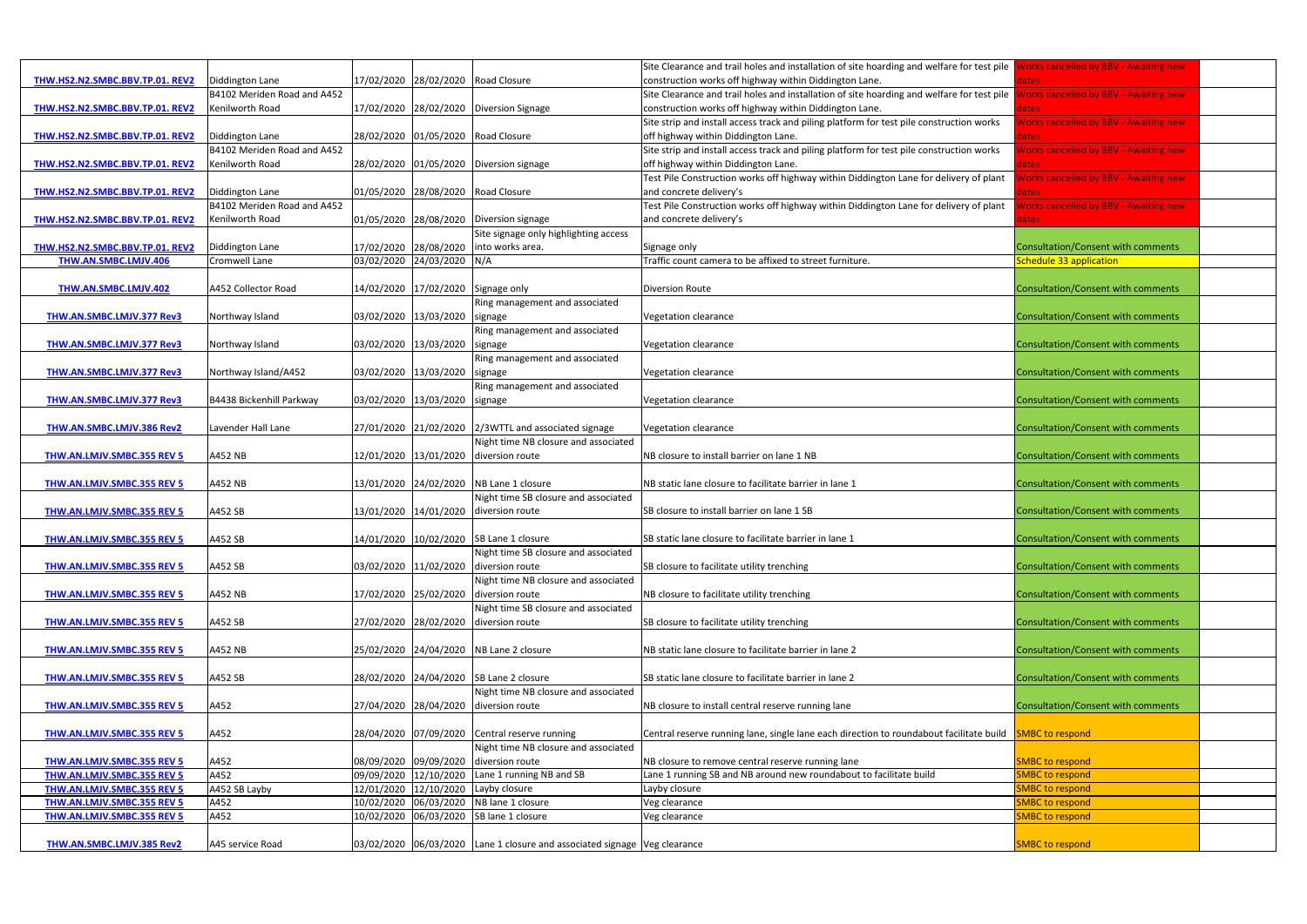| THW.AN.SMBC.LMJV.385 Rev2         | Diddington Lane      |                                    | 03/02/2020 06/03/2020 2WTTL and associated signage                               | Veg clearance                                        | <b>Consultation/Consent with comments</b> |  |
|-----------------------------------|----------------------|------------------------------------|----------------------------------------------------------------------------------|------------------------------------------------------|-------------------------------------------|--|
|                                   |                      |                                    |                                                                                  |                                                      |                                           |  |
|                                   |                      |                                    | 24/02/2020 28/02/2020 Road Closure                                               |                                                      |                                           |  |
| THW.AN.SMBC.LMJV.391 Rev 2        | <b>Truggist Lane</b> |                                    |                                                                                  | Vegetation clearance works                           | onsent withheld due to conflict of works  |  |
|                                   |                      |                                    |                                                                                  |                                                      |                                           |  |
| THW.AN.SMBC.LMJV.391 Rev 2        | <b>Station Road</b>  |                                    | 24/02/2020 28/02/2020 Diversion Signage                                          | Vegetation clearance works                           | onsent withheld due to conflict of works  |  |
|                                   |                      |                                    |                                                                                  |                                                      |                                           |  |
| THW.AN.SMBC.LMJV.391 Rev 2        | Kenilworth Road      |                                    | 24/02/2020 28/02/2020 Diversion Signage                                          | Vegetation clearance works                           | onsent withheld due to conflict of works  |  |
|                                   |                      |                                    |                                                                                  |                                                      |                                           |  |
| THW.AN.SMBC.LMJV.391 Rev 2        | Kelsey Lane          |                                    | 24/02/2020 28/02/2020 Diversion Signage                                          | Vegetation clearance works                           | onsent withheld due to conflict of works  |  |
|                                   |                      |                                    |                                                                                  |                                                      |                                           |  |
| THW.AN.SMBC.LMJV.391 Rev 2        | <b>Waste Lane</b>    |                                    | 24/02/2020 28/02/2020 Diversion Signage                                          | Vegetation clearance works                           | onsent withheld due to conflict of works  |  |
|                                   |                      |                                    |                                                                                  |                                                      |                                           |  |
| THW.AN.SMBC.LMJV.391 Rev 2        | Nailcote Lane        |                                    | 24/02/2020 28/02/2020 Diversion Signage                                          | Vegetation clearance works                           | onsent withheld due to conflict of works  |  |
|                                   |                      |                                    |                                                                                  |                                                      |                                           |  |
| THW.AN.SMBC.LMJV.391 Rev 2        | Spencers Lane        |                                    | 24/02/2020 28/02/2020 Diversion Signage                                          | Vegetation clearance works                           | onsent withheld due to conflict of works  |  |
| THW.AN.SMBC.LMJV.426              | A452 Kenilworth Road |                                    | 20/02/2020 28/02/2020 Layby closure                                              | Layby closure due to protestors                      | onsent withheld                           |  |
|                                   |                      |                                    |                                                                                  |                                                      |                                           |  |
| THW.AN.SMBC.LMJV.385 Rev3         | A45 service Road     |                                    | 03/02/2020 13/03/2020 Lane 1 closure and associated signage Vegetation clearance |                                                      | <b>Consultation/Consent with comments</b> |  |
|                                   |                      |                                    |                                                                                  |                                                      |                                           |  |
| THW.AN.SMBC.LMJV.385 Rev3         | Diddington Lane      |                                    | 03/02/2020 13/03/2020 2WTTL and associated signage                               | Vegetation clearance                                 | Consultation/Consent with comments        |  |
|                                   |                      |                                    |                                                                                  |                                                      |                                           |  |
|                                   |                      |                                    |                                                                                  |                                                      | Consultation with comments - awaiting     |  |
| THW.AN.SMBC.LMJV.386 Rev3         | Lavender Hall Lane   |                                    | 27/01/2020 06/03/2020 2/3WTTL and associated signage                             | Vegetation clearance                                 | response from applicant                   |  |
|                                   |                      |                                    | NB closure to install barrier on lane 1                                          |                                                      | Consultation with comments - awaiting     |  |
| THW.AN.LMJV.SMBC.355 REV 6        | A452 NB              | 12/01/2020 13/01/2020 NB           |                                                                                  | Night time NB closure and associated diversion route | response from applicant                   |  |
|                                   |                      |                                    | NB static lane closure to facilitate                                             |                                                      | Consultation with comments - awaiting     |  |
| THW.AN.LMJV.SMBC.355 REV 6        | A452 NB              |                                    | 13/01/2020 24/02/2020 barrier in lane 1                                          | NB Lane 1 closure                                    | response from applicant                   |  |
|                                   |                      |                                    | SB closure to install barrier on lane 1                                          |                                                      | Consultation with comments - awaiting     |  |
| THW.AN.LMJV.SMBC.355 REV 6        | A452 SB              | 13/01/2020 14/01/2020 SB           |                                                                                  | Night time SB closure and associated diversion route | response from applicant                   |  |
|                                   |                      |                                    | SB static lane closure to facilitate                                             |                                                      | Consultation with comments - awaiting     |  |
| THW.AN.LMJV.SMBC.355 REV 6        | A452 SB              |                                    | 14/01/2020 10/02/2020 barrier in lane 1                                          | SB Lane 1 closure                                    | response from applicant                   |  |
|                                   |                      |                                    | SB closure to facilitate utility                                                 |                                                      | Consultation with comments - awaiting     |  |
| <b>THW.AN.LMJV.SMBC.355 REV 6</b> | A452 SB              | 03/02/2020 11/02/2020 trenching    |                                                                                  | Night time SB closure and associated diversion route | response from applicant                   |  |
|                                   |                      |                                    | NB closure to facilitate utility                                                 |                                                      | Consultation with comments - awaiting     |  |
| THW.AN.LMJV.SMBC.355 REV 6        | A452 NB              | 17/02/2020 25/02/2020 trenching    |                                                                                  | Night time NB closure and associated diversion route | response from applicant                   |  |
|                                   |                      |                                    | SB closure to facilitate utility                                                 |                                                      | Consultation with comments - awaiting     |  |
| THW.AN.LMJV.SMBC.355 REV 6        | A452 SB              | 27/02/2020 28/02/2020 trenching    |                                                                                  | Night time SB closure and associated diversion route | response from applicant                   |  |
|                                   |                      |                                    | NB static lane closure to facilitate                                             |                                                      |                                           |  |
| THW.AN.LMJV.SMBC.355 REV 6        | A452 NB              |                                    | 09/03/2020 24/04/2020 barrier in lane 2                                          | NB Lane 2 closure                                    | <b>SMBC to respond</b>                    |  |
|                                   |                      |                                    |                                                                                  |                                                      |                                           |  |
|                                   |                      |                                    | SB static lane closure to facilitate                                             |                                                      |                                           |  |
| THW.AN.LMJV.SMBC.355 REV 6        | A452 SB              |                                    | 28/02/2020 24/04/2020 barrier in lane 2                                          | SB Lane 2 closure                                    | <b>SMBC to respond</b>                    |  |
|                                   |                      |                                    | NB closure to install central reserve                                            |                                                      |                                           |  |
| THW.AN.LMJV.SMBC.355 REV 6        | A452                 | 27/04/2020 28/04/2020 running lane |                                                                                  | Night time NB closure and associated diversion route | <b>SMBC</b> to respond                    |  |
|                                   |                      |                                    | Central reserve running lane, single                                             |                                                      |                                           |  |
|                                   |                      |                                    | lane each direction to roundabout                                                |                                                      |                                           |  |
| THW.AN.LMJV.SMBC.355 REV 6        | A452                 |                                    | 28/04/2020 07/09/2020 facilitate build                                           | Central reserve running                              | <b>SMBC to respond</b>                    |  |
|                                   |                      |                                    | NB closure to remove central reserve                                             |                                                      |                                           |  |
| THW.AN.LMJV.SMBC.355 REV 6        | A452                 | 08/09/2020 09/09/2020 running lane |                                                                                  | Night time NB closure and associated diversion route | <b>SMBC</b> to respond                    |  |
|                                   |                      |                                    |                                                                                  |                                                      |                                           |  |
|                                   |                      |                                    | Lane 1 running SB and NB around new                                              |                                                      |                                           |  |
| THW.AN.LMJV.SMBC.355 REV 6        | A452                 |                                    | 09/09/2020 12/10/2020 roundabout to facilitate build                             | Lane 1 running NB and SB                             | <b>SMBC to respond</b>                    |  |
| THW.AN.LMJV.SMBC.355 REV 6        | A452 SB Layby        |                                    | 12/01/2020 12/10/2020 Layby closure                                              | Layby closure                                        | <b>SMBC</b> to respond                    |  |
| THW.AN.LMJV.SMBC.355 REV 6        | A452                 | 10/02/2020                         | 20/03/2020 Veg clearance                                                         | NB lane 1 closure                                    | <b>SMBC</b> to respond                    |  |
| THW.AN.LMJV.SMBC.355 REV 6        | A452                 |                                    | 10/02/2020 20/03/2020 Veg clearance                                              | SB lane 1 closure                                    | <b>SMBC</b> to respond                    |  |
| THW.AN.SMBC.LMJV.426              | A452 Kenilworth Road |                                    | 20/02/2020 20/03/2020 Layby closure                                              | Layby closure due to protestors                      | <b>SMBC</b> to respond                    |  |
|                                   |                      |                                    |                                                                                  |                                                      |                                           |  |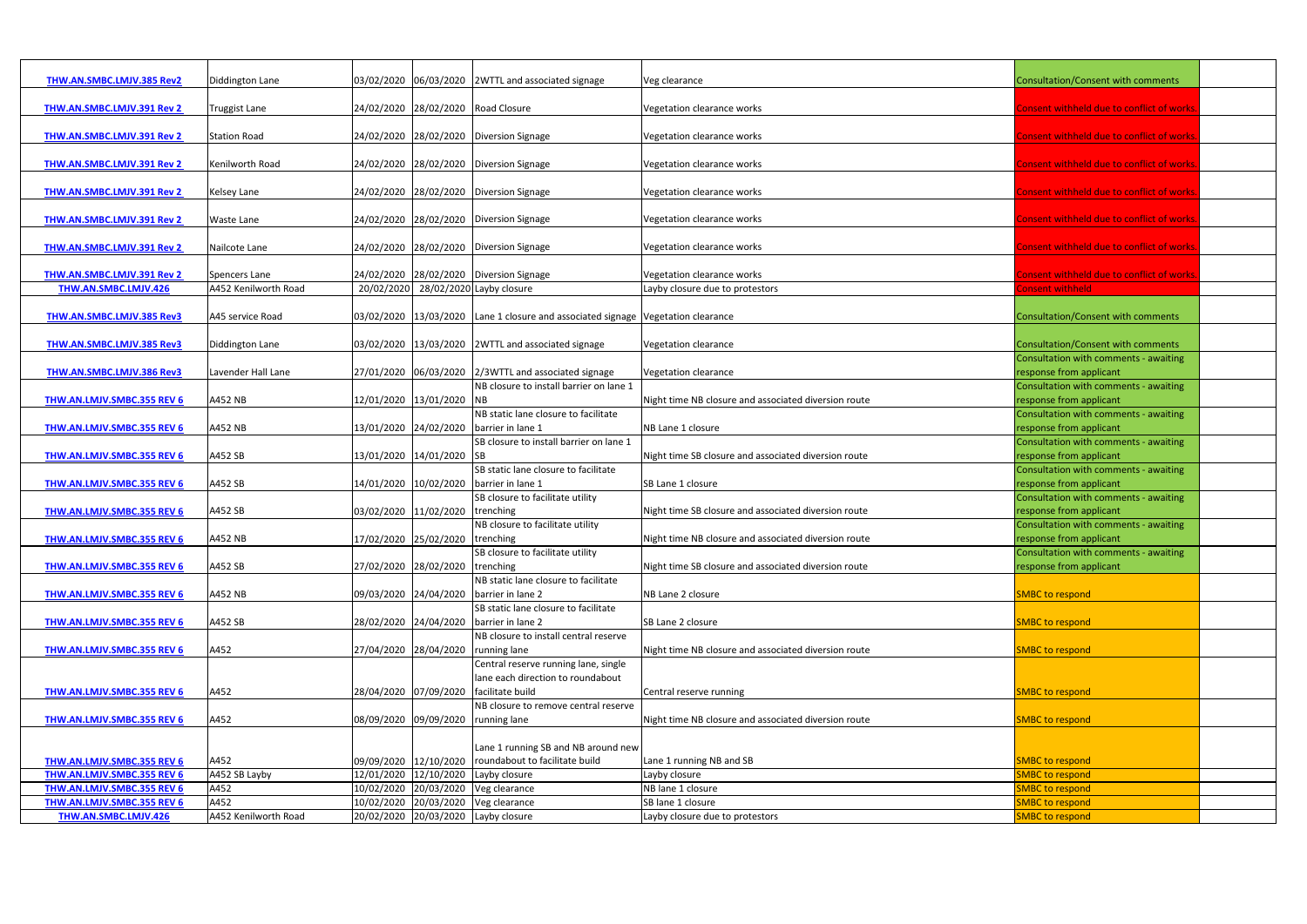|                                                    |                             |                       |                                    |                                                                                                  |                                                                                          | <b>Norks cancelled by BBV due to current</b> |  |
|----------------------------------------------------|-----------------------------|-----------------------|------------------------------------|--------------------------------------------------------------------------------------------------|------------------------------------------------------------------------------------------|----------------------------------------------|--|
|                                                    |                             |                       |                                    |                                                                                                  | River Blythe Test Pile Vegitation Clearance and trail holes works off highway within     | ituation - awaiting new date from            |  |
| THW.HS2.N2.SMBC.BBV.TP.01. REV 4   Diddington Lane |                             |                       | 19/03/2020 20/03/2020 Road Closure |                                                                                                  | Diddington Lane.                                                                         | applicant                                    |  |
|                                                    |                             |                       |                                    |                                                                                                  |                                                                                          | <b>Works cancelled by BBV due to current</b> |  |
|                                                    | B4102 Meriden Road and A452 |                       |                                    |                                                                                                  | River Blythe Test Pile Vegitation Clearance and trail holes works off highway within     | ituation - awaiting new date from            |  |
| THW.HS2.N2.SMBC.BBV.TP.01. REV 4                   | Kenilworth Road             |                       |                                    | 19/03/2020 20/03/2020 Diversion Signage                                                          | Diddington Lane.                                                                         | applicant                                    |  |
|                                                    |                             |                       |                                    |                                                                                                  |                                                                                          | <b>Norks cancelled by BBV due to current</b> |  |
|                                                    |                             |                       |                                    |                                                                                                  | River Blythe Test Pile Site Clearance and trail holes and installation of site hoarding  | ituation - awaiting new date from            |  |
| THW.HS2.N2.SMBC.BBV.TP.01. REV 4                   | Diddington Lane             |                       | 04/05/2020 15/05/2020 Road Closure |                                                                                                  | and welfare for test pile construction works off highway within Diddington Lane.         | applicant                                    |  |
|                                                    |                             |                       |                                    |                                                                                                  |                                                                                          | Works cancelled by BBV due to current        |  |
|                                                    | B4102 Meriden Road and A452 |                       |                                    |                                                                                                  | River Blythe Test Pile Site Clearance and trail holes and installation of site hoarding  | ituation - awaiting new date from            |  |
| THW.HS2.N2.SMBC.BBV.TP.01. REV 4                   | Kenilworth Road             |                       |                                    | 04/05/2020 15/05/2020 Diversion Signage                                                          | and welfare for test pile construction works off highway within Diddington Lane.         | applicant                                    |  |
|                                                    |                             |                       |                                    |                                                                                                  |                                                                                          | <b>Works cancelled by BBV due to current</b> |  |
|                                                    |                             |                       |                                    | Site signage only highlighting access                                                            |                                                                                          | situation - awaiting new date from           |  |
| THW.HS2.N2.SMBC.BBV.TP.01. REV 4                   | Diddington Lane             |                       |                                    | 15/05/2020 12/06/2020 into works area.                                                           | River Blythe Test Pile                                                                   | applicant                                    |  |
|                                                    |                             |                       |                                    |                                                                                                  |                                                                                          | <b>Norks cancelled by BBV due to current</b> |  |
|                                                    |                             |                       |                                    |                                                                                                  |                                                                                          | ituation - awaiting new date from            |  |
| THW.HS2.N2.SMBC.BBV.TP.01. REV 4   Diddington Lane |                             |                       |                                    | 15/06/2020 26/06/2020 Road Closure                                                               | River Blythe Test Pile Site Delivery's for Test Pile rigs and Rebar plus cage materials. | pplicant                                     |  |
|                                                    |                             |                       |                                    |                                                                                                  |                                                                                          | <b>Works cancelled by BBV due to current</b> |  |
|                                                    | B4102 Meriden Road and A452 |                       |                                    |                                                                                                  |                                                                                          | situation - awaiting new date from           |  |
| THW.HS2.N2.SMBC.BBV.TP.01. REV 4                   | Kenilworth Road             |                       |                                    | 15/06/2020 26/06/2020 Diversion signage                                                          | River Blythe Test Pile Site Delivery's for Test Pile rigs and Rebar plus cage materials. | applicant                                    |  |
|                                                    |                             |                       |                                    |                                                                                                  |                                                                                          | Works cancelled by BBV due to current        |  |
|                                                    |                             |                       |                                    | Site signage only highlighting access                                                            |                                                                                          | situation - awaiting new date from           |  |
|                                                    |                             | 26/06/2020 25/09/2020 |                                    | into works area.                                                                                 | River Blythe Test Pile Site                                                              |                                              |  |
| THW.HS2.N2.SMBC.BBV.TP.01. REV 4                   | Diddington Lane             |                       |                                    |                                                                                                  |                                                                                          | applicant                                    |  |
|                                                    |                             |                       |                                    |                                                                                                  |                                                                                          | <b>Norks cancelled by BBV due to current</b> |  |
|                                                    |                             |                       |                                    |                                                                                                  |                                                                                          | ituation - awaiting new date from            |  |
| THW.AN.SMBC.LMJV.432                               | Diddington Lane             |                       | 23/03/2020 27/03/2020 Road closure |                                                                                                  | Vegetation clearance                                                                     | pplicant.                                    |  |
|                                                    |                             |                       |                                    |                                                                                                  |                                                                                          | <b>Norks cancelled by BBV due to current</b> |  |
|                                                    |                             |                       |                                    |                                                                                                  |                                                                                          | ituation - awaiting new date from            |  |
| <b>THW.AN.SMBC.LMJV.432</b>                        | A452, Meriden Road          |                       |                                    | 23/03/2020 27/03/2020 Diversion signage                                                          | Vegetation clearance                                                                     | applicant                                    |  |
|                                                    |                             |                       |                                    | PRoW closure and associated                                                                      |                                                                                          | Consent withheld - awaiting response         |  |
| THW.AN.SMBC.LMJV.438                               | PRoW M198                   |                       | 07/04/2020 31/12/2020 diversion    |                                                                                                  | Construction of the Burton Green Haul Road                                               | rom applicant                                |  |
|                                                    |                             |                       |                                    | Lane closures, ring management,                                                                  |                                                                                          |                                              |  |
| THW.AN.SMBC.LMJV.440                               | Solihull Parkway            |                       |                                    | 23/03/2020 08/06/2020 2WTTL and associated signage                                               | Installation of multi utility trench                                                     | <b>SMBC to respond</b>                       |  |
|                                                    |                             |                       |                                    |                                                                                                  |                                                                                          |                                              |  |
| THW.AN.SMBC.LMJV.440                               | Solihull Parkway            |                       |                                    | 09/05/2020 25/05/2020 Road closure and associated diversion Installation of multi utility trench |                                                                                          | <b>SMBC</b> to respond                       |  |
|                                                    |                             |                       |                                    |                                                                                                  |                                                                                          |                                              |  |
| THW.AN.SMBC.LMJV.440                               | B4438                       |                       |                                    | 30/05/2020 08/06/2020 Road closure and associated diversion Installation of multi utility trench |                                                                                          | <b>SMBC to respond</b>                       |  |
|                                                    |                             |                       |                                    | NB closure to install barrier on lane 1                                                          |                                                                                          |                                              |  |
| THW.AN.LMJV.SMBC.355 REV 7                         | A452 NB                     |                       | 12/01/2020 13/01/2020 NB           |                                                                                                  | Night time NB closure and associated diversion route                                     | <b>SMBC to respond</b>                       |  |
|                                                    |                             |                       |                                    | NB static lane closure to facilitate                                                             |                                                                                          |                                              |  |
| THW.AN.LMJV.SMBC.355 REV 7                         | A452 NB                     |                       | 13/01/2020 24/02/2020              | barrier in lane 1                                                                                | NB Lane 1 closure                                                                        | <b>SMBC to respond</b>                       |  |
|                                                    |                             |                       |                                    | SB closure to install barrier on lane 1                                                          |                                                                                          |                                              |  |
| <b>THW.AN.LMJV.SMBC.355 REV 7</b>                  | A452 SB                     |                       | 13/01/2020 14/01/2020 SB           |                                                                                                  | Night time SB closure and associated diversion route                                     | <b>SMBC to respond</b>                       |  |
|                                                    |                             |                       |                                    | SB static lane closure to facilitate                                                             |                                                                                          |                                              |  |
|                                                    |                             |                       |                                    |                                                                                                  |                                                                                          |                                              |  |
| THW.AN.LMJV.SMBC.355 REV 7                         | A452 SB                     |                       | 14/01/2020 10/02/2020              | barrier in lane 1                                                                                | SB Lane 1 closure                                                                        | <b>SMBC to respond</b>                       |  |
|                                                    |                             |                       |                                    | SB closure to facilitate utility                                                                 |                                                                                          |                                              |  |
| THW.AN.LMJV.SMBC.355 REV 7                         | A452 SB                     | 03/02/2020 11/02/2020 |                                    | trenching                                                                                        | Night time SB closure and associated diversion route                                     | <b>SMBC to respond</b>                       |  |
|                                                    |                             |                       |                                    | NB closure to facilitate utility                                                                 |                                                                                          |                                              |  |
| THW.AN.LMJV.SMBC.355 REV 7                         | A452 NB                     |                       | 17/02/2020 25/02/2020 trenching    |                                                                                                  | Night time NB closure and associated diversion route                                     | <b>SMBC to respond</b>                       |  |
|                                                    |                             |                       |                                    | SB closure to facilitate utility                                                                 |                                                                                          |                                              |  |
| THW.AN.LMJV.SMBC.355 REV 7                         | A452 SB                     |                       | 27/02/2020 28/02/2020 trenching    |                                                                                                  | Night time SB closure and associated diversion route                                     | <b>SMBC</b> to respond                       |  |
|                                                    |                             |                       |                                    | NB static lane closure to facilitate                                                             |                                                                                          |                                              |  |
| THW.AN.LMJV.SMBC.355 REV 7                         | A452 NB                     |                       |                                    | 09/03/2020 24/04/2020 barrier in lane 2                                                          | NB Lane 2 closure                                                                        | <b>SMBC to respond</b>                       |  |
|                                                    |                             |                       |                                    | SB static lane closure to facilitate                                                             |                                                                                          |                                              |  |
| THW.AN.LMJV.SMBC.355 REV 7                         | A452 SB                     |                       |                                    | 28/02/2020 24/04/2020 barrier in lane 2                                                          | SB Lane 2 closure                                                                        | <b>SMBC to respond</b>                       |  |
|                                                    |                             |                       |                                    |                                                                                                  |                                                                                          |                                              |  |